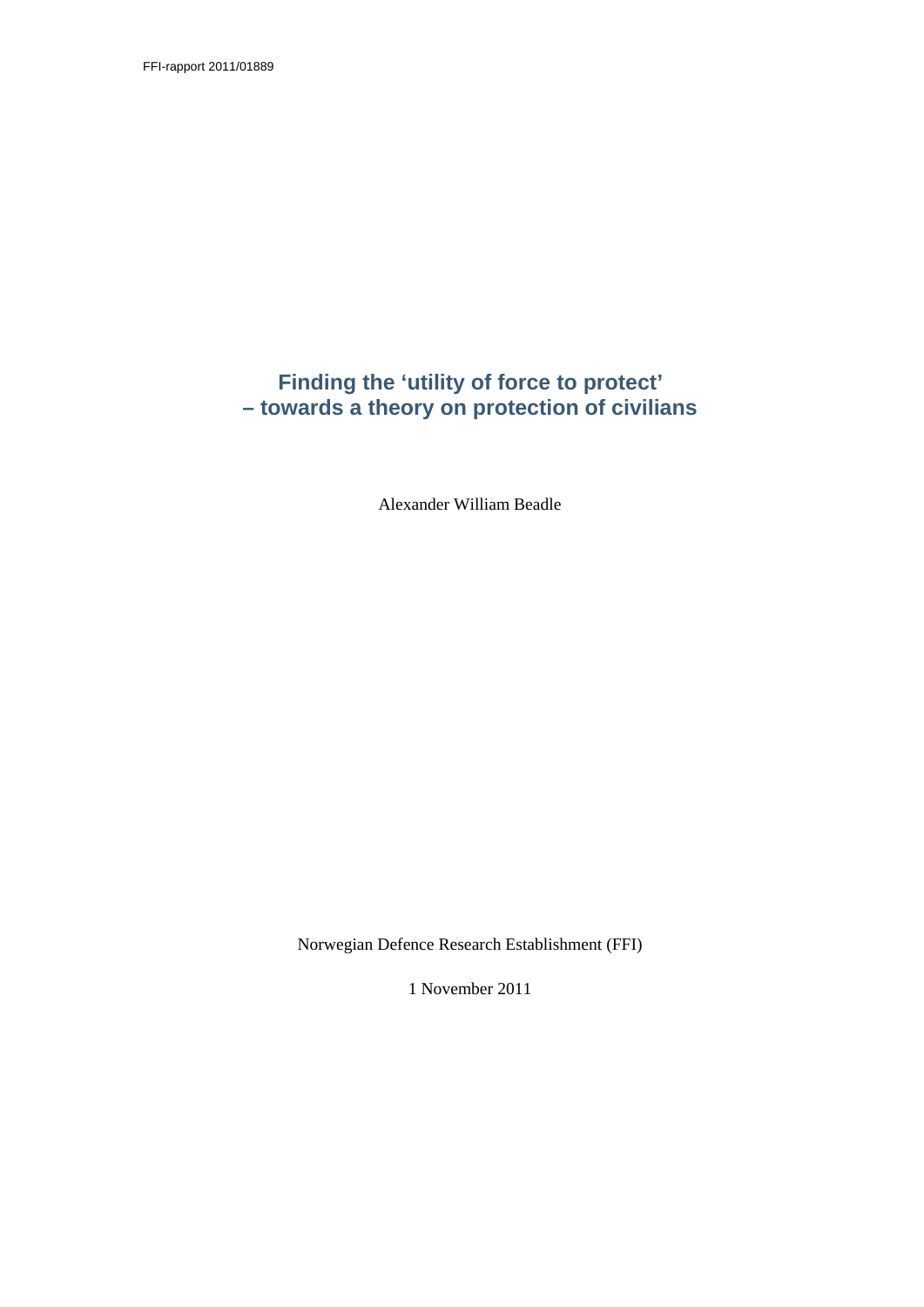FFI-rapport 2011/01889

1230/1172

P: ISBN 978-82-464-2018-9 E: ISBN 978-82-464-2019-6

# **Keywords**

Beskyttelse av sivile

Fredsoperasjoner

Stabiliseringsoperasjoner

FN

NATO

# **Approved by**

Tore Nyhamar Project Manager

Espen Skjelland Director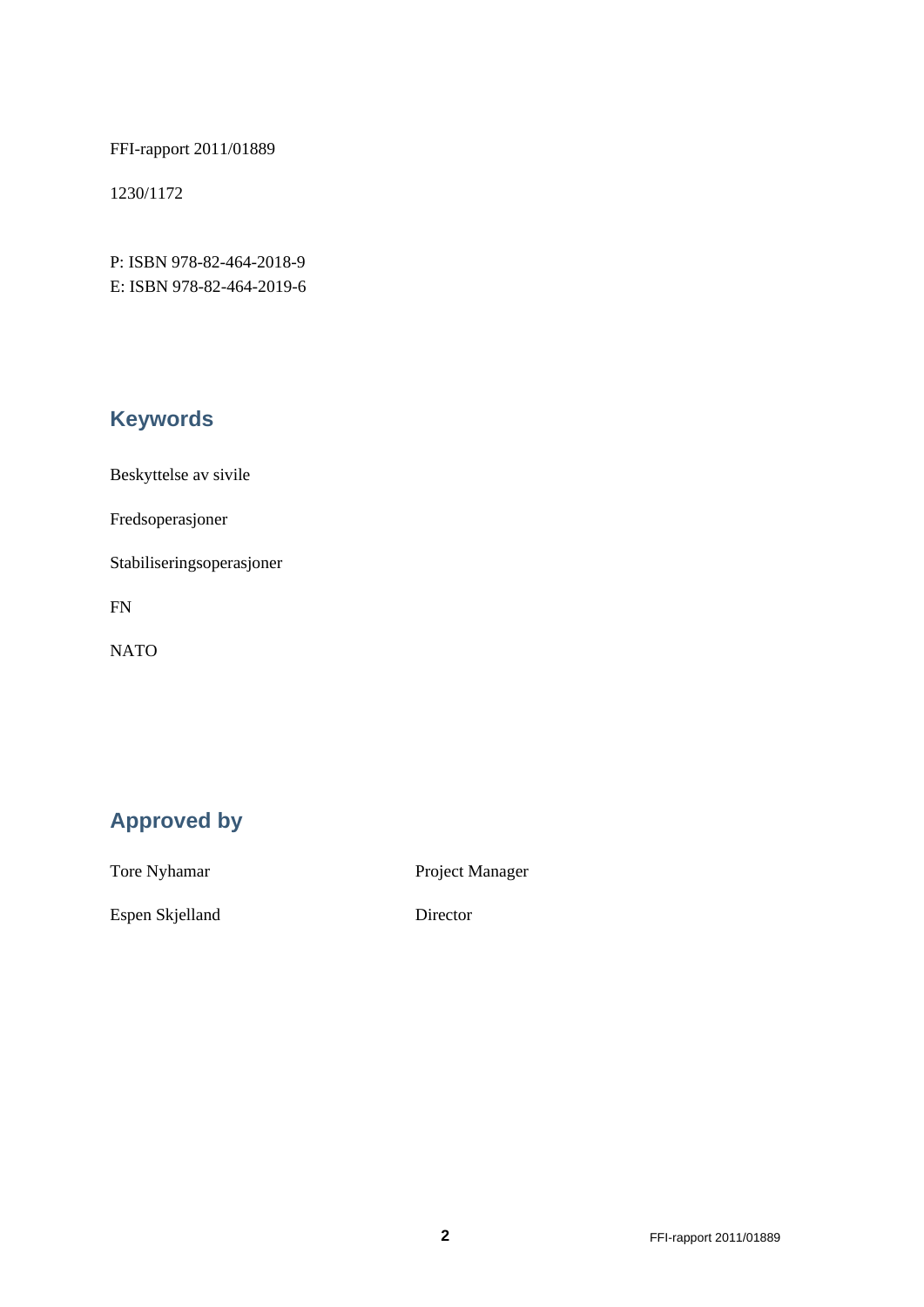# **English summary**

This report discusses the utility of force in military operations where protection of civilians is a key objective. It sets out to find what General Rupert Smith has called "utility of force" in today"s wars amongst the people for the specific purposes of protection, which in this report is termed "utility of force to protect". Instead of focusing merely on the operationalization of protection by addressing the so-called "implementation gap", on which most current literature focuses, this report will treat protection of civilians as an inherently reciprocal objective. In seeking to protect, the intervening military forces must recognise that the rules of this particular life-and-death game have been established by perpetrators that have decided to attack civilians in the first place. Hence, it is argued that utility of force 'to protect' can only first be found by understanding how the perpetrators of violence have found utility of force "to attack".

Three scenarios are outlined, based on the conflicts in Bosnia, Afghanistan and the Democratic Republic of the Congo (DRC), to show how different types of perpetrators find utility of force to attack in different ways. A theoretical distinction is made between perpetrators that follow "endsbased" and "means-based" strategies of violence. Ends-based strategies are followed by perpetrators whose ends are most effectively achieved by maximising the amount of violence against civilians, such as in genocides and acts of ethnic cleansing. These perpetrators consider the potential utility of force to be great, and will seek a primarily military solution. By contrast, means-based perpetrators use violence to achieve a different ideological, political or economic goal. These perpetrators view the potential utility of force in achieving their goals as only limited, and will use force to impair the security of civilians rather than kill them. In order to convert any *potential* utility of force into *actual* utility of force, the perpetrators will have to fulfil certain premises. The premises highlighted include preparation, coordination, political ambiguity and a presence on the ground. These premises also apply to the intervening military forces. Where there are failures to protect, the case usually is one in which perpetrators have fulfilled the premises, whilst protectors have not.

Finally, the report proposes a theoretical framework for adopting a suitable strategic approach in which to find 'utility of force to protect'. Against perpetrators that attack civilians *directly* through mass atrocities or ethnic cleansing, these victims are most effectively protected *indirectly* when protectors strike against the perpetrators themselves. Here, military forces must focus on "how not to kill" civilians. By contrast, against perpetrators that attack civilians *indirectly* as a means towards some other end, the population will benefit most from military forces that focus on "how to protect" them *directly.* When this framework is used to assess current operations where protection is an objective, it appears that the wrong strategic approach repressents as much of a principal flaw, as do operational and tactical insufficiencies highlighted elsewhere.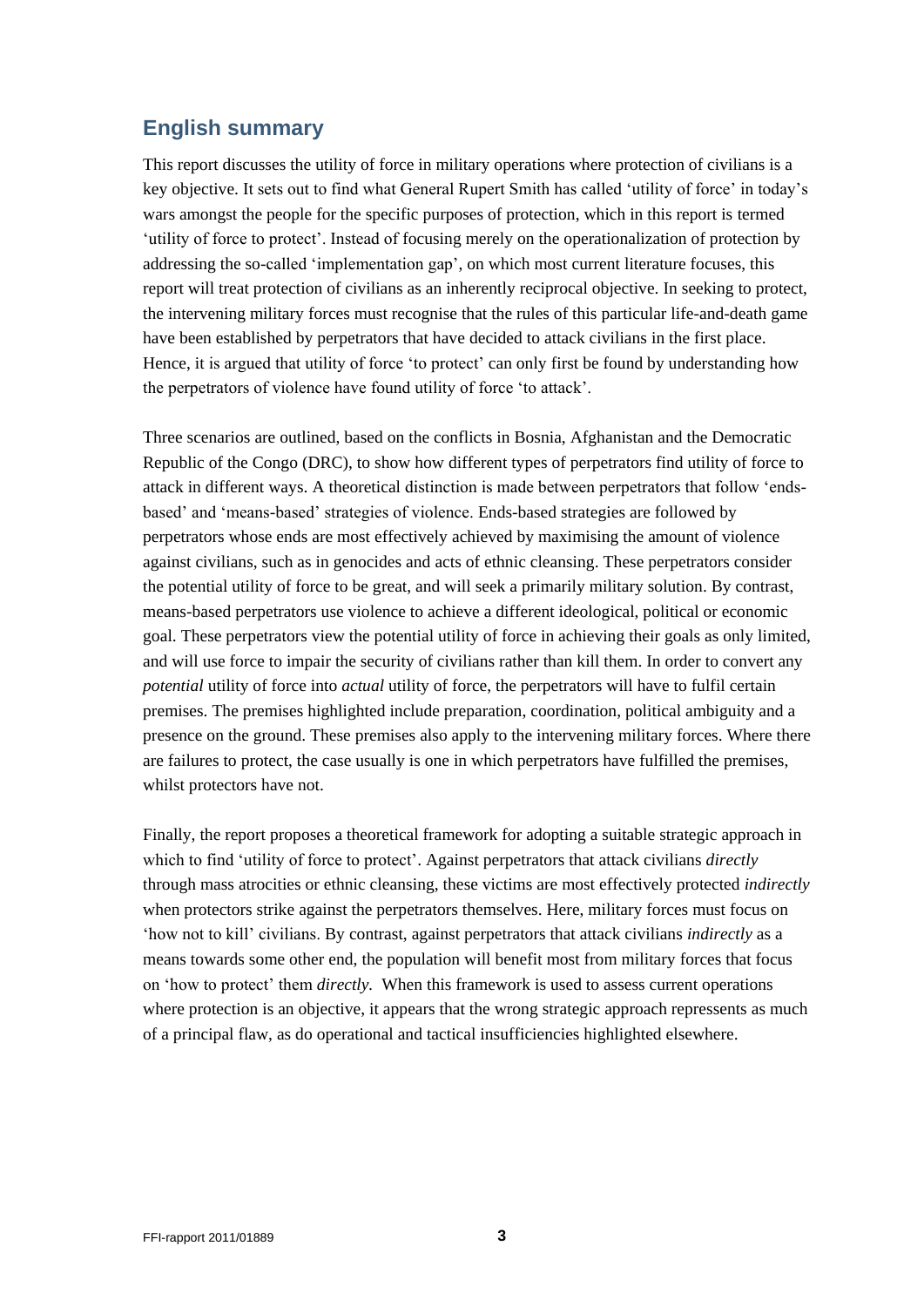# **Sammendrag**

Denne rapporten tar opp utfordringer knyttet til bruken av militærmakt for å beskytte sivile i væpnede konflikter. Den søker å finne det general Rupert Smith har kalt *utility of force* i militære operasjoner hvor beskyttelse av sivile er et spesifikt mål, her omtalt som *utility of force to protect*. I stedet for en ensidig vektlegging av hvordan militære styrker kan forbedre sin operasjonalisering av beskyttelse, tar denne rapporten utgangspunkt i at beskyttelse av sivile er en målsetning som bare oppstår når gjerningsmenn utfører angrep mot sivile. Det sentrale argumentet blir dermed at militære styrker bare kan finne *utility of force to protect* ved å forstå hvordan gjerningsmennene har funnet *utility of force to attack*.

Rapporten legger fram tre scenarioer basert på konfliktene i Bosnia, Afghanistan og Den demokratiske republikken Kongo (DRC) for å vise hvordan ulike kategorier av gjerningsmenn finner *utility of force to attack* på forskjellige måter. Et teoretisk skille kan trekkes mellom målbaserte og middel-baserte strategier for vold mot sivile. I målbaserte strategier utøver gjerningsmennene mest mulig vold mot sivile fordi det vurderes som et mål i seg selv, som for eksempel i folkemord eller etnisk rensing. Disse strategiene ser i hovedsak en militær løsning på målene sine. Middelbaserte strategier derimot, utøver vold mot sivile med øye for å oppnå et ideologisk, politisk eller økonomisk mål. Disse gjerningsmennene vil derfor bruke militærmakt i første rekke for å true eller forverre sikkerhetssituasjonen til de sivile heller enn å drepe eller fordrive dem. For å konvertere potensiell *utility of force* til reell *utility of force* må gjerningsmennene oppfylle visse kriterier. Kriteriene belyst i denne rapporten er forberedelse, koordinering, politisk tvetydighet og tilstedeværelse på bakken. Disse premissene gjelder imidlertid også for de som skal beskytte. I tilfeller der beskyttelse har feilet, har gjerningsmennene klart å oppfylle disse premissene, samtidig som de intervenerende militære styrkene ikke har klart det.

Rapporten fremmer til slutt et teoretisk rammeverk for å bidra til en strategisk tilnærming til beskyttelse av sivile hvor *utility of force to protect* kan bli funnet. Mot gjerningsmenn som angriper sivile direkte, blir befolkningen mest effektivt beskyttet indirekte ved at de militære styrkene går etter gjerningsmennene. Mot gjerningsmenn som bare angriper sivile indirekte, som middel for å oppnå et annet mål, vil de intervenerende styrkenes bruk av militærmakt være mest hensiktsmessig gjennom direkte beskyttelse av befolkningen. Når dette rammeverket brukes for å vurdere pågående militære operasjoner går det frem at den strategiske tilnærmingen til beskyttelse kan være en vel så viktig utfordring som de operasjonelle og taktiske utfordringer.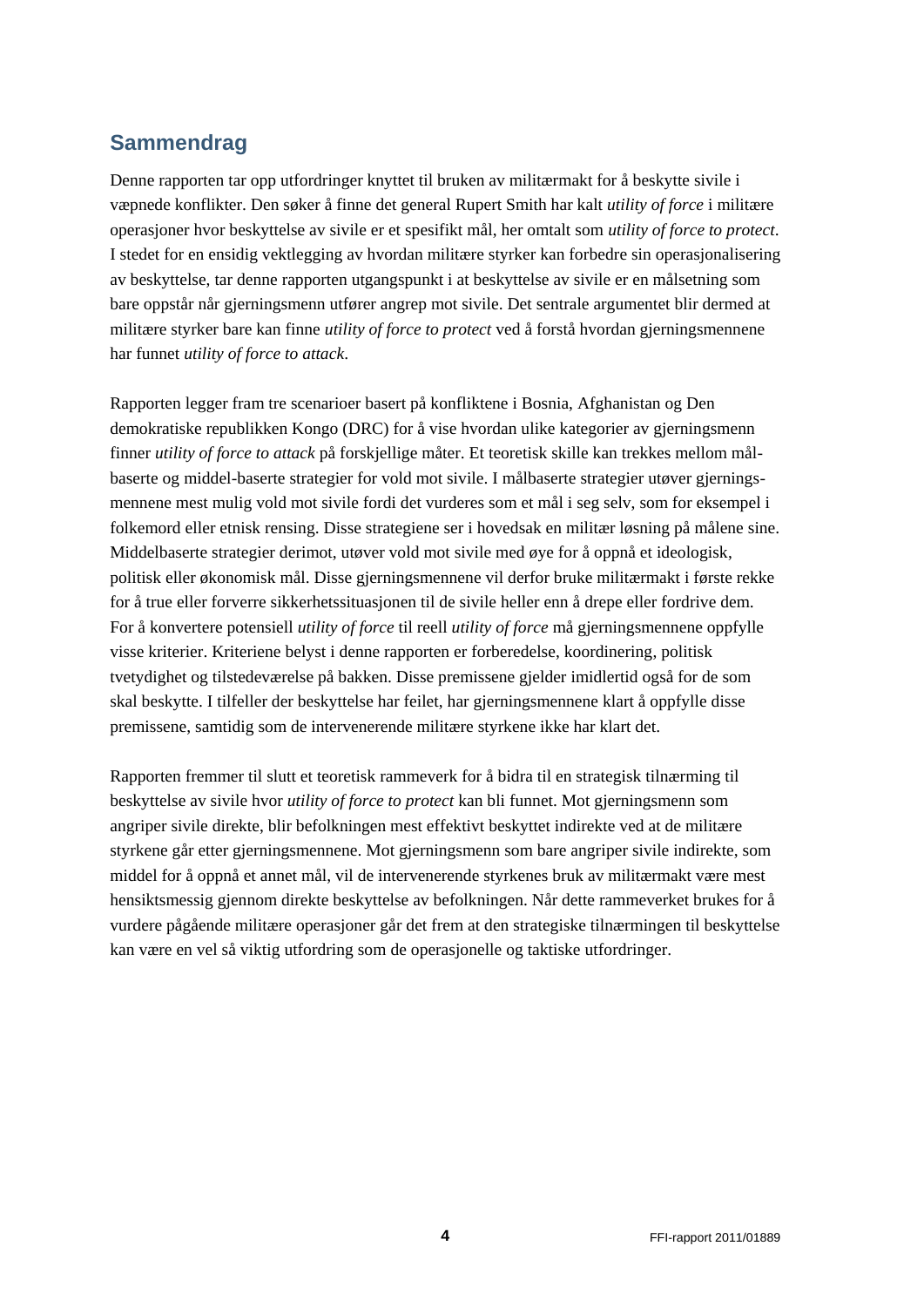# **Innhold**

|                | <b>Preface</b>                                          | 6               |
|----------------|---------------------------------------------------------|-----------------|
| 1              | <b>Introduction</b>                                     | 7               |
| $\overline{2}$ | Towards a theory on protection of civilians             | 8               |
| 3              | The principles of protection                            | 12 <sub>2</sub> |
| 4              | Three scenarios of perpetrator strategies               | 19              |
| 4.1            | The first scenario: ends-based strategies of violence   | 19              |
| 4.2            | The second scenario: means-based strategies of violence | 24              |
| 4.3            | The third scenario: multiple strategies of violence     | 28              |
| 5              | Finding the 'utility of force to protect'               | 35              |
| 5.1            | The theoretical framework                               | 35              |
| 5.2            | When theory meets reality                               | 36              |
| 6              | <b>Conclusion</b>                                       | 38              |
|                | <b>Bibliography</b>                                     | 40              |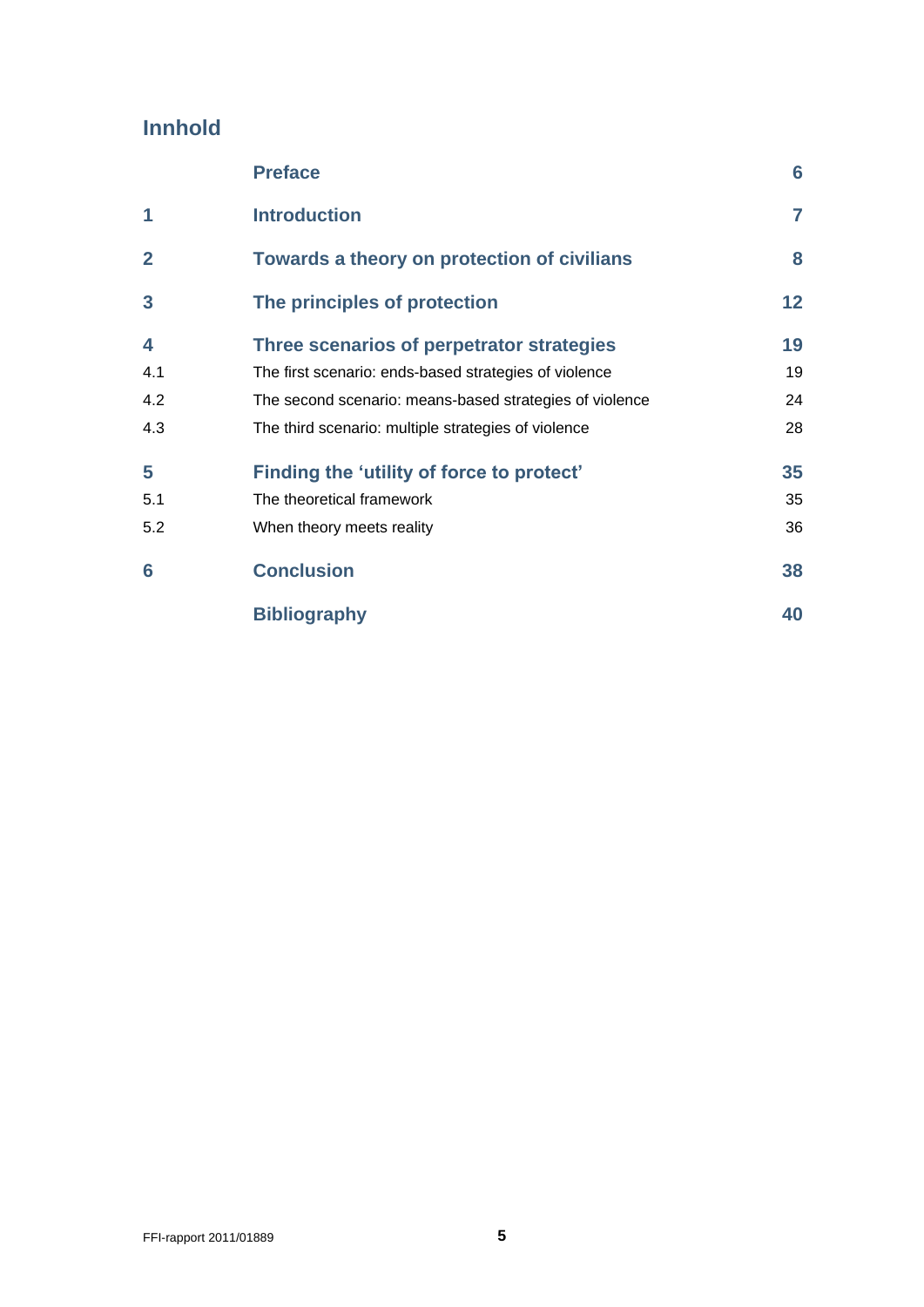## <span id="page-5-0"></span>**Preface**

1

This report constitutes one of two concurrent FFI-publications on Protection of Civilians (PoC) in armed conflict. The other report, which may be read alongside this report, is titled "Protection of Civilians in Armed Conflict: Comparing Organisational Approaches". <sup>1</sup> Together, they are intended to bring the debate on Protection of Civilians forward by introducing a theoretical framework for finding the utility of force to protect and comparing current PoC approaches among the major international organizations. This is essential in order to prepare national military contributions for future operations where PoC is a key objective.

This report was originally submitted as a Master"s dissertation at the Departement of War Studies, King"s College London, in August 2011. The author is indebted to the supervision of Jacob Aasland Ravndal and Stian Kjeksrud at the Norwegian Defence Research Establishment (FFI) in producing it.

The Norwegian Defence Research Establishment (FFI) has initiated several research activities on Protection of Civilians since 2009. The next step will be to apply some of the main findings in a concept development process in 2012. The aim is to develop a planning tool for the Norwegian Defence National Joint Headquarters (FOH) in order to better prepare future military contingents for implementation of mandated tasks related to protection of civilians in armed conflict.

 $1$  Kjeksrud et.al (2011), 'Protection of civilians in armed conflict: comparing organisational approaches', *FFI-rapport 2011/01888*, (Kjeller: Norwegian Defence Research Establishment (FFI).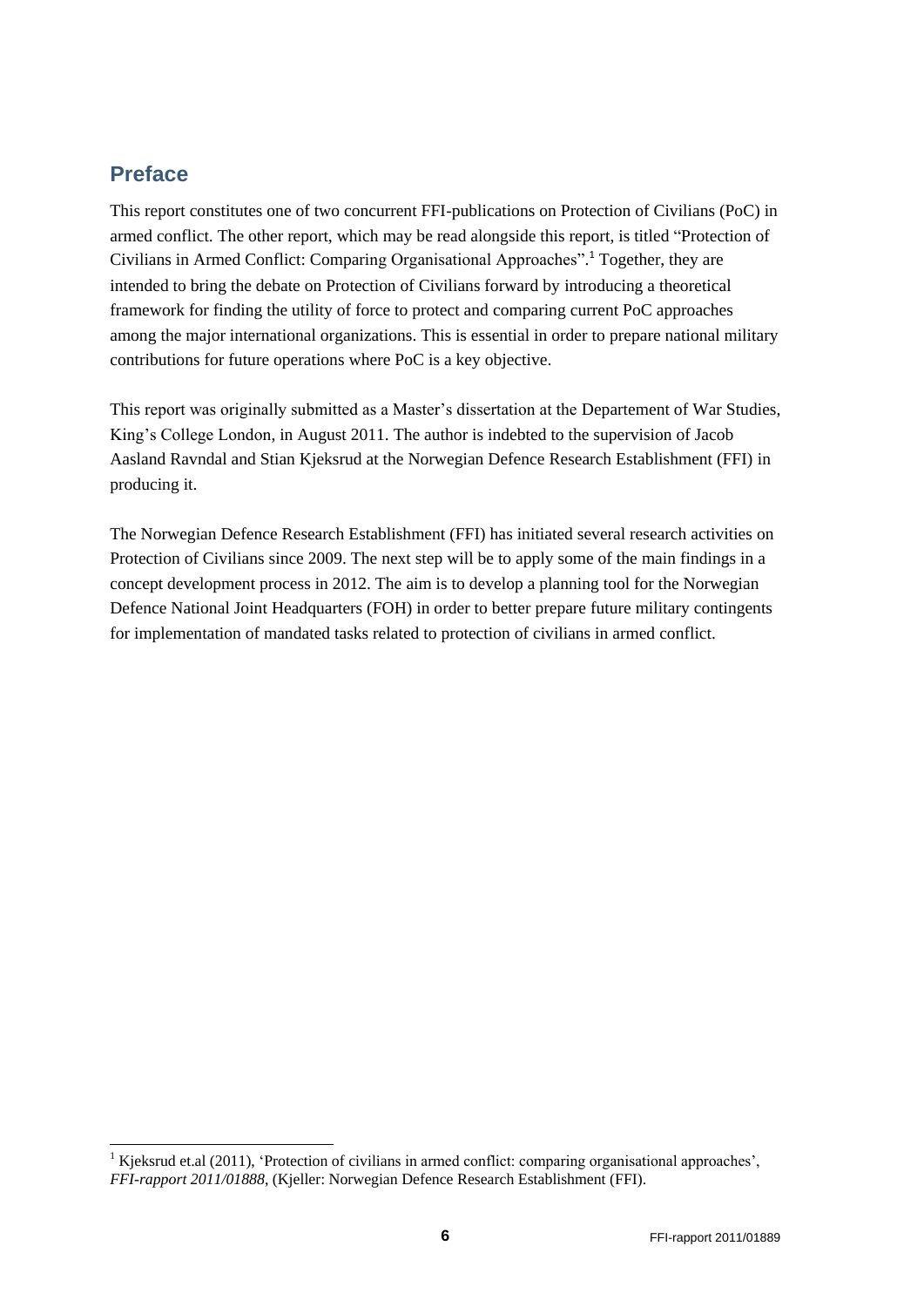# <span id="page-6-0"></span>**1 Introduction**

Protection of civilians in armed conflicts has emerged as a key objective across a wide spectrum of peace and stabilisation operations. Since conflicts are now fought amongst and about the people, this is no longer simply a question of idealism, but has also become an issue of militarystrategic importance. Even so, civilians on the ground have not appeared much safer or better protected in many operations where military commanders and units have been given this task. This is consistent with what General Rupert Smith has called the failure to find "utility of force" in today's wars amongst the people. $<sup>2</sup>$ </sup>

The purpose of this report is to provide the first steps towards a theoretical foundation for the use of military force in protection of civilians. It takes Smith"s work on the utility of force as its starting point in creating a framework for finding the 'utility of force to protect'.<sup>3</sup> It does so, however, by completely reversing the order of his analysis, by asking first not what "our" desired end is, but what that of the perpetrator of violence is. "Protection of civilians" is always reciprocal in nature because its existence as an objective depends on the existence of a perpetrator and his use of violence against civilians in the first place. The recurrent failures to protect civilians in conflicts like Bosnia, Afghanistan, and the Democratic Republic of the Congo (DRC) suggest that protectors may have something to learn about the use of force from those who kill and threaten with utility. Hence, the principle question to be addressed here is: *how do perpetrators find utility of force to attack civilians in war amongst the people, and what are the implications of this for finding utility of force to protect?*

Initially, the context will be set by explaining why protection of civilians matters in military strategy, how it is currently being approached, and what is missing from the current analysis. The theoretical framework for using force to protect will thereafter be developed in three subsequent sections. First, a set of universal 'principles of protection' are outlined to show that the perpetrator"s use of violence must be taken as the starting point for finding utility of force across the entire spectrum of operations where protection is an objective. 'Utility of force to protect' is found in two steps: first, by finding the right balance between military versus other levers of power, and then by choosing the function of force that will actually make civilians safer and better protected.

Second, three scenarios will be outlined in order to show how utility of force to protect is found in different types of operations and against different categories of perpetrators. It is shown that perpetrators operate according to either a maximising or minimising "logic of violence". Where perpetrators seek to maximise the use of violence against civilians, such as in genocide or ethnic cleansing, military force will have a decisive role to play in its response. By contrast, where

<sup>2</sup> See Smith, Rupert (2006), *The Utility of Force* (London: Penguin Press).

<sup>&</sup>lt;sup>3</sup> The phrase was first used in Beadle, Alexander William (2010), 'Protection of Civilians in Theory: A Comparison of UN and NATO Approaches", *FFI-rapport 2010/02453,* (Kjeller: Norwegian Defence Research Establishment (FFI)).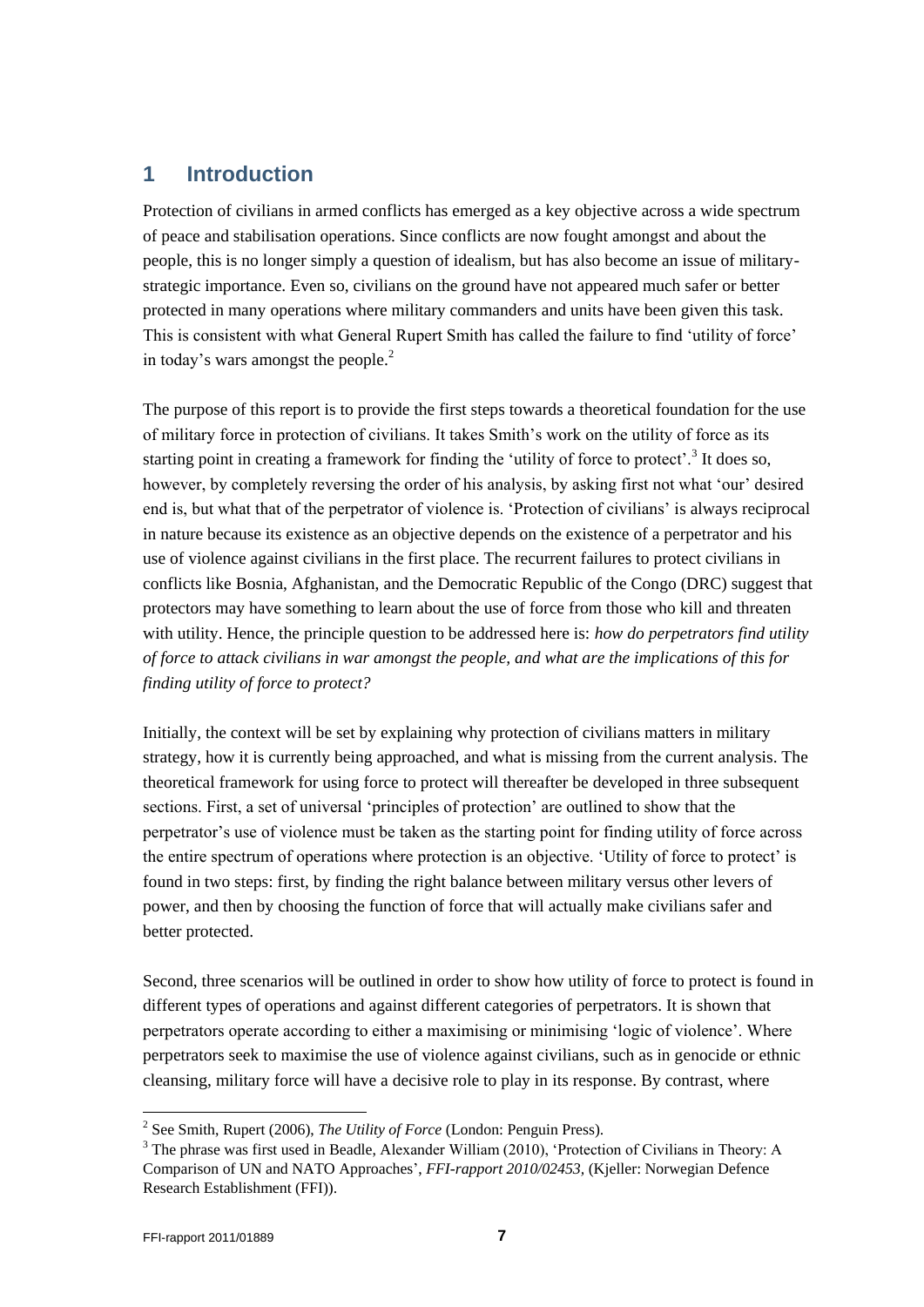perpetrators attack civilians merely as a means to an entirely different end, the role of military force will be a limited vis-à-vis other levers of power.

Finally, the principles and scenarios are drawn together to construct a theoretical framework for using military force in protection of civilians, which lays out the basic argument presented in this report. It will be argued that in finding utility of force to protect across all operations it is essential to take the inverse approach of that of each particular perpetrator. Where perpetrators seek to destroy or coerce civilians *directly*, the victims are most effectively protected *indirectly* by destroying or coercing the responsible perpetrators themselves. Where perpetrators seek merely to threaten civilians *indirectly* by impairing or inciting their security situation for a political or ideological goal, the only possible military responses is to ameliorate or contain the violence by *directly* protecting civilians. At the end, the theoretical framework 'meets reality' when it is applied to the operations in Libya.

A few definitions of the actors involved are due: 'perpetrators' refer to any state or non-state group that deliberately uses violence against civilians, for whatever reason; "civilians" are noncombatants that are not to be intentionally attacked according to international humanitarian law, regardless of whether they may have been perpetrators themselves before; and "protectors" refer to the intervening party that aims to stop perpetrators attacking civilians, irrespectively of whether this is an end in itself, or as a means to achieve a different end.

# <span id="page-7-0"></span>**2 Towards a theory on protection of civilians**

The theoretical starting point for working towards a separate theory on protection of civilians is General Rupert Smith's work on *The Utility of Force* in modern-day warfare.<sup>4</sup> His book remains unmatched in its combination of the two issues at the heart of protection: civilians under threat, and the use of military force. As both a practitioner and military thinker, Smith is said to have "a position analogous to that of Clausewitz in identifying clearly, and responding to, revolutionary change in warfare and the world'.<sup>5</sup> The particular change that Smith has identified is the replacement of industrial war with a new paradigm of 'war amongst the people'.

War amongst the people is both a graphical and conceptual description of the new reality in which both civilians and military commanders find themselves:

> It is the reality in which the people in the streets and houses and fields – all the people, anywhere – are the battlefield. Military engagements can take place anywhere: in the *presence* of civilians, *against* civilians, in *defence* of civilians. Civilians are the targets, objectives to be won, as much as an opposing force.<sup>6</sup>

 $4$  See Smith (2006).

<sup>&</sup>lt;sup>5</sup> Gow, James (2006), 'The new Clausewitz? War, force, art and utility – Rupert Smith on 21st century strategy, operations and tactics in a comprehensive context", *Journal of Strategic Studies*, Vol. 29, No. 6, p. 1169.

 $<sup>6</sup>$  Smith (2006), pp. 3–4, my emphasis.</sup>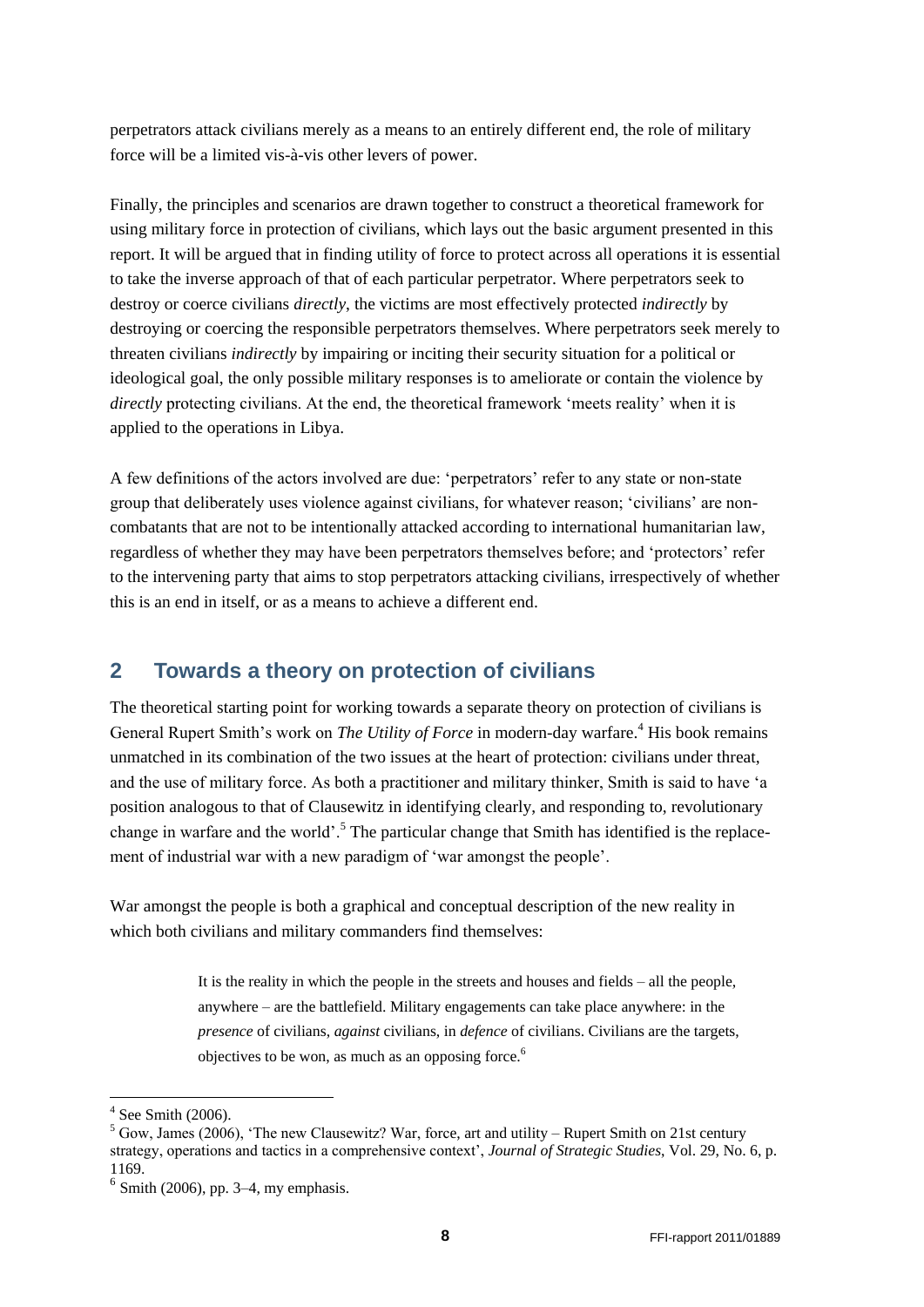For civilians, the consequences have been two-fold. First, even according to conservative estimates, 'the data indicate that the targeting of civilians is increasing'.<sup>7</sup> Whilst the total number of civilians killed has declined with the diminishing of major conventional wars, the ratio of civilian-to-soldier deaths has virtually been inversed. According to a 2001 study by the International Committee of the Red Cross (ICRC), nine soldiers were killed for every civilian life lost in World War I, whilst it is now estimated that "ten civilians die for every soldier or fighter killed in battle'.<sup>8</sup> For individual conflicts, the ratio has for example been put at 3:1 in Afghanistan,  $98:1$  in Iraq,  $^{10}$  and 100:1 in the DRC.<sup>11</sup>

In the light of these figures and the failures to protect civilians in Bosnia, Rwanda and Somalia, the UN Secretary-General stated in 1998 that:

> The plight of civilians is no longer something which can be neglected, or made secondary because it complicates political negotiations or interests. It is fundamental to the central mandate of the Organization.<sup>12</sup>

For the UN, protection has become an end in itself and intrinsic to the existence of the organisation. Accordingly, there has been a "paper revolution" on protection within the UN, which has pushed it to the top of the organisation's agenda. The adoption of the Responsibility to Protect (R2P)-principle at the UN World Summit in 2005 signified a broad consensus amongst member states. Actual implementation of R2P, however, has been long in coming. Over the past few years, the Department of Peacekeeping Operations (DPKO) has pushed forward another related concept, the Protection of Civilians (PoC) in peacekeeping operations, which is more concerned with operational matters, on both the military as well as civilian side.<sup>13</sup> That said; the rationale for protecting civilians in war amongst the people goes beyond moral commitments found in the UN Charter and in emerging international norms.

Since the end of the Cold War, the fate of civilians has become "critical to outcomes across the entire spectrum of conflict'.<sup>14</sup> This second consequence of war amongst the people, as described

<sup>10</sup> "Iraq War Logs: What the numbers reveal", *Iraq Body Count*, 23 October 2010, [http://www.iraqbodycount.org/analysis/numbers/warlogs/,](http://www.iraqbodycount.org/analysis/numbers/warlogs/) 17 August 2011.

<sup>7</sup> Mack, A. et. al. (2007), "Human Security Brief 2007", *Human Security Report Project* (Vancouver, Canada: Simon Fraser University), p. 42.

<sup>8</sup> Greenberg, S. B. & Boorstin, R. O. (2001), "People on War: Civilians in the line of fire", *Public Perspective*, November/December 2001, p. 19.

<sup>&</sup>lt;sup>9</sup> 'Col Richard Kemp's Speech to "We Believe in Israel" Conference', London 15 May, *The Jewish Chronicle Online*, [http://www.thejc.com/blogs/jonathan-hoffman/col-richard-kemps-speech-we-believe](http://www.thejc.com/blogs/jonathan-hoffman/col-richard-kemps-speech-we-believe-israel-conference-london-15-may)[israel-conference-london-15-may,](http://www.thejc.com/blogs/jonathan-hoffman/col-richard-kemps-speech-we-believe-israel-conference-london-15-may) 17 August 2011.

<sup>&</sup>lt;sup>11</sup> Lidow, N. (2010), 'Rebel Governance and Civilian Abuse: Comparing Liberia's Rebels Using Satellite Data', presented at the annual meeting of the American Political Science Association, Washington, DC, 2– 5 September 2010, p. 2.

<sup>&</sup>lt;sup>12</sup> S/1999/957, para.68.

<sup>&</sup>lt;sup>13</sup> DPKO is currently drafting operational concepts for robust peacekeeping and for protection of civilians at the tactical level in particular. See bibliography.

<sup>14</sup> Kelly, Max (2010), *Protecting Civilians: Proposed Principles for Military Operations* (Washington, DC: The Henry L. Stimson Center), p. 7.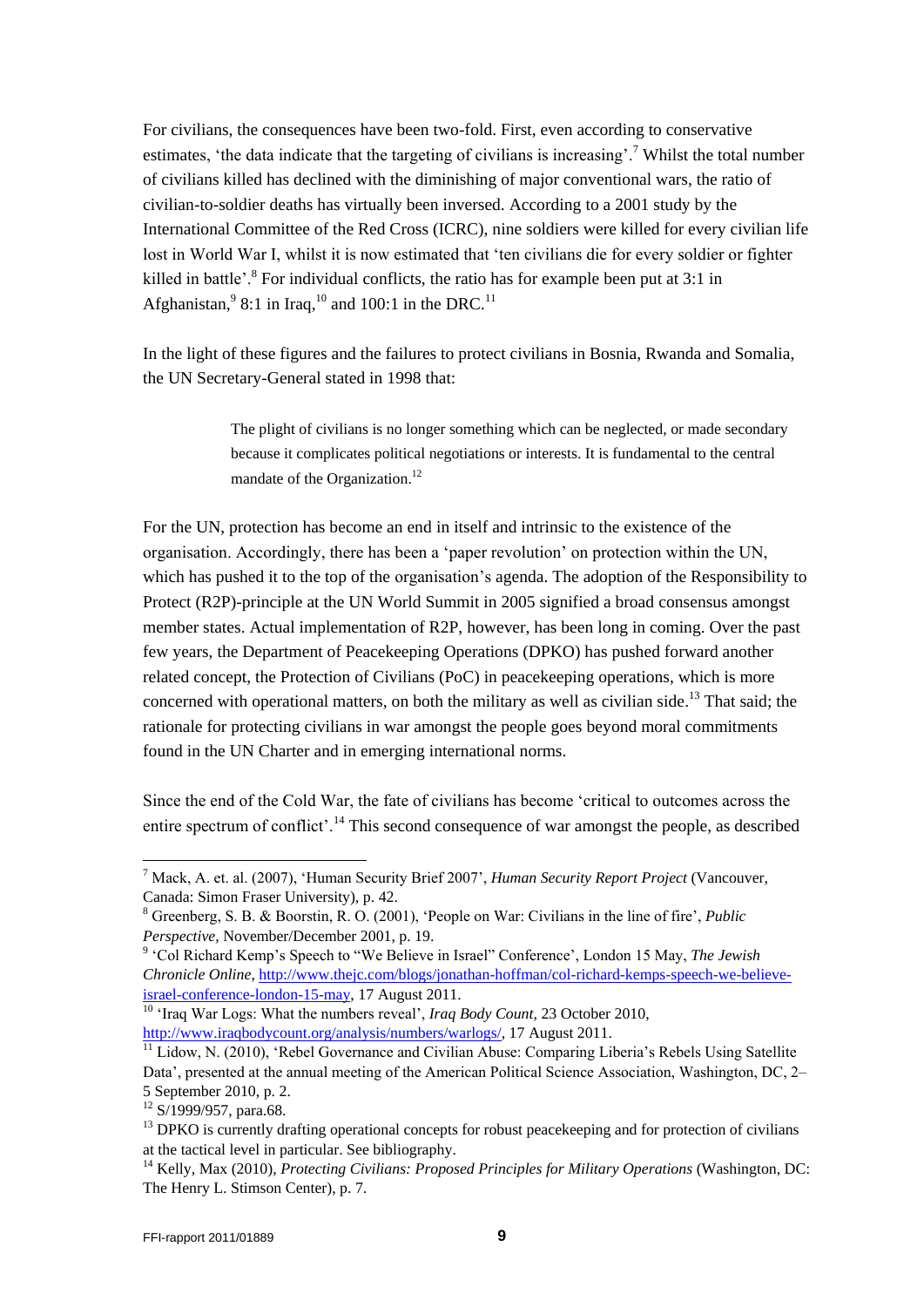by Smith, is that civilians now have become "objectives to be won". The ends for which modern militaries are fighting have changed from definite strategic goals, such as capturing territory or overthrowing a government, to more complex and less strategic "conditions" within intra-state conflicts, such as peacekeeping, delivery of humanitarian aid, and most recently the protection of civilians as part of peace and stabilisation operations. Smith's argument is that industrial war between states "no longer exists" because decisive military victory fails to solve the problems with which we are faced today. Only by capturing the "will of the people" may we achieve the outcome we seek:

> In seeking to establish conditions, our true political aim, for which we are using military force, is to influence the intentions of the people. This is an inversion of industrial war, where the objective was to win the trial of strength and thereby break the enemy"s will. In war amongst the people the strategic objective is to capture the will of the people and their leaders, and thereby win the trial of strength.<sup>15</sup>

It is this military-strategic rationale that underpins the change in strategy of the International Security Assistance Force (ISAF) in Afghanistan, where guidance now explicitly states that "protecting the people is the mission".<sup>16</sup> Here, protection of civilians has become an objective for ISAF as a method for defeating the insurgency, following counterinsurgency theory and practices. For military commanders, the fact that wars now take place amongst, against and in defence of civilians has major implications for how military force may or may not be used. In recent times, force has either been deployed with the expectation that its mere presence would suffice, which is one reason why UN peacekeeping operations proved so disastrous in the 1990s; or, as in Afghanistan and Iraq, where force *has* been employed, but misapplied because it has not served the objectives it was intended to achieve. It is this basic problem of finding "the utility of force" in war amongst the people – "how to use armed force to achieve a desired and stable political outcome' – that Smith takes issue with. $17$ 

The problem is essentially one of strategy. Finding utility of force in war amongst the people is very different from finding utility in industrial wars, where military force alone could have decisive strategic effect, by capturing the desired territory or forcing the unconditional surrender of an enemy. As we now fight for "conditions", force retains its relevance, but "the balance between destructive force and politics needs to be calibrated by a greater admixture of politics and other means alongside use of the military'.<sup>18</sup>

To define the role military force has in our current strategies, Smith argues that we must first ask "what is our desired end?" and work backwards from there. Only by properly understanding the nature of the desired outcome can we decide 'whether military force can or and should be used'.<sup>19</sup>

<sup>15</sup> Smith (2006), p. 277.

<sup>16</sup> *ISAF Counterinsurgency Guidance*, August 2009 (Kabul: Headquarters ISAF), p. 1.

<sup>17</sup> Gow (2006), p. 1161.

 $18$  Ibid., p. 1161.

<sup>19</sup> Smith (2006), p. 375.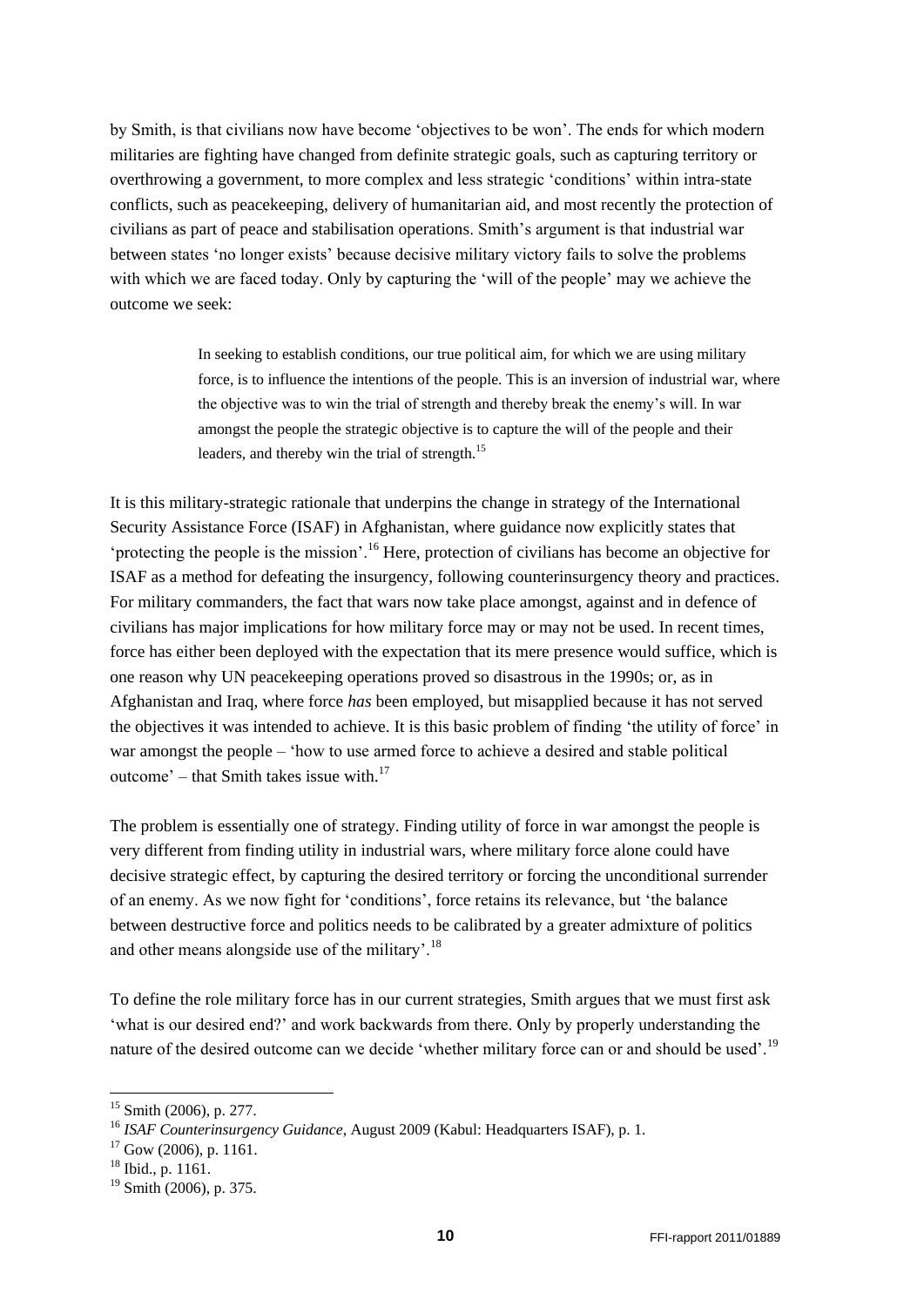Essentially, this represents a return to the core principles of strategy-making. Strategy is the instrumental link between military means and political ends. Clausewitz's famous citation that "war is a mere continuation of policy by other means" implies a transitional order – the political end comes first and defines the military means.<sup>20</sup> But, a successful strategy must reconcile the two in such a way that the means available are able to achieve the desired political goal. This art of balancing ends and means is true for all types of operations, anywhere and at any time. In the military operations with which we are concerned, the objective is the *protection of civilians*  in armed conflict. Here, strategic success is measured by how safe and protected civilians are made by our actions. Although this is immensely hard to measure, it seems on this point, however, that our current strategies appear to be failing. When applying Smith's use of terms, I have previously called this a failure to find 'utility of force to protect'.<sup>21</sup>

Despite the importance attached to protection by the UN, the Secretary-General concluded in 2009 that "actions on the ground have not yet matched the progress in words and the development of international norms and standards'.<sup>22</sup> Last year, fighters in eastern Congo 'raped everyone in sight: women, men, even children' during the Walikale attacks that took place within 12 miles of a UN peacekeeping base.<sup>23</sup> A year later, only one suspect has been indicted for the attacks against at least 387 people and the judicial inquiry has been suspended because of reprisal attacks against targeted victims. In Afghanistan, ISAF"s strategy has successfully reduced the number of civilians killed by their own forces, but the total number of civilian casualties has never been higher since the counting started. In its most recent report, the UN Assistance Mission in Afghanistan (UNAMA) documented 1,462 civilian deaths in the first six months of 2011, which represents an increase of 15 percent compared to the same period last year.<sup>24</sup>

Addressing this "implementation gap", between the strategic objective to protect and the failure to do so on the ground, is where the current literature stands. Recurrent findings have shown a near complete neglect of guidance on *how* to actually protect civilians, leaving military commanders totally at a loss'.<sup>25</sup> Therefore, current reform efforts focus on improving the 'operationalization' of protection through the development of better doctrines, directives, concepts, and activities based on lessons learned and working practices.

l

[http://news.yahoo.com/un-congo-rape-victims-suffer-reprisal-attacks-111806587.html,](http://news.yahoo.com/un-congo-rape-victims-suffer-reprisal-attacks-111806587.html) 17 August 2011. <sup>24</sup> "Afghanistan: Midyear Report, Protection of Civilians in Armed Conflict" *United Nations Assistance Mission to Afghanistan, Human Rights Unit*, July 2011,

[http://unama.unmissions.org/Portals/UNAMA/Documents/2011%20Midyear%20POC.pdf,](http://unama.unmissions.org/Portals/UNAMA/Documents/2011%20Midyear%20POC.pdf) 17 August 2011 – hereafter "UNAMA Report 2011".

<sup>20</sup> Clausewitz, Carl von (1997), *On War*, tr. J. J. Graham (London: Wordsworth), p. 22.

 $21$  Beadle (2010), p. 33.

 $22$  S/2009/277, para.4.

<sup>&</sup>lt;sup>23</sup> 'UN: Congo rape victims suffer reprisal attacks', *Associated Press*, 6 July 2011,

<sup>25</sup> Giffen, Alison (2010), *Addressing the Doctrinal Deficit* (Washington, DC: The Henry L. Stimson Center), p. 12. See also Holt, Victoria K. & Berkman, Tobias C. (2006), *The Impossible Mandate? Military Preparedness, the Responsibility to Protect and Modern Peace Operations* (Washington, DC: The Henry L. Stimson Center); and, Holt, V., Taylor, G. & Kelly, M. (2009), *Protecting Civilians in the Context of UN Peacekeeping Operations* (New York: DPKO & OCHA).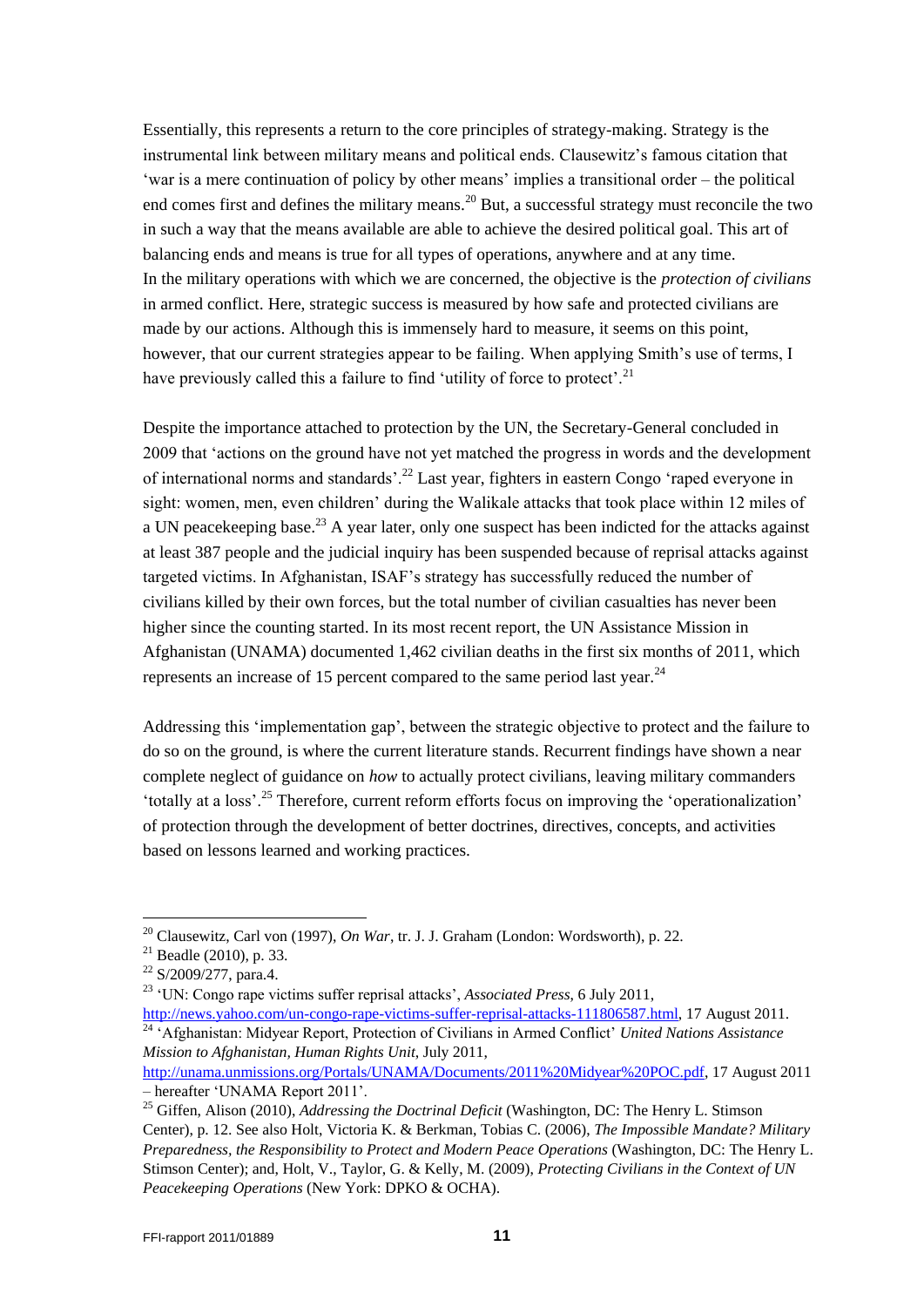What appears to be ignored in much of the current analysis is that for the perpetrators *there are no implementation gaps*. The fact that civilians are increasingly targeted, whilst the intervening parties repeatedly fail to protect them, suggests a disparity between perpetrators and protectors in their respective abilities to use force with purpose. In fact, for all intents and purposes, many perpetrators have found the "utility of force" that Smith talks about, and appear to be winning the battle of wills in more conflicts than the interveners are. It is this puzzle that provides the idea presented in this report of approaching protection from the angle of the perpetrators.

# <span id="page-11-0"></span>**3 The principles of protection**

In order to understand why there is a need to develop principles for protection, it may be useful to draw parallels to other types of operations. When the Americans faced a deteriorating security situation in Iraq, the need for a new approach was met with a revival of the historical literature and theory on counterinsurgency (COIN). This resulted in the development of a separate counterinsurgency doctrine – *Field Manual 3-24* – which drew heavily on the works of COIN-theorists like Galula, Thompson and Kitson.<sup>26</sup> The doctrine took as its starting point eight 'historical principles of counterinsurgency" that stressed issues like legitimacy, understanding the environment, and intelligence.<sup>27</sup> On the basis of these it was possible to develop a set of "paradoxes" that would highlight the new mind-set required by military commanders engaged in COIN-operations. Amongst the most well-known COIN-paradoxes are: "sometimes, the more you protect your force, the less secure you may be', 'sometimes, the more force is used, the less effective it is', and 'sometimes doing nothing is the best reaction'.<sup>28</sup>

Yet, a fundamental difference exists between "principles of protection" and principles of counterinsurgency, or any other operations. Protection of civilians, unlike defeating an insurgency, is simply not restricted to one type of operation or one type of enemy, so its principles must be valid in all scenarios and against all perpetrators. Unlike COIN, operations with the explicit intent to protect are also relatively new – and there are no protection theorists to draw upon. This is a gap that this report seeks to begin to fill. The goal is to explain how utility of force to protect can be found in various types of operations, of which COIN is only one.

The Stimson Center"s Future of Peace Operations program is currently one of the leading research institutions on protection of civilians in military operations. In a publication last year, Max Kelly proposed a set of military principles for the operational level, which is the "vital link between tactics and strategy" where "the lack of guidance is most acutely felt, even by relatively well-resourced military operations'.<sup>29</sup> Like this report, Kelly looks at the rationales for violence against civilians, the contemporary operational environment, and the windows of opportunity for using force to protect. The fact that Kelly arrives at many of the same conclusions as this report, serves only to corroborate many of the findings.

1

<sup>26</sup> *Counterinsurgency Field Manual 3-24*, 2006 (Boulder, Colorado: Paladin Press) – hereafter *FM 3-24*.

<sup>27</sup> Ibid., para.1-112–1-136.

<sup>28</sup> Ibid., para.1-148–1-157.

 $29$  Kelly (2010), p. 2.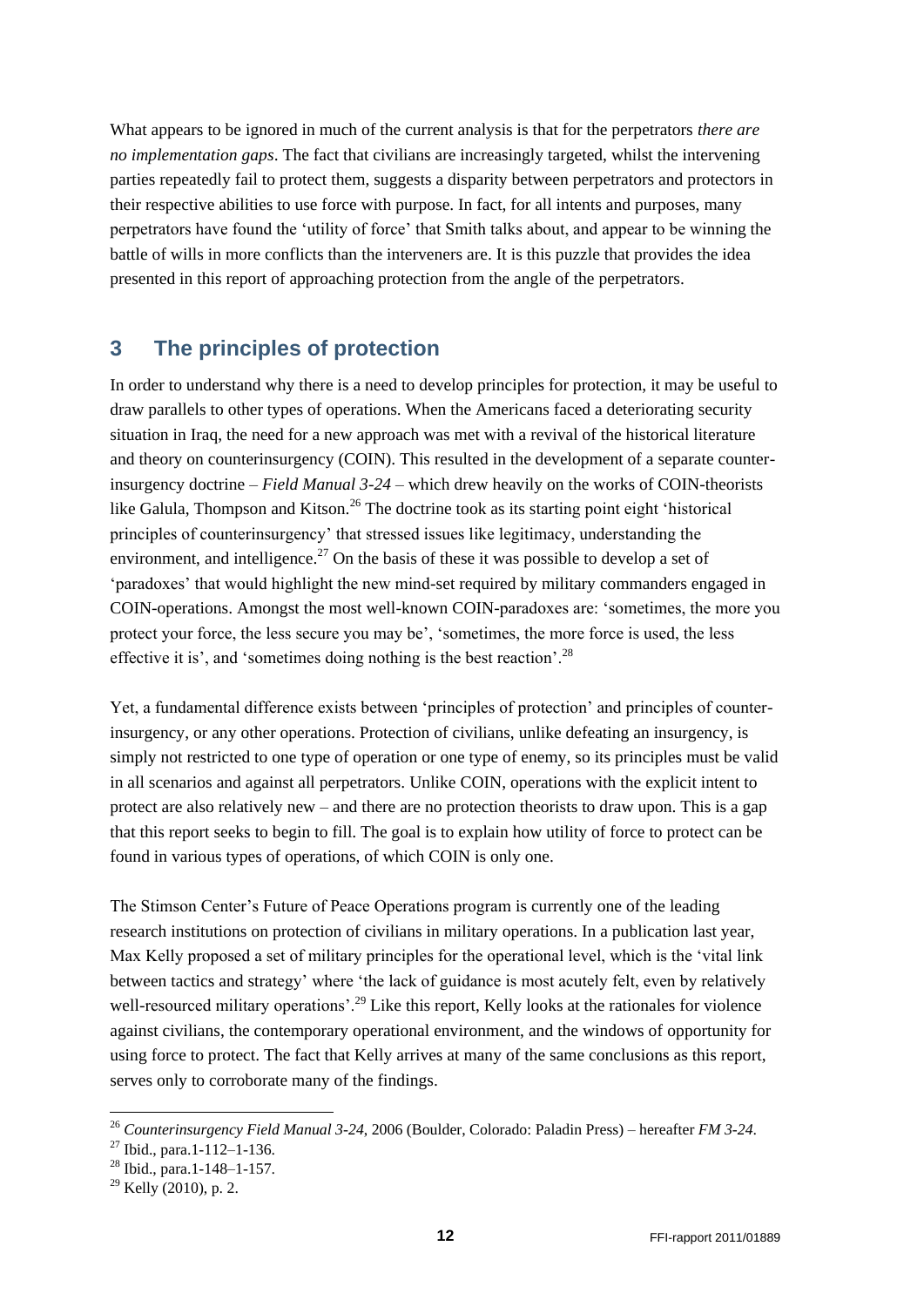The approach taken here is, however, different. It aims not to fill the gap with improved operationalization based on lessons learned, but seeks to find out how violence was able to take place in the first place and what the military implications of this may be. It takes more of a strategic approach instead of tactical. For example, Kelly focuses on how "belligerents will respond and adapt by altering their tactics', and how our operations must adapt accordingly.<sup>30</sup> This report pays more attention to how changes in the perpetrator's strategy will affect how susceptible they are to being influenced with force, or not.

This report is also unlike other studies in that it extensively applies Smith"s work to the particular issue of protection.<sup>31</sup> His framework of analysis to find utility of force enables the use of a recognized approach in constructing a separate framework for the use of force to protect. The only "holistic" approach to protection can be found in the literature on "human security", which assumes that protection of civilians is the opposite of defeating an enemy.<sup>32</sup> Conversely, the conclusions drawn here about protection invalidate the claims made by those who believe that 'the ultimate weapon is no weapon'.<sup>33</sup>

The four principles of protection that follow are meant to be universally valid in all operations where protection of civilians is a primary or key objective. In the first two principles – about how to balance military versus other levers of power, and how to define the content of this military power – the report merely applies Smith"s work to the particular objective of protection in order to show that it fits within the concept of "war amongst the people". In the next two principles, however, Smith's proposed solution is taken a step further by arguing for a reversed order of analysis where protectors can find utility of force "to protect" on the basis of how the perpetrators have already found utility of force "to attack".

### **3.1 Protection of Civilians is a 'condition', which requires military force to be used alongside other levers of power**

In war amongst the people, military power cannot alone achieve the desired end state. Instead, we can only use military force "to establish a condition in which the political objective can be achieved by other means and in other ways'.<sup>34</sup> The first principle holds that protection of civilians is precisely such a "condition".

A rudimentary understanding of the role of military force in strategies of protection can be provided by the basic framework illustrated below (see Figure 3.1).<sup>35</sup> In this framework, the particular balance between military and other levers of power is struck according to what "type" of protection is required, and "who" is best suited to provide it. Where physical, or basic, protection is most required, the military components play a dominant role. This is also when the

<sup>30</sup> Ibid., p. 12.

<sup>&</sup>lt;sup>31</sup> In his book, Smith focuses not on protection, but primarily on dealing with guerrilla fighters and terrorists.

<sup>32</sup> Kaldor, Mary (2007), *Human Security* (Cambridge, UK: Polity Press), p. 175.

<sup>33</sup> Beebe, Shannon D. & Kaldor, Mary (2010), *The Ultimate Weapon is No Weapon* (New York: PublicAffairs).

<sup>&</sup>lt;sup>34</sup> Smith (2006), p. 270.

 $35$  First presented in Beadle (2010), p. 11.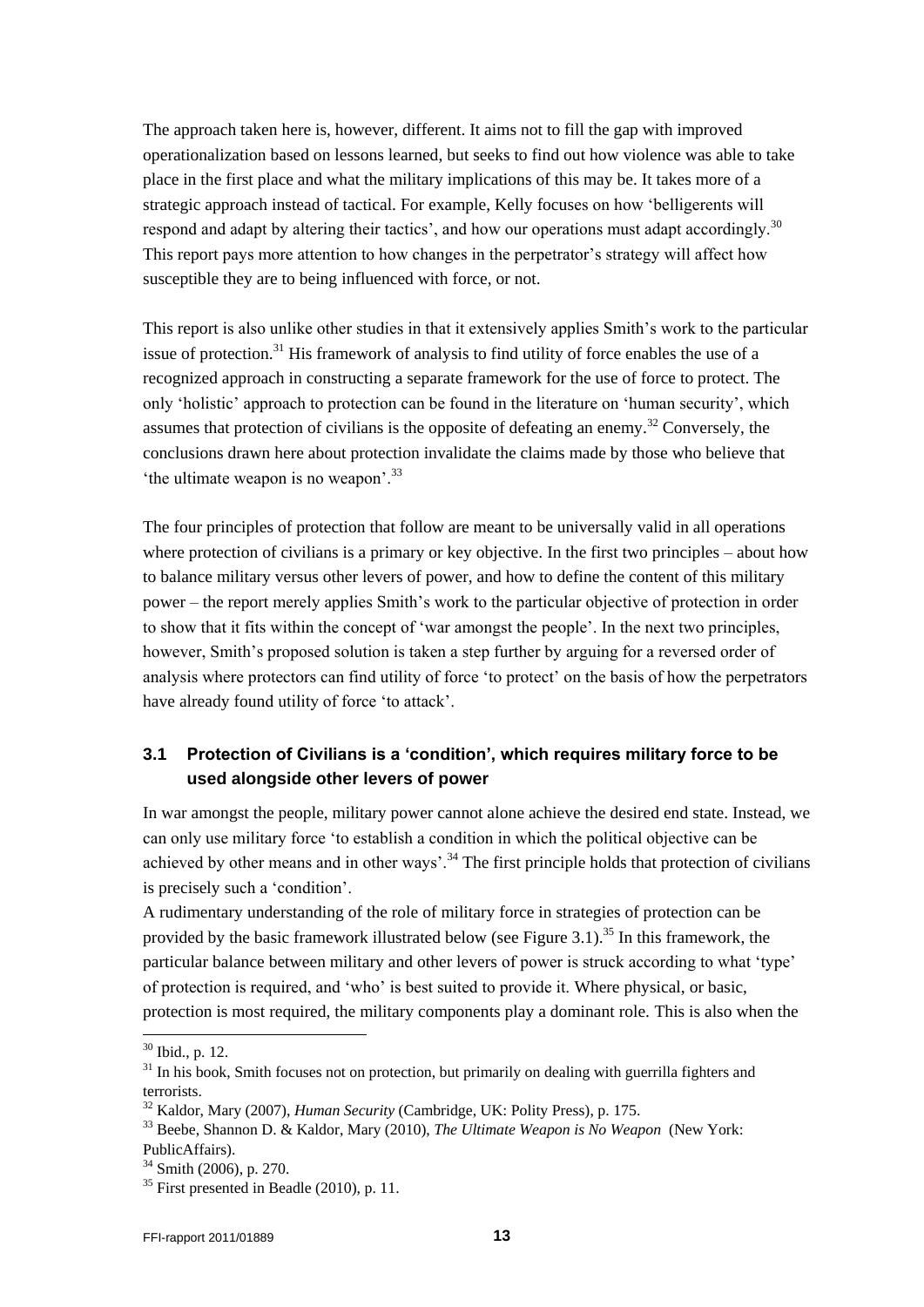level of civilian security is low. As the threat is reduced, increasingly civilian actors must work to establish more sustainable protection, such as through security sector reform, demobilisation and disarmament, and rule of law, until the host-nation assumes full responsibility. This report is primarily concerned with the initial phase of conflict where protection involves the use of military force, illustrated by the quadrant in the left-hand corner of the figure below.



*Figure 3.1 The role of military force in protection operations*

Utility of force "to protect" is found when military actions successfully *reduce the threat to civilian security*. Such utility was found in Bosnia when the use of military force was increased as operations shifted from UN peacekeeping to NATO peace enforcement in 1995. For most of the time, the UN Protection Force (UNPROFOR) had been incapable of providing even the most basic of protection, despite a mandate and expectations to do so. Actual protection came first when NATO launched a bombing campaign against the Bosnian Serbs, which effectively ended the siege of Sarajevo, stopped the shelling, and thereby reduced the physical threat to civilian lives.

However, utility of force is not simply a question of finding the right balance between military and other levers of power. In Afghanistan, no show of force like that in Bosnia has been able to reduce the physical threat to civilian life. In fact, the number of civilian casualties has only risen as ISAF has stepped up the campaign against the Taliban. Unlike with the Bosnian Serbs or security spoilers in the DRC, ISAF and American forces are unable to coerce the insurgents in Afghanistan because for them the conflict is "total" in that defeat often equals death. Hence, the question over military force is not merely one of quantity.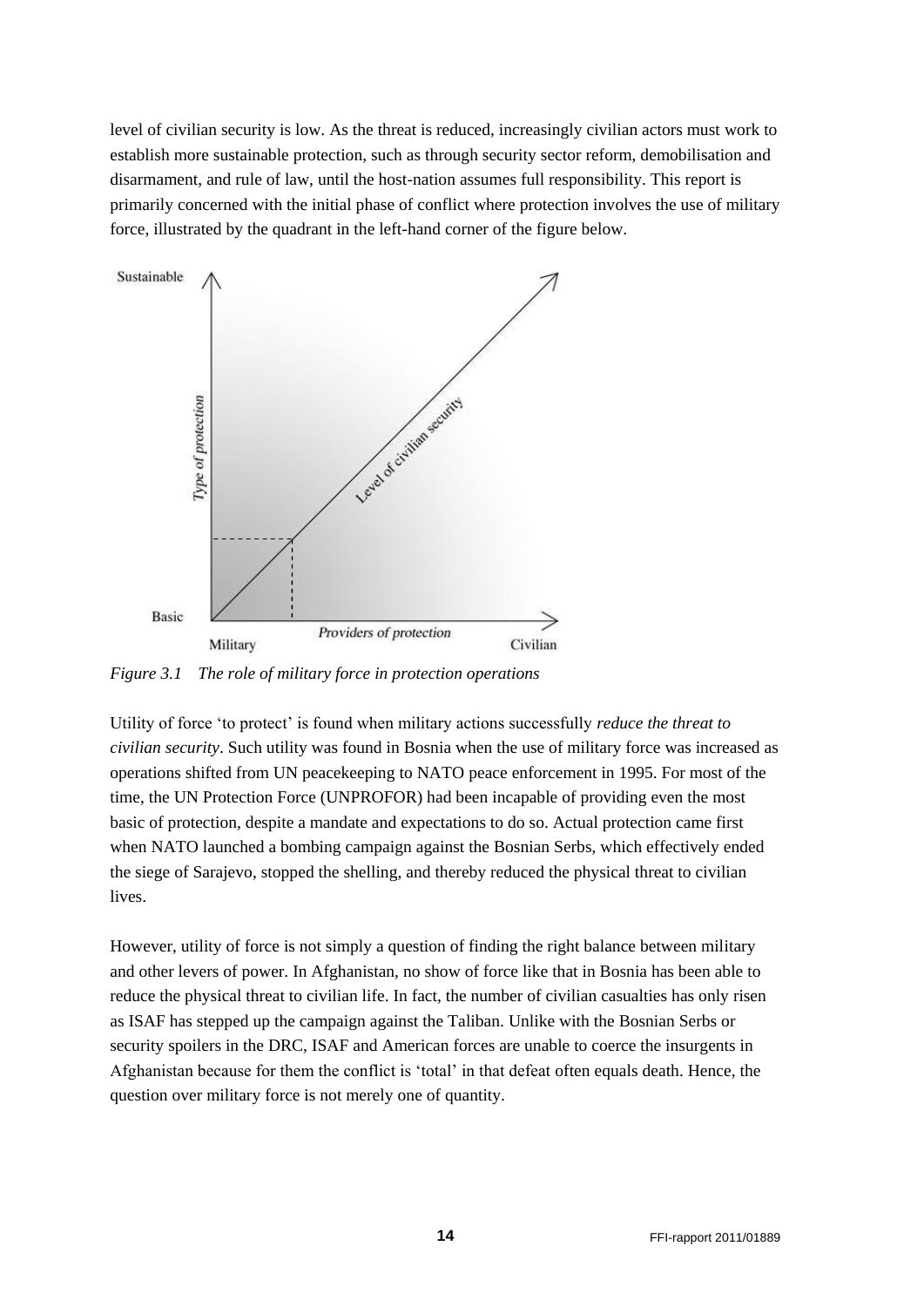#### **3.2 The Utility of Force to Protect is found in its functions**

The UN and NATO have approached the issue of using force to protect civilians from distinctly different starting points. In response to its past failures, the UN has at least in theory increased its readiness to use force in support of its mandates. Yet, in the DRC over the past 5-10 years, it is alternately being criticised for both being too passive *and* allowing too much force to be used. By contrast, NATO has approached its operations in Afghanistan from an initial position of using massive force, but has since recognised that it is an obstacle for winning "hearts and minds". Much of the debate over the operations in Libya was also reduced to a discussion over the number of sorties flown, bombs dropped and whether to supply the rebels with weapons or not. However, this debate over the "lack of" or "excessive" uses of force misconstrues what using force in war amongst the people is really about. This second principle prescribes that the true measure of utility of force comes from its *functions*, not its amount.

In traditional military theory, the capacity of a force to determine the outcome in conflict has been defined as *'the sum of available means* and *the strength of the will*'.<sup>36</sup> To this, Smith has added that in war amongst the people it is "the way in which the military success is achieved that directly affects whether or not it can be translated to political advantage'.<sup>37</sup> From his own experiences, Smith has identified "only four things the military can achieve when sent into action in any given confrontation or conflict: ameliorate, contain, deter or coerce, and destroy'.<sup>38</sup> These are the four "functions" through which military force can serve the end that one seeks.

- 1. *Amelioration* does not involve the use of military force, except in self-defence. Instead, the military "deliver aid, put up camps, provide communications, build bridges and all other such constructive activities in aid of civilian life'.<sup>39</sup> This function may involve monitoring missions that can perform an ameliorating function by virtue of their presence and by reporting what is going on to the outside world. It may also involve training or advising other armies.
- 2. *Containment* involves a certain use of military force to "prevent something from spreading or passing through a barrier'.<sup>40</sup> Typically, this would involve imposing sanctions, arms embargoes, or no-fly zones to prevent certain weapons from being used. Force may be used locally to enforce the exclusion zone or barrier.
- 3. *Deterrence* or *coercion* involves a wider use of force "to pose a threat to some party or carry out a threat against a party, to change or form that party's intentions'.<sup>41</sup> To deter, military forces are deployed in a threatening posture and prepare to take active measures, such as NATO"s threats of bombing in 1998 to deter the Serbs from attacking the

<sup>36</sup> Clausewitz (1997), p. 8.

<sup>37</sup> Smith (2006), p. 216.

<sup>38</sup> Ibid., p. 320.

<sup>39</sup> Ibid., p. 320.

 $40$  Ibid., p. 320.

 $41$  Ibid., p. 321.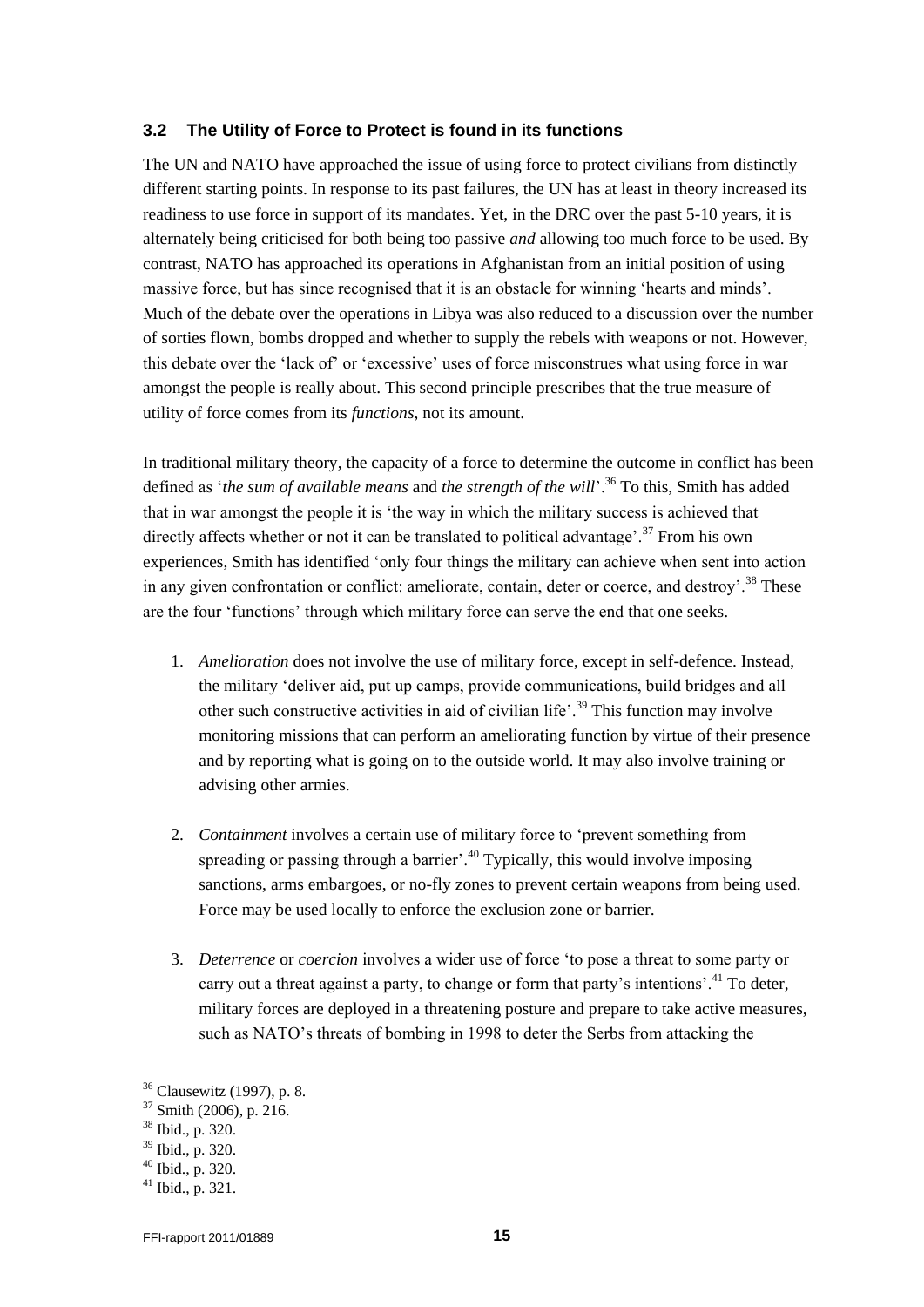Albanian minority in Kosovo. Deterrence becomes coercion when force is actually employed, like in the subsequent bombing campaign.

4. *Destruction* involves the active use of force to "attack the opposing force in order to destroy its ability to prevent the achievement of the political purpose'.<sup>42</sup> Imposing our will on the enemy by destroying his capabilities, such as in the First Gulf War, is what we usually regard as the primary purpose of military forces.

In protection of civilians, the premise for deciding whether the use of force has been successful or not is that its use will protect more people than it will endanger. From the above, it is clear that the potential utility of force to be found is defined by *both* the balance between military and other means, *and* the chosen function of force. Although not articulated in these terms, this is where the debate often revolved regarding operations over Libya. Discussion surrounded whether we should merely provide humanitarian aid (ameliorate), whether a no-fly zone would suffice (contain), whether we must threaten with the use of ground troops (coerce), or whether we must forcibly remove Gadhaffi (destroy). However, these alternatives were debated as if we could freely choose amongst them and that they would all work equally well, subject only to our own political will or available means. If there was one lesson to be drawn from recent international operations, it is that we cannot carry on devising strategies and military doctrines under the assumption that we always dictate the law upon the enemy first. This is particularly obvious in relation to the objective of protection, which is not simply a condition we as protectors seek to establish.

### **3.3 Protection of Civilians is always a reciprocal objective, demanding a reversed analysis**

An eternal truth of war is that when "one side dictates the law to the other, there arises a sort of reciprocal action'.<sup>43</sup> However, the need to protect civilians arises only when a perpetrator has already found that using violence against civilians somehow serves his own goals. There would be no need for intervention if the perpetrator has not already dictated the law upon his victims in absolute terms. Nor can civilian lives be recovered if already lost, unlike control over a territory or system of government. If one decides to intervene for purposes of protection, we must recognise that we cannot change the rules of this life-or-death game, but must play according to them. Hence, this principle holds that protection of civilians is always a reciprocal objective, so we must reverse the order of our analysis.

The real problem is not "a gap" that needs to be filled. As Marc DuBois of the *Médecins Sans Frontières (MSF)* has pointed out:

> The rise of the humanitarian protection establishment has created a new enemy: the 'protection gap'. [...] We must correct our analysis: it is not the lack of protection activities

 $42$  Ibid., p. 321.

 $43$  Clausewitz (1997), p. 7.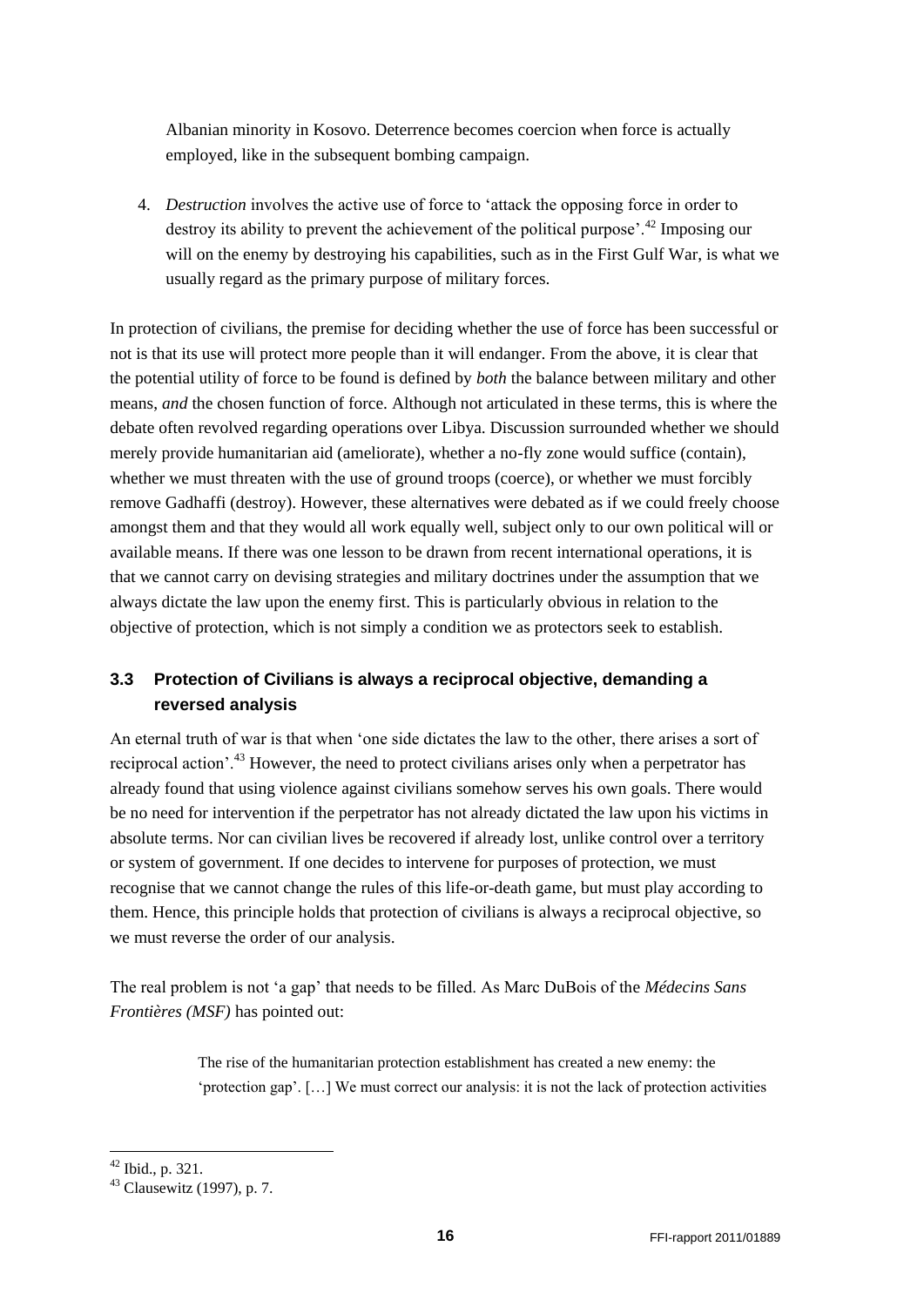or legal protections *in the first instance*, but the surplus of violence that is the primary problem.<sup>44</sup>

For all the right reasons, improving military doctrines, operational concepts, procedures, and directives for the purpose of protection is important. At the same time, from the theoretical viewpoint of this report, a one-sided focus on improving the operationalization of protection risks overlooking critical variations in perpetrator strategies, which may have more relevance across different operations than do specific practices that have worked in one. No armed conflicts are alike, which is why "best practices from one mission can only serve as a source for critical and innovative thinking, and not as templates for how to carry out future missions'.<sup>45</sup> This report suggests that the perpetrator himself, against which the practices are meant to work, represents a general criterion for separating missions on a case-by-case basis.

Protection of civilians risks making no more sense than the War on Terror, without specifying an enemy and taking into consideration the ends, means and ways of his strategies. Smith argues that the terrorist today is showing "a better understanding of the utility of force in serving his political purpose than those who are opposed to him'.<sup>46</sup> The same applies to *all* perpetrators of violence against civilians. What this report hereafter calls the "utility of force to attack" is found when perpetrators manage to *raise* the threat to civilian security. In one way or another, the perpetrators find that violence against civilians will serve their ends. If the essence of war amongst the people is to alter the will of those we fight against and amongst, then surely we must know their intentions in order to change them.

Smith grasps the importance of the perpetrator in determining that the necessary function ultimately depends on knowing what will work against him:

> In order to decide correctly on the necessary function of force and its purpose within the circumstances, the decisions makers… must have as much knowledge as possible of the enemy and the environment.<sup>47</sup>

Much has been written in detail about the rationale for violence of particular armed groups, but neither this literature nor Smith follow this up by discussing the military implications that follow from this knowledge. This is something that this report aims to do. It is true, as Kelly points out, that our objective will always remain the same: "action to protect civilians is required *regardless* of whether the attacks against them fall into a particular conventionally recognized category<sup>'.48</sup>

<sup>44</sup> DuBois, Marc (2010), "Protection: fig-leaves and other delusions", *Humanitarian Exchange Magazine*, Issue 46, March 2010.

<sup>&</sup>lt;sup>45</sup> Kjeksrud, Stian & Ravndal, Jacob Aasland (2010), 'Protection of Civilians in Practice: Lessons from the UN Mission in the DR Congo", *FFI-rapport 2010/02378*, (Kjeller: Norwegian Defence Research Establishment (FFI)), p. 37.

 $46$  Smith (2006), p. 25.

 $47$  Ibid., p. 323.

 $48$  Kelly (2010), p. 2. My emphasis.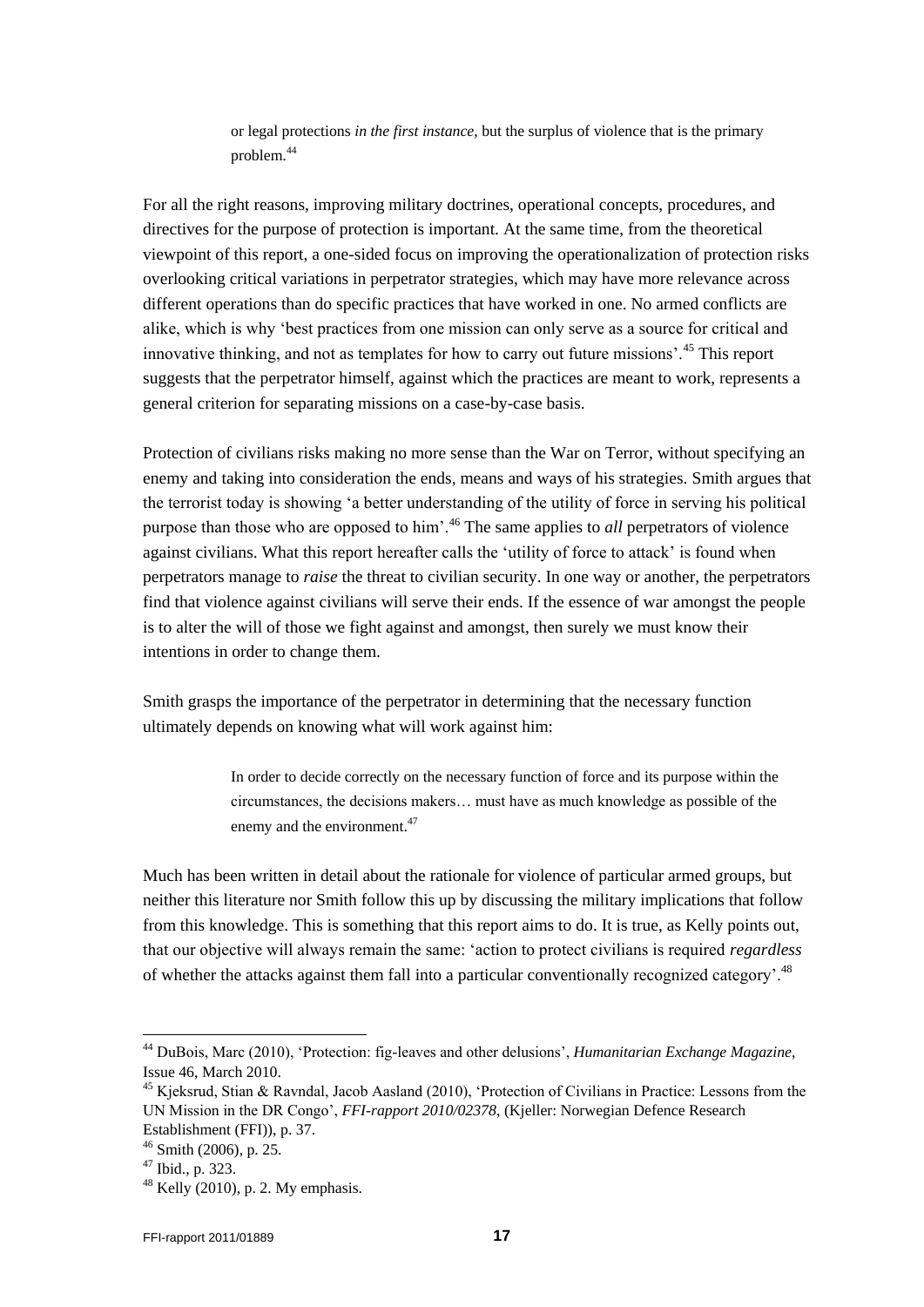However, this report argues that which particular category the perpetrator falls into matters a great deal for how protectors can use force in response.

### **3.4 Perpetrators find Utility of Force to Attack according to a maximising or minimising Logic of Violence**

In their respective strategies, the UN and NATO have approached protection either directly as an end in itself or indirectly as a means to a different end. The UN"s direct approach means that it focuses on "how to protect" civilians through measures like static defences, firewood escorts, and mobile protection teams. By contrast, ISAF"s indirect approach focuses its (far superior) military means on "how not to kill" civilians themselves, through strict rules of engagement, restricted use of artillery and even tactical directives on how not to drive hazardously.<sup>49</sup> This indicates that the particular ends for which they seek to protect civilians actually determine the ways in which force is used.

This final principle argues that the case is no different for perpetrators. The extent to which they see a military solution to their problems and the ways in which they use force against civilians ultimately depend on the ends for which they are fighting. In Bosnia, false assumptions about the Serb war aims – that their attacks against civilians were simply defensive, or not part of a plan for creating "Greater Serbia" – meant that the international community chose only to ameliorate and contain the conflict in the beginning. This then failed because the ethnically pure entity for which the Serbs were fighting meant that significant use of violence against other peoples was an intrinsic part of their strategy, which meant that only coercion and destruction could stop them.

It follows from this that different strategies of violence against civilians will determine how perpetrators find utility of force to attack. Not unlike the distinction between the UN and NATO"s approaches, a distinction can be made between those perpetrators who view violence against civilians "as an end in itself" and those who view violence against civilians merely "as a means to a different end". In ends-based strategies, each attack on civilians is considered a part of the solution itself – such as in genocide, ethnic cleansing and revenge killings. Their goals simply cannot be achieved without this violence. Means-based strategies, on the other hand, regard the same violence in terms of necessity rather than desirability. These perpetrators have reached the conclusion that attacking civilians works as a strategy, against a militarily superior enemy or for population control upon which they depend.

It is argued here that each category of perpetrator approaches the use of force against civilians from different starting points. Ends-based strategies will follow a logic of *maximising* violence against civilians because achieving their goals depend on it. Their strategies are therefore primarily based on a solution through military force, whose particular functions of force start from the most destructive end of the spectrum. Conversely, the means-based strategies follow a logic of *minimising* violence against civilians because they would ideally like to achieve their goals without having to use force, and usually envision a future in which their potential victims

1

 $49$  For a comparison of the two approaches, see Beadle (2010).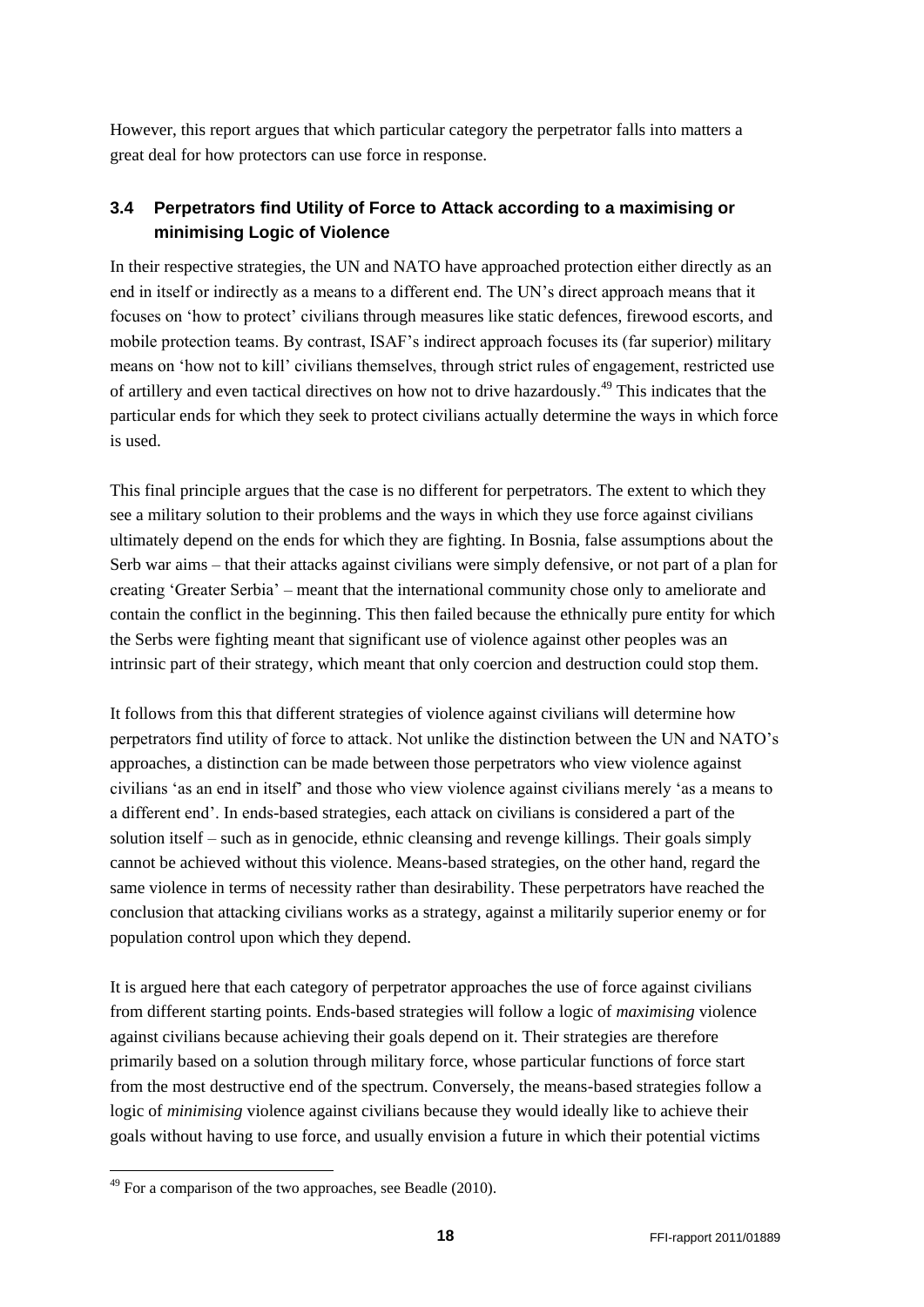are included. Hence, amongst these perpetrators, the use of force will be more limited and starting from the least destructive end of the spectrum. These two opposite approaches of maximising and minimising violence against civilians will hereafter be referred to as "the logics of violence" in protection operations. They deliberately evoke the work of Kalyvas on the logic of violence in civil wars,<sup>50</sup> in order to benefit from for the familiarity of the term and to locate his theory within the context of protection.

### <span id="page-18-0"></span>**4 Three scenarios of perpetrator strategies**

In this section, three scenarios of different strategies of violence will be outlined. The first two scenarios are modelled around the basic distinction between ends- and means-based rationales mentioned above. In reality, however, the distinction between ends- and means-based strategies is not so clear-cut, and with time the first two tend to develop into a third, more complex scenario where multiple strategies of violence exist within the same theatre of operation.

The purpose here is to determine how utility of force to protect may be found in these various types of operations. It is argued that the balance of military vis-à-vis other levers of power in strategies of protection must *mirror* that of the perpetrators, whilst the functions of force chosen must *match* those of the perpetrators. These are the 'rules of the game' that protectors must follow in order to find utility of force to protect.

In the first scenario, protectors must match the extent to which perpetrators see a military solution to achieve their objectives. If they use force to destroy or coerce civilians, protectors must apply the same functions of force against the perpetrators. In scenario two, perpetrators whose strategies involve only a limited military role cannot be met with overwhelming use of force. Instead, protectors must match the threatening posture of limited use of violence by protecting civilians as directly as possible. In the third scenario, the same mirroring and matching logics apply, but protectors will have to do so against multiple perpetrators that do not follow the same strategies of violence. Accompanying each scenario is a model that aims to visualise how the potential utility of force varies in size and function in these ways.

Each scenario begins by outlining the strategic rationales of each category of perpetrator and how they convert this potential utility of force to attack into actual violence against civilians. Next, the military implications for finding utility of force to protect in each of these scenarios are outlined by assessing existing approaches and strategies.

### <span id="page-18-1"></span>**4.1 The first scenario: ends-based strategies of violence**

In the first scenario we find those perpetrators who consider violence against civilians *as an end in itself.* It is the least frequent scenario, but also the most deadly. Typically, these perpetrators

<sup>50</sup> Kalyvas, Stathis N. (2006), *The Logic of Violence in Civil War* (Cambridge: Cambridge University Press).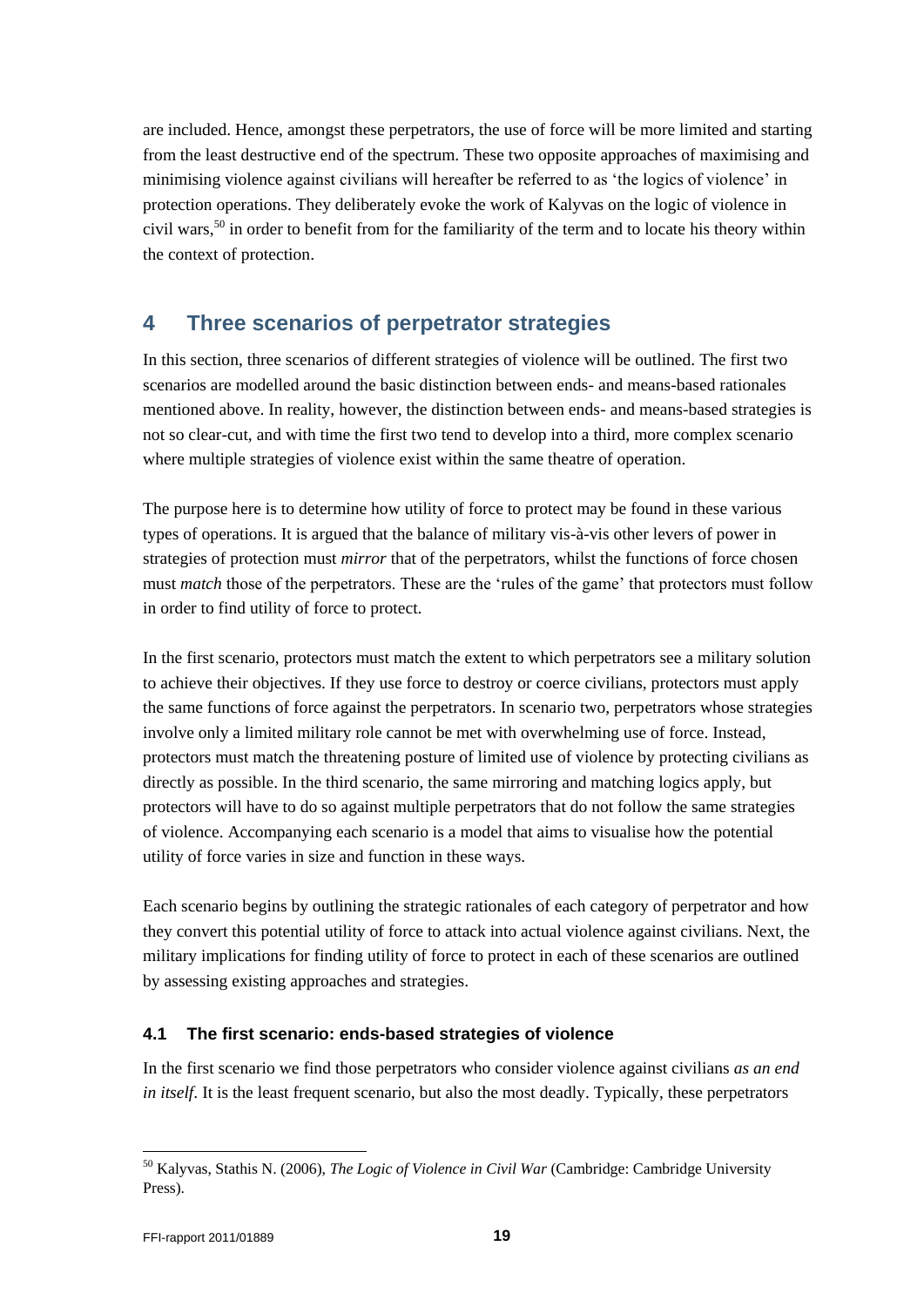will be states, governments or elites who seek to exterminate or expel a whole group of other people.



Utility of force  $\Box$  Other levers of power

*Figure 4.1 The utility of force in ends-based strategies of violence*

#### 4.1.1 How perpetrators find utility of force

The exterminations of Jews by Nazi Germany and Tutsis in Rwanda by Hutu-extremists are amongst the most obvious instances of ends-based strategies of violence, where a "celebratory genocidal logic" existed that unambiguously required the eradication of a whole group of people.<sup>51</sup> The rationale is that certain groups are so to blame for a problem that their "death and suffering is an outright political end'.<sup>52</sup> In policies of ethnic cleansing, the extermination of a group is not the goal, but their physical removal still is. As such, every act of violence against civilians at the tactical level directly serves the strategic aim of a purified territory. In accordance with this rationale, Dubrovnik was during the Yugoslav War surrounded on three sides and shelled, even though the Yugoslav Army could easily have taken the city had the desire been to capture the land rather than drive its people out.

Brutal violence also naturally stimulates a powerful desire for revenge. This may involve precise "tit for tat" massacres, but more often the victims will feel entitled to "strike back even harder, so committing atrocities which may be much greater than and hugely disproportionate to the original crime against them'.<sup>53</sup> One of Kalyvas' observations about civil wars is that individuals sometimes are willing to denounce their fellow citizens if only to settle scores.<sup>54</sup> The massacring of 650 people in the St. Peter's Lutheran Church in Monrovia, where Samuel Doe's death squads  $\cdot$ shot as many men, women and children as they could',  $\frac{55}{10}$  and other similar episodes in the

<sup>51</sup> Slim, Hugo (2007), *Killing Civilians: Method, Madness and Morality in War* (London: Hurst & Company), p. 121.

<sup>52</sup> Ibid., p. 122.

 $53$  Ibid., p. 139.

<sup>&</sup>lt;sup>54</sup> See Chapter 10 in Kalyvas, (2006).

<sup>55</sup> , Slim (2007), p. 141.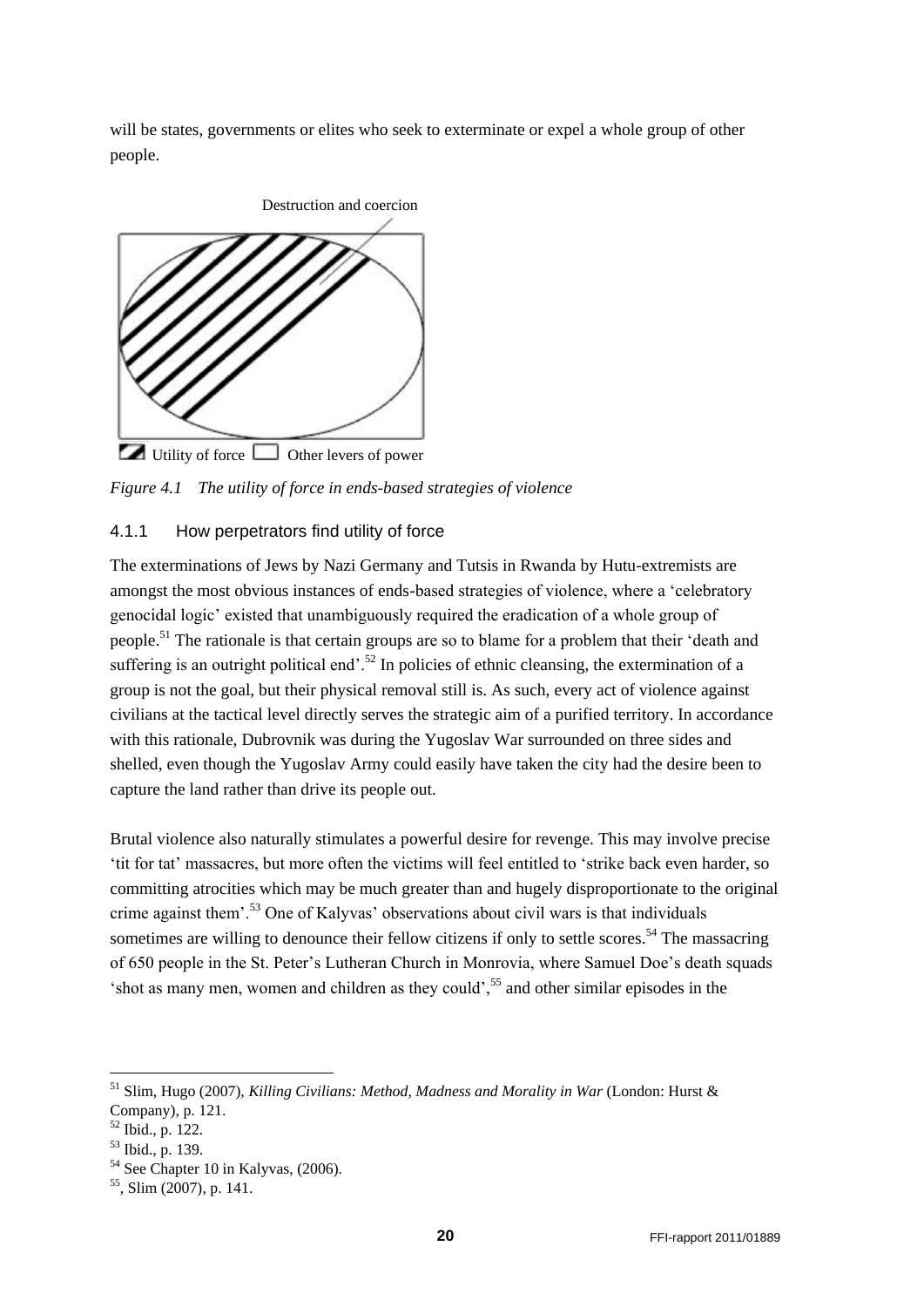Liberian civil war have been described as "payback time" at both the collective and individual levels. 56

In all of these types of violence, the goal can *only* be achieved by attacking civilians. The perpetrators will primarily seek to maximise the amount of violence in order to obtain strategic results most effectively. The *potential* utility of force is therefore great, but finding *actual* utility requires fulfilling certain premises that enables force to be used in this decisive way. Four such premises will be considered here: *preparation*, *coordination*, *ambiguity*, and *presence on the ground*. These are intentionally chosen because they are reminiscent of the challenges identified in the existing literature on our own failures to protect: unclear mandates, lack of coordination between the strategic and tactical levels, a failure to muster political will, and too few boots on the ground.<sup>57</sup> With reference to the war in Bosnia, this report proceeds to show that the perpetrators overcame these challenges so that they managed to find actual utility of force to attack, whilst protectors were largely unable to do the same.

First, strategies of violence in this scenario require considerable political *preparation* if perpetrators are to maximise the amount of violence needed to achieve the intended goal. James Gow"s detailed account of "the Serbian Project" of ethnic cleansing in Bosnia provides a case in point.<sup>58</sup> The Serbian goal was to carve an ethnically pure contiguous entity out of as much of Bosnia as possible. Already from 1990, Serbian security services began working with local Bosnian Serb political leaders to prepare the realisation of this new entity. In accordance with these plans, Serbian-dominated areas began by proclaiming "associations of municipalities" from early 1991, which were expanded into Serbian "autonomous regions" once the war began in Croatia. Finally, the Assembly of the Serbian People in Bosnia and Herzegovina was established in late 1991, which in early 1992 proclaimed an entity that would become Republika Srpska. By contrast, the international community repeatedly failed to agree on how best to resolve the Yugoslav crisis in what became a 'triumph of the lack of will'.<sup>59</sup>

In parallel to these political preparations, the actual execution of these plans required top-down *coordination*. Gow has identified four separate, but parallel processes that were directed from above by so-called crisis headquarters controlled by Karadzic's party and initially carried out by the *Jugoslovenska Narodna Armija* (JNA) and various paramilitary units.<sup>60</sup> First, two plans were prepared for the peaceful take-over – one for Serbian-dominated areas, and one for those that were not. In the Serbian areas, shadow governments allowed the JNA to move in. In non-Serbian areas, provocative acts were meant to highlight all potential "trouble-makers" that could be used as a pretext for the JNA moving in here as well. Where control could not be seized peacefully, it

<sup>56</sup> Ibid., p. 140.

<sup>&</sup>lt;sup>57</sup> These are usually highlighted in the literature on the 'implementation gap'; see for example Holt  $\&$ Berkman (2006).

<sup>58</sup> See Gow, James (2003), *The Serbian Project and its Adversaries: A Strategy of War Crimes* (London: Hurst & Company).

<sup>59</sup> See Gow, James (1997), *Triumph of the lack of will: international diplomacy and the Yugoslav War* (New York: Columbia University Press).

 $60$  See Chapter 5 in Gow (2003).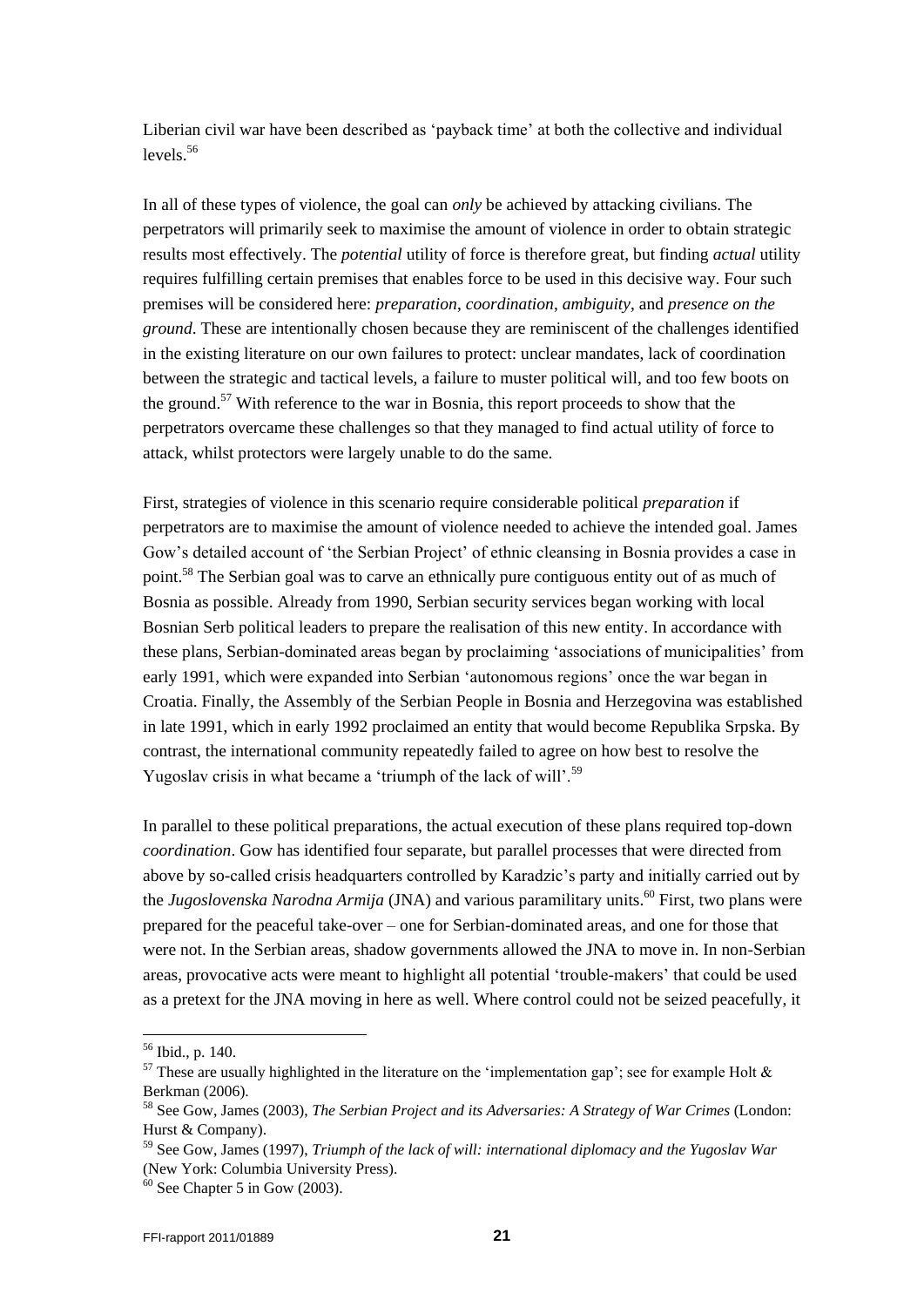was done forcefully through sieges and demonstrative uses of violence. In addition, detention centres were used to separate out Muslim, Croat and Serb dissident political leaders and men from women.

Finally, the removal of unwanted populations was both "voluntary" and forced. The Serbs had prepared papers for non-Serbs to buy one-way exit visas, which also relinquished their properties. If not, they would be forcibly removed or simply killed. All this planning and coordination arguably culminated with the fall of the eastern Muslim "safe havens" through the summer of 1995, most infamously in the massacre of 8,000 men and boys in Srebrenica. It is precisely Honig & Both"s point that it was part of a deliberate strategy that required planning and coordination in their account of this particular incident.<sup>61</sup> By contrast, it was, amongst other factors, the breakdown in communication between the Dutch troops stationed there and UN headquarters that prevented any defence of the enclave.

Since violence against civilians was so central to their goals, perpetrators such as these must also be *ambiguous* about their true intentions. If not, they risk outside intervention or losing domestic support that could jeopardise the mass-killings. They are forced to balance the spreading of hate domestically to enable the violence, whilst appearing peaceful to the outside world in order to prevent them from mustering political will to intervene. The Serbian leaderships across Yugoslavia portrayed themselves as victims, even whilst conducting the above processes of ethnic cleansing. The JNA claimed to be doing peacekeeping while artillery-bombing villages. Accordingly, the international community's failure to stop it was partly due to the ambiguity surrounding the entire break-up of Yugoslavia.

Finally, an important premise for finding utility of force in this scenario is a significant *presence on the ground*. The Serbian policy of ethnic cleansing was explicitly linked to certain geographical areas, which *necessitated* the siege of Sarajevo and the fall of the eastern Muslim enclaves of Goražde*,* Žepa and Srebrenica in the Serbian-dominated eastern parts of Bosnia. Besieging and conquering particular territories, however, required control over the main roads and transport links and being able to concentrate forces to maximise firepower. By contrast, the extended supply lines and dispersed Western peacekeeping forces, resembling a spider web, were identified by Smith as a primary obstacle to their operational effectiveness.<sup>62</sup>

### 4.1.2 Military implications for protection

In this scenario, a number of military implications can be identified for the use of force to protect. First, in a conflict where the military component is the principal means with which to achieve the end state, this must apply to perpetrators and protectors alike. The prospective utility of force to be found is significant, even potentially decisive. Once protectors are faced with a perpetrator whose strategy follows the logic of maximising the use of force to attack, they must match these strategies by *maximising the use of force to protect*.

<sup>61</sup> See Honig, Jan Willem & Both, Norbert (1996), *Srebrenica: Record of a War Crime* (London: Penguin Books Ltd).

 $62$  Smith (2006), p. 336.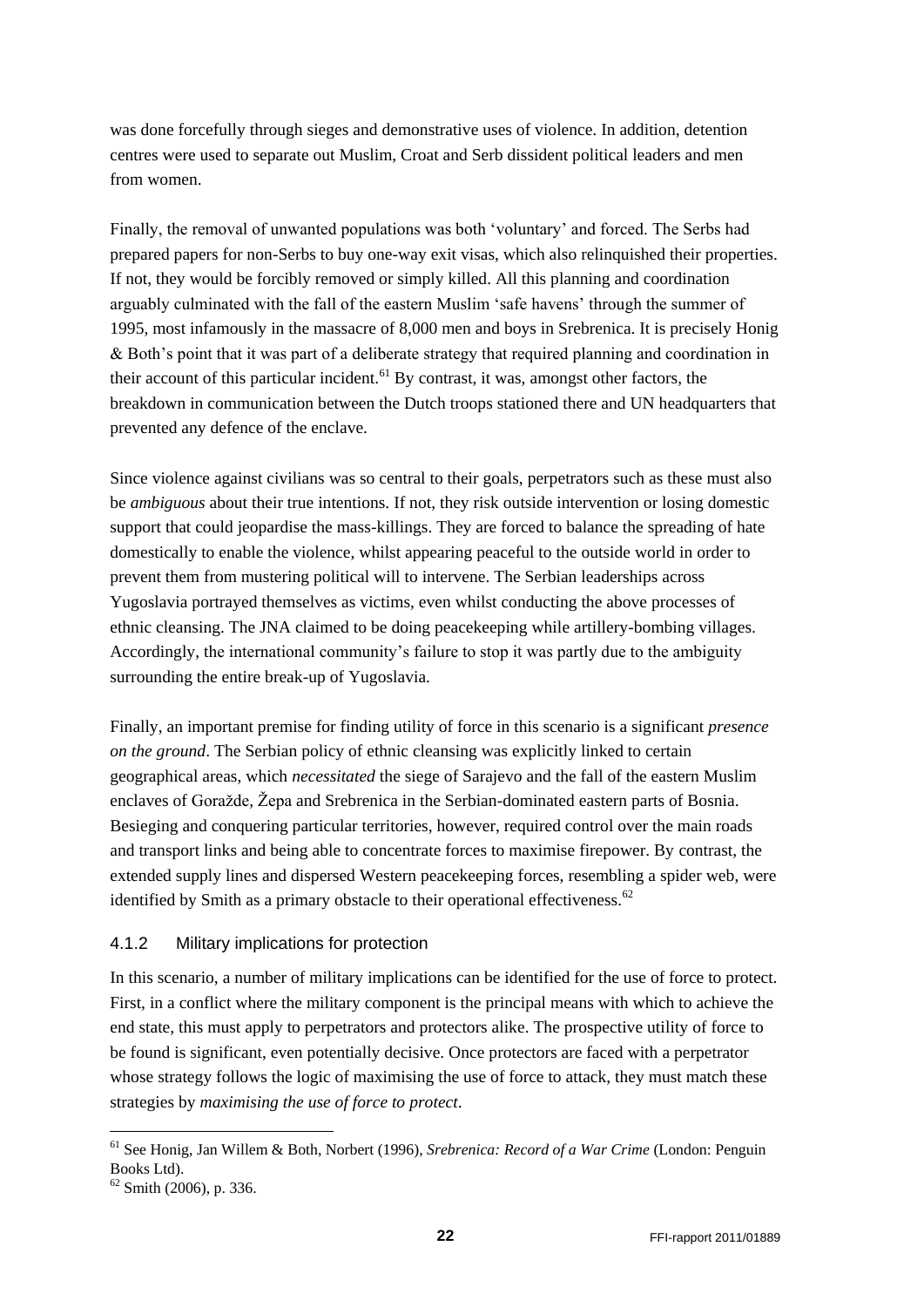Against perpetrators of genocide that have chosen *destruction* as their primary function of force, there is no point in trying to ameliorate or contain a conflict that has been born out of so much dissatisfaction with the status quo in the first place. Coercion is also irrelevant, if their desired end is intrinsically linked to the destruction of another people.

Short of destruction, however, *coercion* is possible against less explicitly ends-based perpetrators, such as the Bosnian Serbs, whose goal was an ethnically contiguous entity, not the complete eradication of Bosnian Muslims or Croats. Again, amelioration and containment remain insufficient functions in this scenario because the perpetrators could not have initiated the ethnic cleansing in the first place without having the capabilities to follow it up in the first place. This became painfully evident when the UNSC-imposed arms embargo in Bosnia created a situation where perpetrators remained heavily armed, whilst victims struggled to defend themselves. Utility of force to protect was only found when the UN and NATO managed to coordinate their efforts, concentrate their forces and muster political will to back their threats with tangible employment of force to coerce the Bosnian Serbs into stopping. Paradoxically, it would seem, as in the case of Bosnia, the best protection is a good offence.

Third, protection is achieved through conventional military ways, by striking at the enemy"s socalled 'centres of gravity', thus preventing the perpetrator from fulfilling the premises required to find utility of force in this scenario. According to Smith"s own account, he found that what worked best was targeting the dispersed Bosnian Serb Army and bombing General Mladić"s communication and control centres and village where his parents were buried. This, he argues, made Mladić feel like he had lost the psychological advantage and his intentions could therefore be changed by the use of force.<sup>63</sup>

As a member of the Mass Atrocity Response Operations (MARO) Project, <sup>64</sup> Lieutenant Colonel Clint Hinote has presented an overview of military options in situations where genocide or mass atrocities might occur or are occurring. He applies concepts from conventional military theory and uses a model that combines the conflict curve and the breaking of campaigns into phases, which are both familiar tools for military theorists. He has argued that perpetrators have "a natural tendency to escalate as quickly as they can – they want to go up the curve and meet their objectives as soon as possible'.<sup>65</sup> At the same time, the international community is usually 'slow to reach decisions to intervene'.<sup>66</sup>

For these reasons, military interventions should strive to stop the atrocities *before* the perpetrators enjoy an escalatory dominance where they achieve the ability to match ambitions with actions. He emphasises the readiness to "escalate to a new, more intense, military option" if perpetrators do

<sup>63</sup> Ibid., p. 366.

<sup>64</sup> See Sewall, Sarah, Raymond, Dwight & Chin, Sally (2010), *MARO: Mass Atrocity Response Operations; A Military Planning Handbook* (Harvard Kennedy School: Carr Center for Human Rights Policy).

<sup>&</sup>lt;sup>65</sup> Hinote, Clint (2008), 'Campaigning to Protect: Using Military Force to Stop Genocide and Mass Atrocities", March 2008, p. 30.

 $66$  Ibid., pp. 17–18.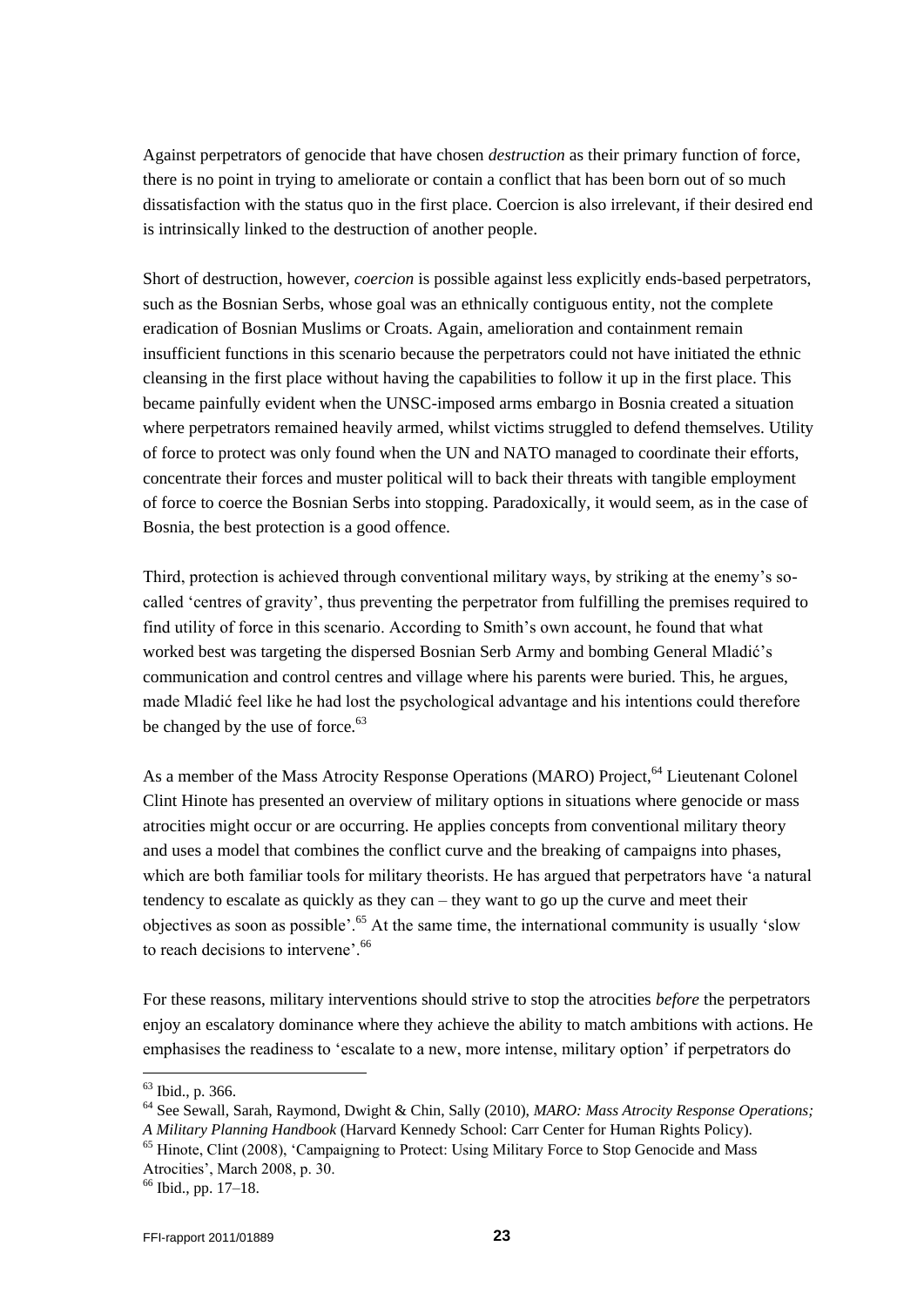not respond to mere threats of force; by compelling them to stop within certain deadlines, arming the victims themselves, by inserting themselves between victims and perpetrators, attacking their capabilities, and killing their leaders in this escalatory order of options. <sup>67</sup> Contrary to critics that argue that such escalation will worsen the situation, he points to evidence that suggests "it is inaction (especially when it creates the perception of disinterest) that contributes most to situations of genocide and mass atrocities'.<sup>68</sup>

### <span id="page-23-0"></span>**4.2 The second scenario: means-based strategies of violence**

In this scenario, we find those perpetrators who view violence against civilians as *a means to a different end*. This scenario is far more common, and also less deadly, because perpetrators are not driven by a need to maximise violence whether in space, time or amount. Typically, these perpetrators will be non-state actors that use violence against civilians only as a stepping-stone towards an ideological, political or economic goal.

Unlike in the first scenario, the potential utility of force is far less because it cannot be the single decisive element of their strategies – and the right functions of force lie in the least destructive end of the spectre. This scenario fits better within Smith"s idea of sub-strategic use of violence in war amongst the people because every act of violence has strategic value only to the extent that they help achieve the desired end – and is therefore also a more fitting description of many ongoing operations.



*Figure 4.2 The utility of force in means-based strategies of violence*

### 4.2.1 How perpetrators find utility of force

The most obvious types of means-based violence are those used for purposes of population control. Kalyvas has written extensively on the use of force "to enforce the compliance of a civilian population or to act as a deterrent to prevent them from supporting the other side'.<sup>69</sup> This violence is designed to control people in a way that gives them little choice but to obey. He

 $67$  Ibid., p. 34.

<sup>68</sup> Ibid., p. 33.

 $69$  Slim (2007), p. 143.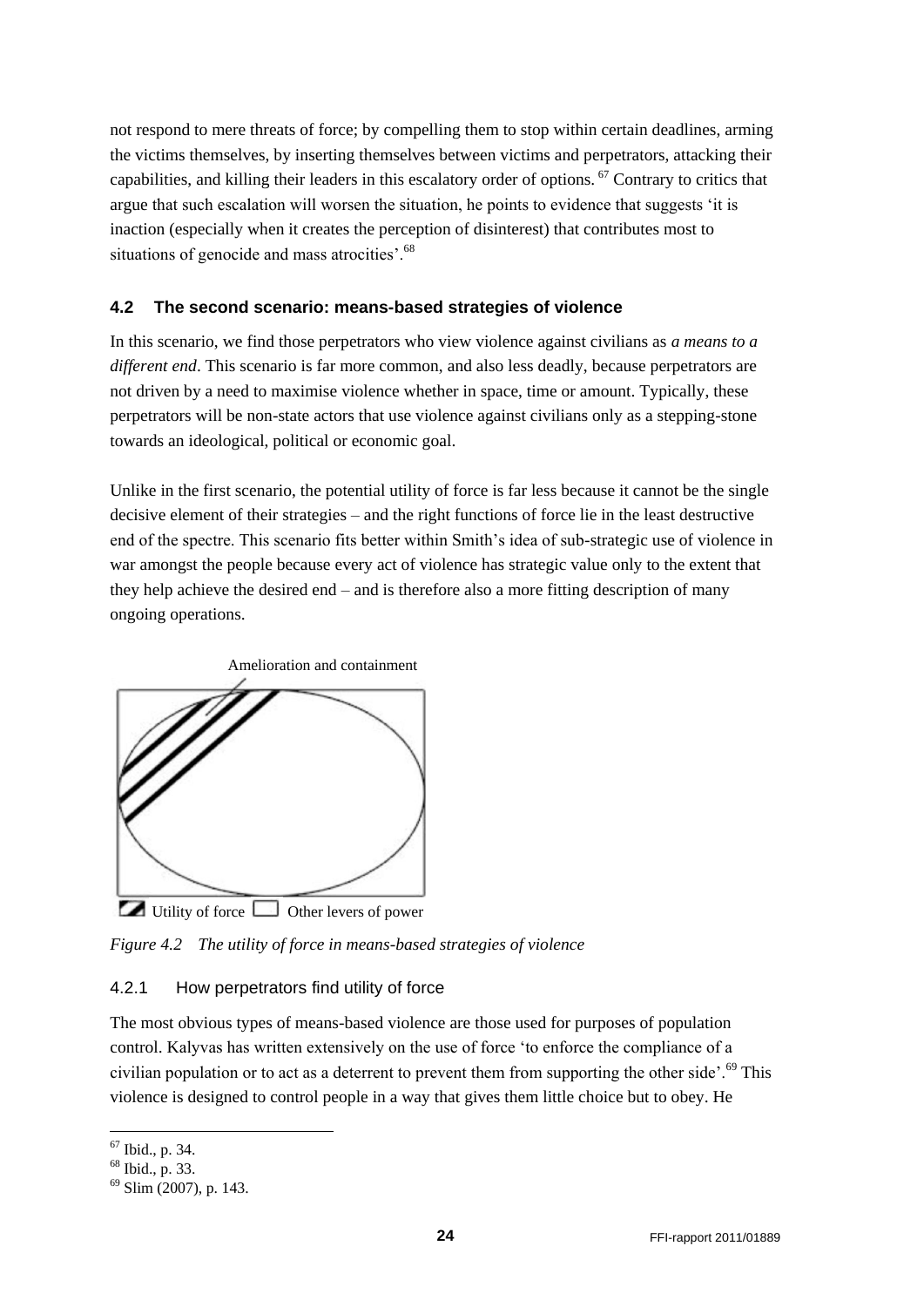argues that ordinary people tend to support whoever can guarantee a basic form of security regardless of their political programmes. The rise, subsequent fall and a current potential revival of the Taliban in Afghanistan is evidence of this. Other types of violence include terrorism, which is used by perpetrators who believe that the political outcome they seek justifies extraordinary means. Then there are those perpetrators for whom "war has increasingly become the continuation of economics by other means'.<sup>70</sup> Here, attacking civilians is 'more profitable and less risky than confronting other armed forces", which explains the bizarre forms of collusion over the exploitation of civilians between supposedly opposing parties.<sup>71</sup>

In none of these types is large-scale violence itself part of the desired end. In fact, Kalyvas argues that the same groups that use violence for population control must avoid "indiscriminate" violence in the sense of it being randomly targeted, because civilians must feel that cooperation guarantees them some sense of security. If they alienate the civilians completely, they will, at best, stop providing perpetrators with vital information for controlling the population, or, at worst, make civilians cooperate with the enemy. The ideal solution would be to achieve their ends with no use of violence at all. Hence, strategies of violence in this scenario start their choice of functions from the least destructive end of the spectrum, which makes them far less restricted by the abovementioned premises required to find actual utility of force. The Taliban"s use of violence against civilians in Afghanistan reflects the absence of a maximising logic.

The occasional acts of violence against civilians in Afghanistan are not dependent on extensive preparation to maximise force à la "the Serbian Project". To the extent that they do have a "project" of replacing the Afghan government, each act of violence can never be decisive in this plan. The Taliban "sees itself as a nationalist-religious movement, which fights mainly to resurrect the Taliban regime of the 1990s and to bring the various ethnic groups of Afghanistan under its rule",<sup>72</sup> not eradicating or expelling them. This is where the focus of their planning lies, not on the violence itself.

With no need to rush or maximise the amount of violence, there is also less need to coordinate their attacks. According to UNAMA, the most common forms of violence by the insurgents were Improvised Explosive Devices (IEDs) and suicide attacks, which accounted for about half of all civilian casualties, followed by assassinations.<sup>73</sup> These methods require far less guidance from above and logistical support than besieging and systematic ethnic cleansing like in Bosnia. Precisely because attacking civilians is not their primary objective, perpetrators in this scenario need not be ambiguous about their true intentions. In fact, the Taliban spends considerable time justifying and explaining why their agenda justifies their exceptional means. That *Afghans* are often the main targets of violence comes from the fact the Taliban leadership"s "primary concern

<sup>70</sup> Keen, David (1998), *The Economic Functions of Violence in Civil Wars*, Adelphi Paper 320 (Oxford: Oxford University Press), p. 11.

 $^{71}$  Slim (2007), p. 161.

 $72$  Stenersen, Anne (2010), 'The Taliban insurgency in Afghanistan – organization, leadership and worldview", *FFI-rapport 2010/00359*, (Kjeller: Norwegian Defence Research Establishment (FFI)), p. 3. <sup>73</sup> "UNAMA Report 2011", p. 2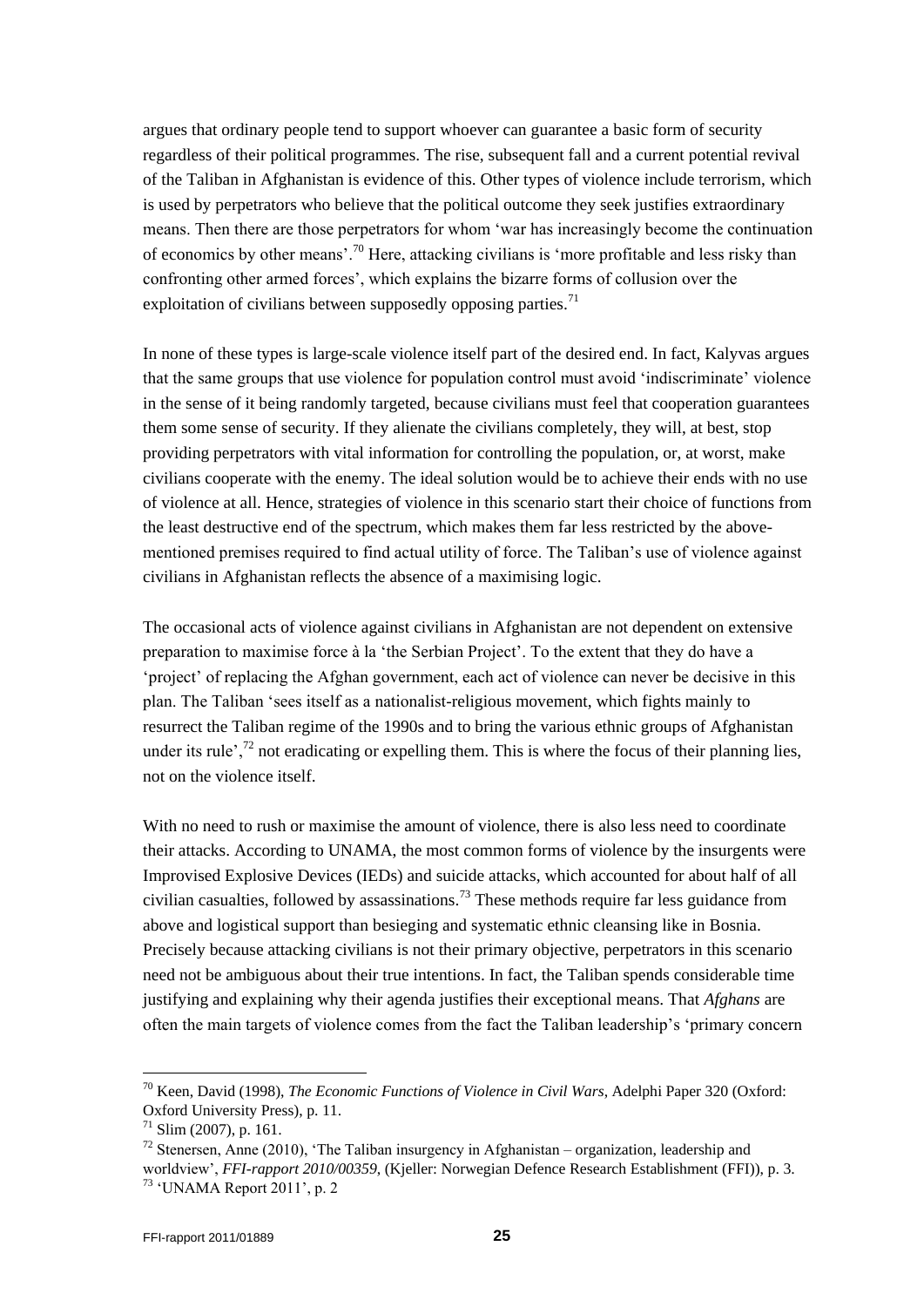is to contest for power locally, not to kill foreigners in itself.<sup>74</sup> UNAMA itself has said that statements issued by Taliban have shown "an evolving dialogue on targeting to minimize civilian casualties in suicide attacks, by taking precautions during military operations through tactics, weapons, and target selection'.<sup>75</sup>

The fact that each attack against civilians in this scenario has only sub-strategic value also means that the perpetrator is not restricted by the need to maximise firepower in specific geographic areas. If they are unable to launch attacks in one location, they may simply choose to attack somewhere else. Probably as a result of recent tactical gains made against the Taliban, the International Crisis Group has stated that "insurgent activity in Afghanistan has now spread beyond traditional strongholds in the south to districts surrounding the capital, exposing the slow erosion of security in the Afghan heartland'.<sup>76</sup> At the same time, the geographical dispersal of selective violence still requires a presence on the ground – for reasons of movement, not to maximise firepower. Thus, the perpetrators in this scenario too need a presence on the ground in order to raise the threat to civilian security to a certain level.

### 4.2.2 Military implications for protection

The military implications for protection in this scenario portray a different role and functions of force than in the first. First, in a conflict where the military component is *not* the principal means with which to deliver the end state, the prospective utility of force to be found will also be limited. This is reflected above in how these perpetrators do not need to fulfil the above premises in order to successfully raise the threat to civilian security. Once we are faced with a perpetrator whose strategy follows the logic of minimising the use of force to attack, we must also devise strategies of protection according to the logic of *minimising the use of force to protect*. If not, protectors will end up attempting to apply more force to protect than there is potential utility for.

Conducting "search and destroy" missions against insurgents may make sense given the fact that they are responsible for about 80 % of all civilian casualties, but approaching protection in this way has also resulted in significant numbers of civilian casualties.<sup>77</sup> In recognition of this, foreign forces have restricted their escalation of force and use of air-support. As a result, casualties caused by Afghan and international forces have dropped from 39 % in 2008 to 16 % in 2011.<sup>78</sup> Furthermore, the number of insurgents killed has increased with significant tactical gains being made against the Taliban.<sup>79</sup> However, this cannot be said to have resulted in safer or better protected civilians when the total number of civilian casualties has never been higher. For

<sup>74</sup> Stenersen (2010), p. 3.

<sup>75</sup> "UNAMA Report 2011", p. 11.

<sup>76</sup> "Afghanistan: The Spreading Insurgency", *International Crisis Group*, 22 June 2011, [http://www.crisisgroup.org/en/publication-type/podcasts/afghanistan-the-spreading-insurgency.aspx,](http://www.crisisgroup.org/en/publication-type/podcasts/afghanistan-the-spreading-insurgency.aspx) 17 August 2011.

 $77$  'UNAMA Report 2011', p. 2.

<sup>78</sup> Figures from "Afghanistan: Annual Report on Protection of Civilians in Armed Conflict, 2008", *United Nations Assistance Mission to Afghanistan, Human Rights Unit*, February 2009; and, "UNAMA Report  $2011$ ', p. i.

<sup>&</sup>lt;sup>79</sup> See Chaudhuri, R. & Farrell, T. (2011), 'Campaign disconnect: operational progress and strategic obstacles in Afghanistan, 2009–2011", *International Affairs*, Vol. 87, No. 2, pp. 271–296.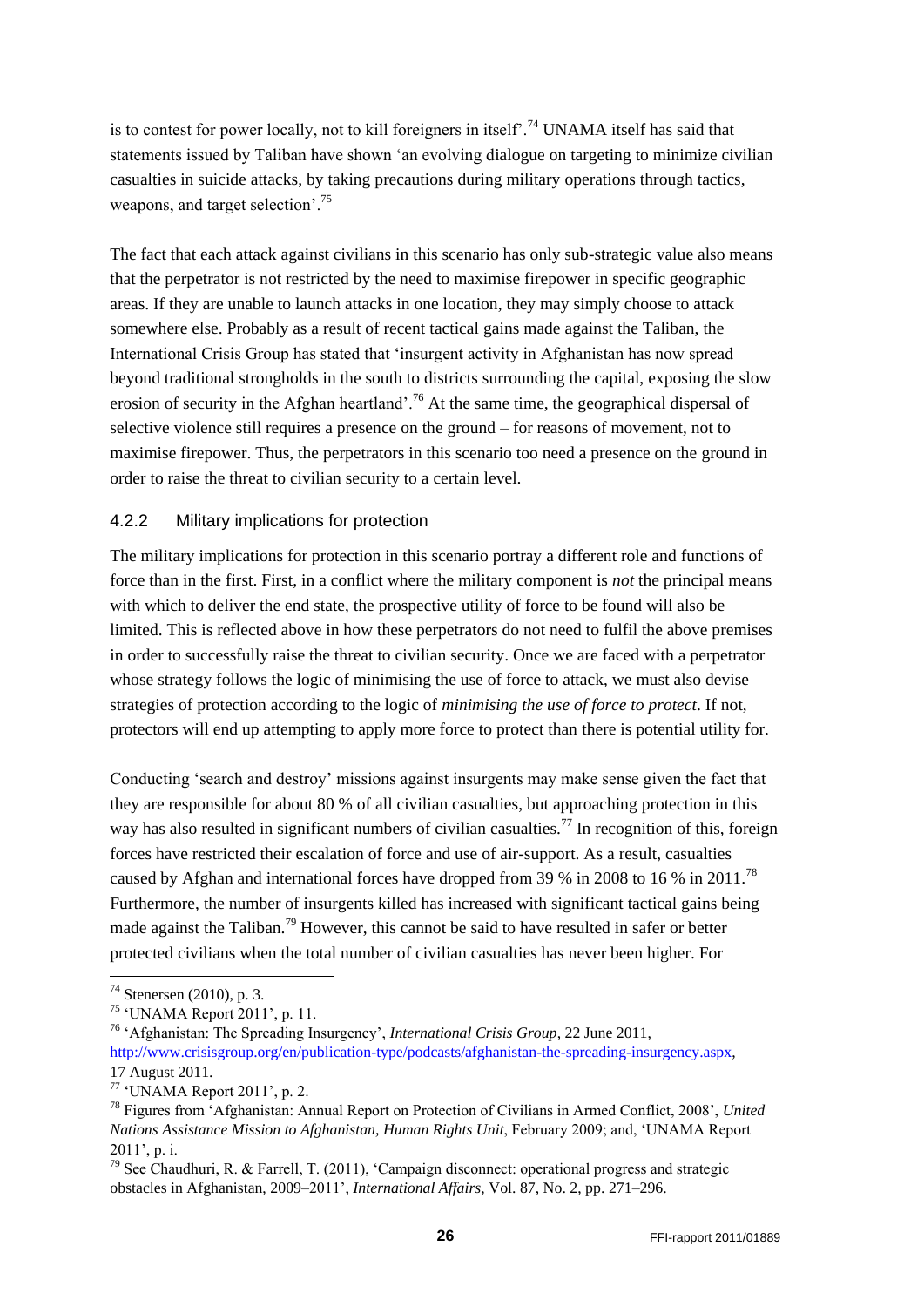practical reasons, the choice of destruction as the military function of force in this scenario is likely to do more harm than good. Thus, as in the case of Afghanistan, an otherwise effective offence fails to protect civilians against means-based perpetrators.

In this scenario, the coercive function of force is also conceptually flawed when the perpetrator's primary intention is not to attack civilians in the first place. Destruction or coercion may curb the political objective they seek to achieve, but the violence against civilians, which these perpetrators employ merely as a tactic, is unlikely to stop until they are politically accommodated or completely defeated. Virtually unrestricted by the above premises, these perpetrators will simply adopt new methods to attack in a geographically different area. When British forces were deployed to an isolated compound in Sangin in 2006 and running out of ammunitions fast, the only option left to save the men was a massive bombing campaign to drive the approaching Taliban forces back. However, "within minutes or within about maybe an hour, someone would pop up from the same position and engage you, from now a pile of rubble'.<sup>80</sup> Eventually the Taliban could not match the firepower of the British, but then developed the IED instead which by 2009 became the number one killer of forces – and civilians – in Helmand.

So, *how* can we find utility of force against these perpetrators? Basically, the military components can only protect by addressing the symptoms, whilst other levers of power, such as political negotiations,<sup>81</sup> must address the causes. That said; there *is* some limited utility of force to be found in this scenario as well. The use of force cannot be decisive, but useful. Perpetrators have found this usefulness in functions at the least destructive end of the spectrum. In his book, Smith lists only functions of force from our perspective, so he has not categorised the functions that enemies may pursue instead of amelioration and containment. Instead of amelioration, perpetrators in this scenario will seek to *impair* the situation by cultivating insecurity for civilians in various ways. This may be done by the mere virtue of their presence, rather than actual employment of force, such as through intimidation and spreading rumours. Instead of containment, perpetrators will *incite* insecurity through occasional uses of force against civilians, such as through targeted killings, "indiscriminate" explosive devices, and suicide attacks at public places. UNAMA has identified precisely these forms of violence as the most common in Afghanistan, aside from ISAF air strikes.

In this scenario, utility of force to protect is found by matching the perpetrators' impairing and inciting functions with strategies of *amelioration* and *containment*. Here the literature on human security becomes relevant. It argues that military forces "cannot win or stop wars, but they can reduce fear and insecurity and create a breathing space where political solutions can be discussed".<sup>82</sup> Military forces can protect through 'defensive non-escalatory military operations designed to defend civilians', such as establishing safe havens or humanitarian corridors.<sup>83</sup> This

<sup>80</sup> "Our War: The Invisible Enemy", *BBC Documentary*, 14 June 2011, [http://www.bbc.co.uk/programmes/b011x1hl,](http://www.bbc.co.uk/programmes/b011x1hl) accessed 20 June 2011.

 $81$  For example the Sunni Awakening in Iraq.

<sup>82</sup> Kaldor (2007), p. 82.

<sup>83</sup> Ibid., p. 82.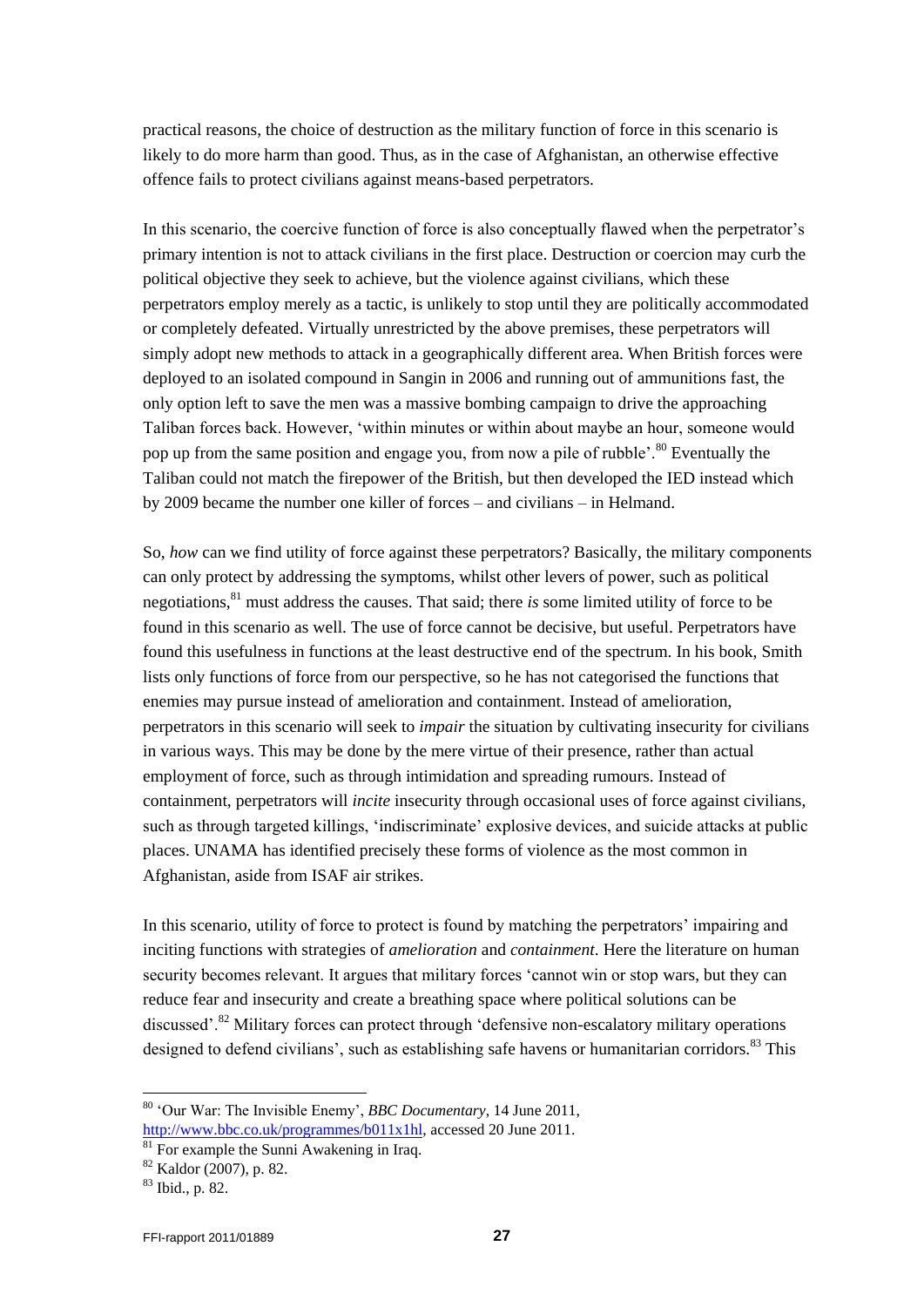approach is consistent with this scenario where protection cannot be achieved through destruction or coercion. Thus, directly opposite from the traditional thinking about military force, sometimes, the only protection a military force can provide is a good defence.

But what constitutes an effective defence? The one criterion that perpetrators also need to fulfil in this scenario is having a presence on the ground. In order to pop up from piles of rubble, plant IEDs or threaten the physical security of civilians in other ways, the perpetrators in this scenario require the ability to move. Hence, an effective defence, and arguably the only possible way of militarily protecting civilians, is to counter the perpetrators' movements. Here, useful lessons can be drawn from UN missions that focus its measures on 'how to protect' directly, such as through static defences, firewood escorts, and mobile protection teams. Regardless of which function of force is chosen by the perpetrator, they all require the protector to have a presence on the ground as well. Thus, the minimum requirement for an effective defence, which is the only possible protection in this scenario, is to have a presence on the ground – because it is the one thing perpetrators also need to have in order to find actual utility of force to attack in this scenario.

#### <span id="page-27-0"></span>**4.3 The third scenario: multiple strategies of violence**

Until now, this report has proceeded on the assumption that there is one particular type of perpetrator that follows a specific logic of violence in their quest for utility of force to attack. However, the current trends in armed conflicts, as identified by the Stockholm International Peace Research Institute (SIPRI), increasingly point to more complex aspects. Specifically, there have been increasing levels of violence against civilians resulting from the *diversification of actors* and *fragmentation of violence* since the 1990s.<sup>84</sup> The result is a scenario where multiple perpetrators and logics of violence operate simultaneously within the same theatre of operations. The main military implication in this scenario is that the potential utility of force may *increase* or *decrease* as the perpetrators diversify or evolve, but that the role of military force must be appropriated to each particular perpetrator.

Destruction and coercion Amelioration and containment



Utility of force  $\Box$  Other levers of power

*Figure 4.3 The utility of force in multiple strategies of violence*

<sup>&</sup>lt;sup>84</sup> See subsequent yearbooks from 2008, especially Stepanova, Ekaterina (2008), 'Trends in armed conflicts", *SIPRI Yearbook 2008 - Summary* (Stockholm: SIPRI).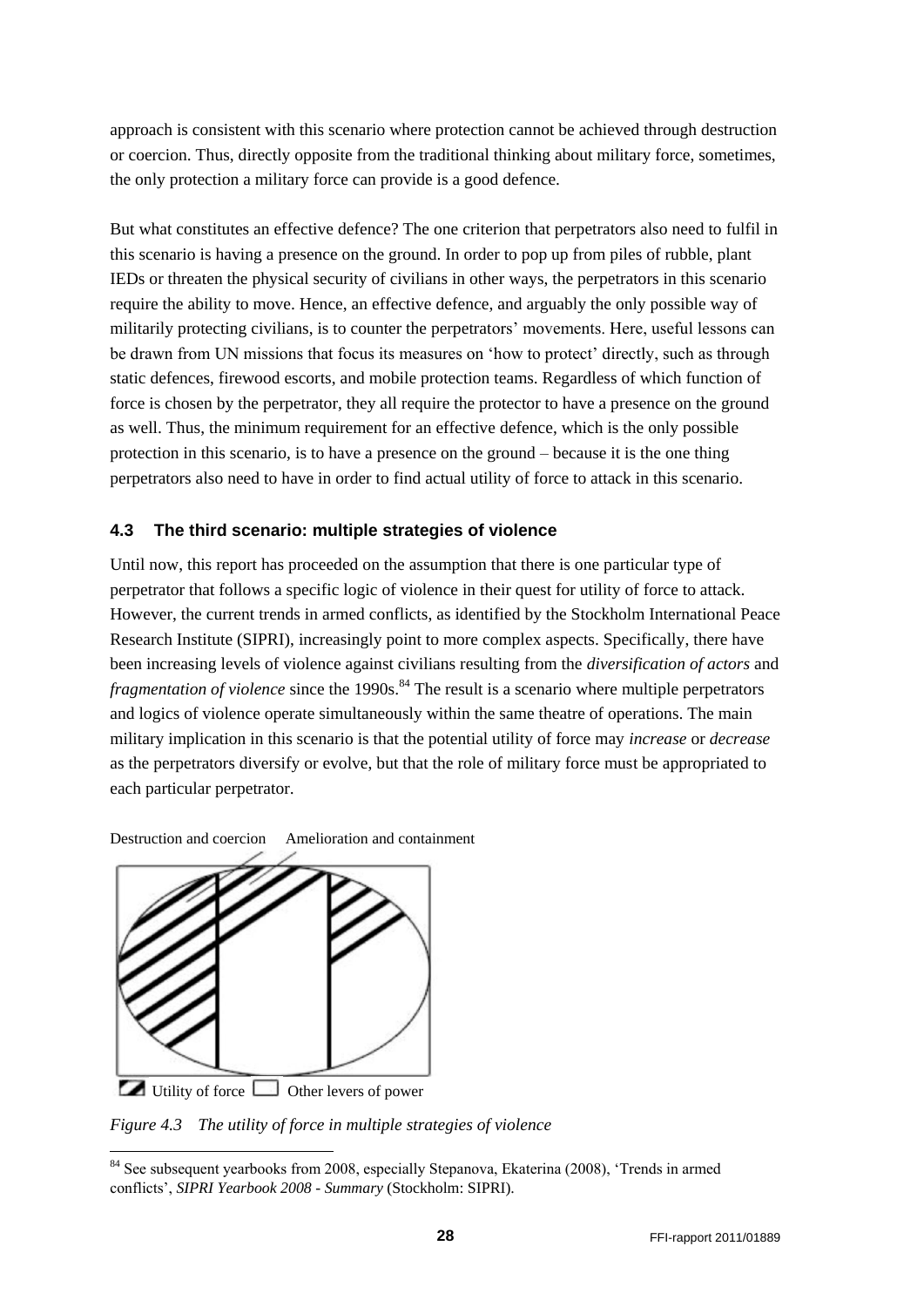#### 4.3.1 How perpetrators find utility of force

The perpetrators, which are taken as the starting point for analysis in this report, may evolve or diversify over time in this scenario. On the one hand, they may *evolve* from one category to another if the ends for which they are fighting change. On the other hand, the sheer number of perpetrators may *multiply* so that the result is an assortment of perpetrators using violence against civilians for different reasons. Based on data from the Uppsala Conflict Database, it is estimated that at least 45 % of all civil wars active since 1989 have experienced fragmentation of combatants.<sup>85</sup> The diversification of actors also means that the violence itself fragments. Where perpetrators have merely evolved, the particular logic of violence that they follow will be modified accordingly, moving either in a maximising or minimising direction. Where the number of perpetrators multiplies, a situation will arise where each perpetrator will follow distinct logics of violence. In most cases, both of these trends will occur simultaneously so that the result is increasingly more "complex" conflicts where civilians are threatened by a number of perpetrators and subjected to overlapping types of violence. The goal here is to break this complexity down somewhat in order to show how utility of force to protect can still be found.

The ongoing violence in the eastern DRC is a contemporary example of multiple actors within the same theatre of operation. The five-year Second Congo War formally ended in 2003 as the deadliest conflict since World War II, but in the eastern provinces the context is one of "ongoing violence and the widespread presence of multiple armed groups" that are responsible for violence against civilians in one way or the other.<sup>86</sup> As a recent Oxfam report details, armed groups have "fragmented and reformed; military operations have stalled and restarted", which has had significant impacts on the communities living in the areas where they operate. $87$ 

In order to show how these developments influence the ways in which utility of force to attack is found, the report proceeds by outlining the changing nature of three particularly perpetrators and how military force can or cannot be used to protect against them.

#### *The Lord's Resistance Army (LRA)*

One of the most insecure and isolated areas of eastern DRC is the Haut and Bas Uélé territories of Province Orientale, where the principal perpetrator is the Lord"s Resistance Army (LRA). Ever since its arrival on Congolese territory in 2005, the LRA has never advanced a specific agenda regarding the DRC, but rather at Uganda where the movement seeks to establish a theocratic government based on the Ten Commandments and advance the rights of the Acholi people. Although many of its fighters still believe in this and the leadership maintains such a discourse, it is evident from the number of atrocities and plundering that the political agenda in Uganda is less important than its own will to survive.

<sup>&</sup>lt;sup>85</sup> Findley, M. & Rudloff, P. (forthcoming 2012), 'Combatant Fragmentation and the Dynamics of Civil Wars", *British Journal of Political Science*, p. 2.

 $86$  Oxfam (2011), "We are entirely exploitable" – The lack of protection for civilians in eastern DRC', *Briefing Note*, 28 July 2011 (Oxford, UK: Oxfam GB), p. 2.

<sup>87</sup> Ibid., p. 3.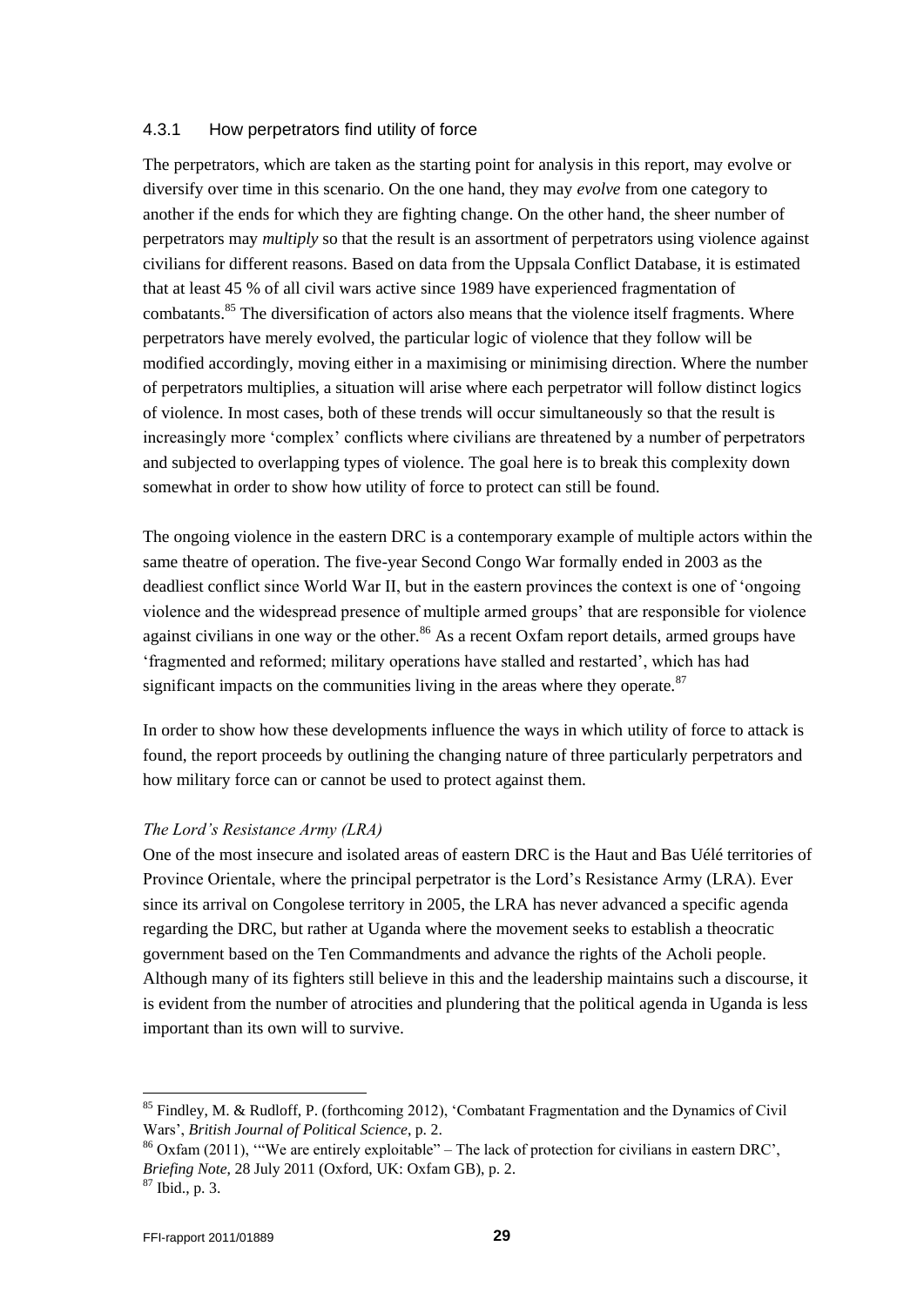Whereas the LRA used to leave the Congolese population "mostly undisturbed, it specifically and systematically started to target them later'.<sup>88</sup> In areas affected by the LRA, the number of people who felt their security had not improved since last year rose to 90 % in 2011.<sup>89</sup> The large scale and brutality of their violence makes the idea of selective violence for purposes of population control inapplicable to the LRA. Between June to November 2009, this group of presumably less than 600 combatants was, according to the United Nations Joint Human Rights Office (UNJHRO), responsible for: 1, 200 killings of civilians, often preceded by rape; 1,400 abductions, including 630 children and 400 women; thousands of buildings destroyed or looted; and, the displacement of  $200,000$  people.<sup>90</sup> It would appear that Africa's longest running rebel group have evolved from a politically motivated group that was more selective in its use of violence, into a more ends-based type of perpetrator whose primary concern is to maintain its 'institutionalized lifestyle of violence'.<sup>91</sup>

#### *The Democratic Forces for the Liberation of Rwanda (FDLR)*

Unlike the LRA, the Democratic Forces for the Liberation of Rwanda (FDLR) has evolved in the opposite direction. The FDLR counts amongst its members the original members of the Interahamwe, which was responsible for the Rwandan Genocide in 1994, but is now said to use violence against civilians more as a means for population control and exploitation. Following talks with Congolese government representatives, the group announced their abandonment of armed struggle and would instead return to Rwanda as a political party, but has been unable to do so mainly because of unwilling Rwandan authorities. As a result, the FDLR remains a source of threat to civilians and has been responsible for "militia attacks, sexual violence, torture, beatings, and abductions'.<sup>92</sup> Yet, these attacks are conducted according to a different logic of violence from that of the LRA.

Most of the violence perpetrated by the FDLR conforms to Kalyvas' idea of selective violence to punish civilians for collaboration, whilst avoiding their total alienation. In fighting against the Armed Forces of the Democratic Republic of Congo (FARDC) and the UN mission there, who are seeking to rid the eastern parts of the Congo of these rebels, Levine argues that lack of information about who collaborates is "crucial to understanding the spike in violence by the FDLR'<sup>93</sup>. In areas where they are confidently in control, the FDLR has resorted less to overt violence against civilians; but in areas where they are not entirely in control, they have stronger

<sup>&</sup>lt;sup>88</sup> Spittaels, Steven & Hilgert, Filip (2010), 'Mapping Conflict Motives: Province Orientale (DRC)', *International Peace Information Service*, 22 March 2010, p. 17.

 $89$  Oxfam (2011), p. 1.

<sup>&</sup>lt;sup>90</sup> UN Joint Human Rights Office (UNJHRO) (2009), 'Summary of fact finding missions on alleged human rights violations committed by the Lord"s Resistance Army (LRA) in the districts of Haut-Uélé and Bas-Uélé in Orientale province of the Democratic Republic of Congo", *Special Report* by the United Nations Organization Mission in the Democratic Republic of the Congo (MONUSCO) & Office of the High Commissioner for Human Rights (OHCHR), December 2009, p. 24.

<sup>&</sup>lt;sup>91</sup> Dunn, Kevin C. (2007), 'Uganda: The Lord's Resistance Army', in Bøås, Morten & Dunn, Kevin C., eds., *African Guerrillas: Raging against the Machine* (Boulder, Colorado: Lynne Rienner Publishers, Inc.), p. 147.

 $^{52}$  Oxfam (2011), p. 5.

<sup>&</sup>lt;sup>93</sup> Levine, Daniel H. (2011), 'Civilian protection and the image of the "total spoiler": reflections on MONUC support to Kimia II", *African Security Review*, Vol. 20, No 1, p. 101.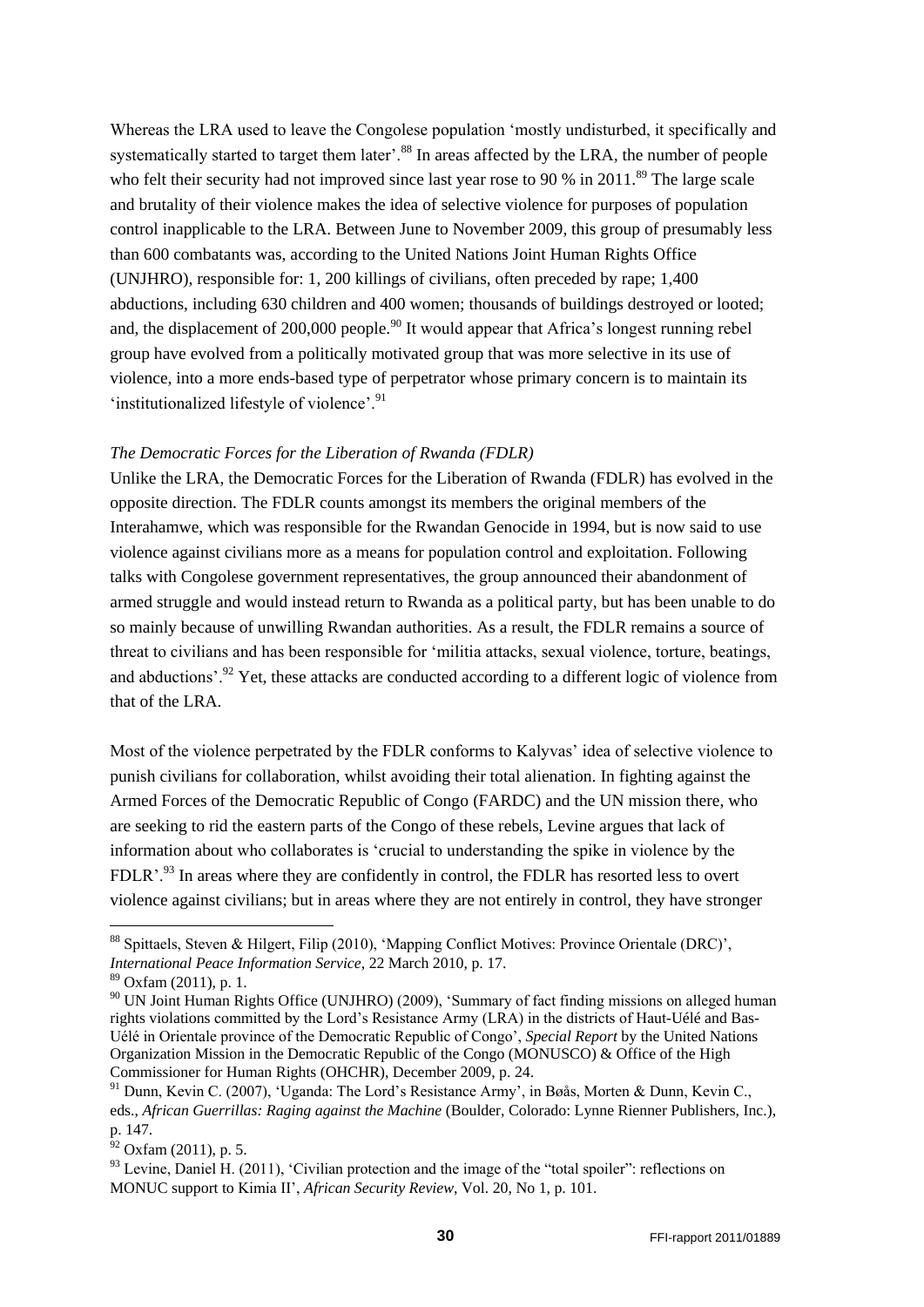incentives for doing so. FDLR has used village membership as a proxy for collaboration with the FARDC, which explains why many FDLR attacks have been directed against villages captured by government forces during the operations and then left behind afterwards. Directly opposite of the LRA, the FDLR appears to have transformed from being a very ends-based perpetrator of violence in Rwanda to a more means-based perpetrator in the DRC, which "for all its genocidal past, seems more interested in controlling and exploiting populations than eradicating them'.<sup>94</sup>

#### *The National Congress for the Defence of the People (CNDP)*

Somewhere in between the maximising and minimising logics of violence of the LRA and FDLR, we find General Nkunda and his former National Congress for the Defence of the People (CNDP). After having joined forces with Kabila"s rebels to topple President Mobutu during the Second Congo War, he soon rejected the authority of the new government and raised the flag of rebellion. Nkunda established the CNDP as a political armed militia in late 2006 and is said to have been 'determined to eliminate the Hutu death squads' who participated in the Rwandan genocide and were now part of the FDLR. Their occasional pogroms against Tutsis gave Nkunda the justification he seeks to launch violent retaliatory attacks on Hutu civilians'.<sup>95</sup> Undeniably, a central aspect of the CNDP"s strategy has been ends-based in that it is intrinsically linked to removing the perceived threat of continued Hutu presence.

At the same time, Nkunda is said to have had wider political ambitions. According to one Western analyst, Nkunda was also seeking to oust Kabila from office and that his CNDP had "the brains, the money, the muscle and the determination to achieve it'.<sup>96</sup> This may explain why Nkunda chose to pause at the doorsteps of Goma during his advance in 2008. With the FARDC on the run and urged by the UN to stay out, Nkunda had "got the leverage he needed for future negotiations, without sustained fighting or damage to his reputation'.<sup>97</sup> In this sense, he limited the violence that he could potentially have exerted against civilians in Goma, whose refugee camps had been the Hutu birthplace of the FDLR in the first place. In fact, Goma's residents were first and foremost victims of looting, rapes and killings committed by government forces on the run.<sup>98</sup>

The figure below (Figure 4.4) illustrates where these actors find themselves on the scale between a maximising or minimising logic of violence. The LRA and FDLR have evolved in opposite directions, whilst Nkunda"s CNDP operates according to a mixed rationale.

 $94$  Ibid., p. 97.

<sup>95</sup> "Rebel General Nkunda surrounds major town, vowing to liberate Congo", *The Times*, 4 November 2008, [http://www.timesonline.co.uk/tol/news/world/africa/article5076858.ece,](http://www.timesonline.co.uk/tol/news/world/africa/article5076858.ece) 17 August 2011.

<sup>&</sup>lt;sup>96</sup> Speaking to the New York Times on conditions of anonymity. 'In Congo, a Little Fighting Brings a Lot of Fear", *The New York Times*, 2 November 2008,

[http://www.nytimes.com/2008/11/03/world/africa/03congo.html,](http://www.nytimes.com/2008/11/03/world/africa/03congo.html) 17 August 2011.  $\frac{1}{97}$  Ibid.

<sup>98</sup> "Drunk and in retreat, troops unleash wave of death on their own people", *Protect the Human*, 31 October 2008, [http://www.protectthehuman.com/bookmarks/drunk-and-in-retreat-troops-unleash-wave-of-death-on](http://www.protectthehuman.com/bookmarks/drunk-and-in-retreat-troops-unleash-wave-of-death-on-their-own-people)[their-own-people,](http://www.protectthehuman.com/bookmarks/drunk-and-in-retreat-troops-unleash-wave-of-death-on-their-own-people) 17 August 2011.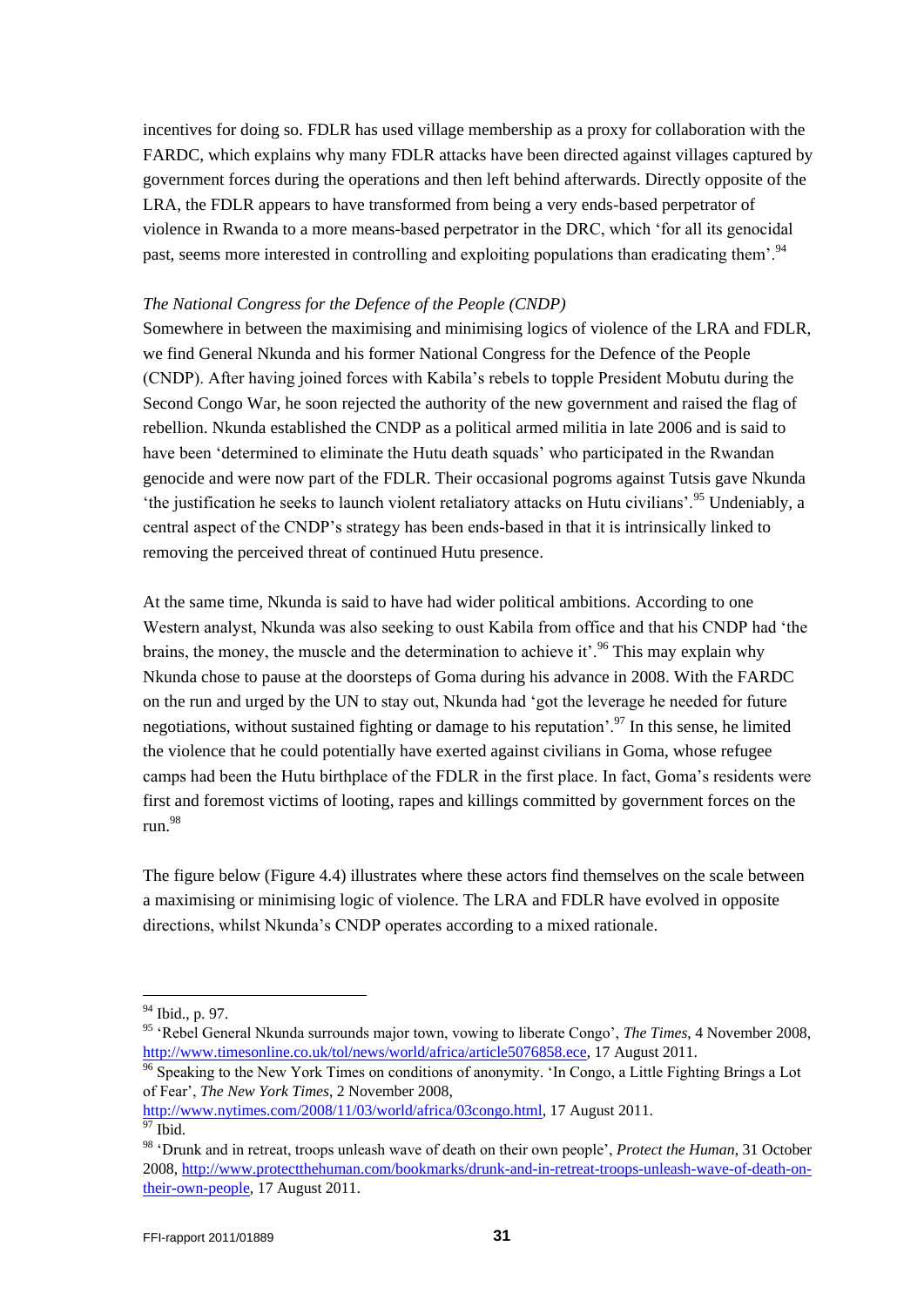

*Figure 4.4 How multiple perpetrators find utility of force*

#### 4.3.2 Military implications for protection

The main protectors in the DRC are meant to be the FARDC and the *United Nations Organization Stabilization Mission in the Democratic Republic of the Congo* (MONUSCO, until July 2010 known as MONUC). The UN is there with an explicit mandate to protect civilians and assist the Congolese government in establishing peace and security, which also involves supporting its armed forces. At present, FARDC is fighting the FDLR with mixed results, whilst it is generally failing to protect civilians from the much smaller LRA. The CNDP, on the other hand, splintered in 2009 and is now integrated into the national army. The ways through which utility of force to protect can be found against each of them will now be outlined, according to same procedure as in the foregoing scenarios of matching the perpetrator"s balance between military and other levers of power.

#### *The Lord's Resistance Army (LRA)*

The LRA is the most ends-based perpetrator in that it considers large-scale violence against civilians to be an indispensible part of its survival. As a consequence, there is limited potential in other-than-military means. According to one Ugandan army spokesman, the LRA"s leader Joseph Kony has 'snubbed all proposals to end the rebellion through peaceful means' because their 'only aim is to terrorise and brutalise the civilian population and to loot their homes'.<sup>99</sup> In fact, exerting other than military means of pressure may even be counter-productive: the indictment of Kony and other leaders by the International Criminal Court (ICC) has only served to inspire their survival motivations and is said to have been "one of the major reasons" why negotiations with the Ugandan government failed because they could 'not offer them a watertight exit strategy'.<sup>100</sup> Even amongst its rank and file, government-sponsored amnesty programs have "met with only limited success" because individuals fear they will be arrested, or simply cannot return due to crimes committed against their own family or community.<sup>101</sup>

1

<sup>99</sup> "In-depth: Life in north Uganda", *IRIN*, 1 January 2004, [http://www.irinnews.org/InDepthMain.aspx?InDepthId=23&ReportId=65772,](http://www.irinnews.org/InDepthMain.aspx?InDepthId=23&ReportId=65772) 17 August 2011.

 $\frac{100}{200}$  Spittaels & Hilgert (2010), p. 17.

 $^{101}$  Dunn (2007), p. 147.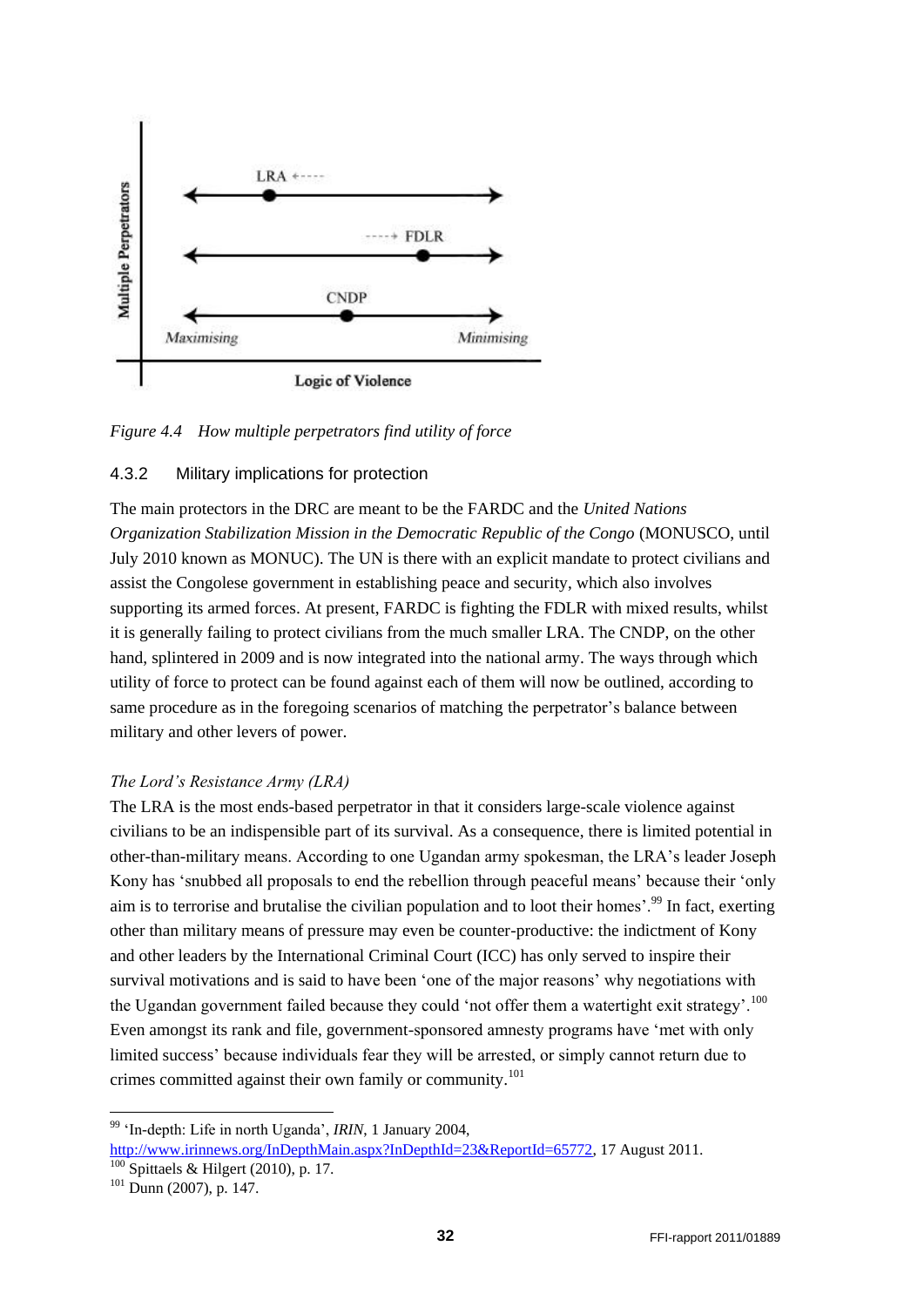Both the above theory and empirical evidence suggest that there is potential in a military solution to protecting civilians from the LRA. According to the premises outlined in scenario one, utility of force can be found by striking at the perpetrator"s centres of gravity. This would suggest that targeting the LRA"s leadership could work. Dunn argues that there is reason to believe that "the LRA would collapse if Kony were to be arrested or die<sup> $102$ </sup> – much in the same way as the abandonment of armed struggle by *National Union for the Total Independence of Angola* (UNITA) is attributed almost single-handedly to death of its leader Savimbi.

#### *The Democratic Forces for the Liberation of Rwanda (FDLR)*

By contrast, the arguments that the FDLR needs to be destroyed are flawed. This was attempted during the *Umoja Wetu* and *Kimia II* operations in 2009 where FARDC sought to bring peace and security by forcefully disarming the FDLR, with support from Rwandan forces and MONUC respectively. Whilst temporary tactical gains were made against the rebels, civilians were systematically 'punished' by one side or the other for being 'collaborators'.<sup>103</sup> Human Rights Watch documented the deliberate killings of more than 1,400 civilians between January and September, the displacement of 900,000, and a doubling of the already significant number of rapes.<sup>104</sup> Much of the criticism that followed was aimed at MONUC for not stopping the many atrocities committed by FARDC itself, but as Levine points out: the problem was the design of the mission, which hindered effective protection. FARDC"s approach and MONUC"s mandate regards the FDLR as a "total spoiler", which excludes other than military measures in dealing with them and meant targeting their strongholds was of primary importance.

Reminiscent of dealing with the Taliban in scenario two, the human costs related to offensive uses of force suggests more viability in other-than-military measures. This is corroborated by Levine, who takes the view that the FDLR must not be viewed as a total spoiler, but must be treated as a political entity. Seeing spoilers as political entities "does not rule out military force; it just changes the options<sup> $105$ </sup> – in other words, starting from the minimising rather than the maximising logic of using force to protect. MONUC could still engage in military operations aimed at "containment or zone protection", but the "military priorities might be reversed, however, given the dynamics of violence against civilians – rather than seeking to drive the FDLR out of its strongholds, military operations would be used to prevent attempts to expand zones of control (with the attendant incentives to abuse civilians) and to secure contested areas'.<sup>106</sup>

#### *The National Congress for the Defence of the People (CNDP)*

The reduction in threat to civilian security from the CNDP came as a result of its own fragment-

l

<sup>103</sup> See Human Rights Watch (2009), 'You Will Be Punished' Attacks on Civilians in Eastern Congo (New York: Human Rights Watch).

 $102$  Ibid., p. 148.

 $104$  Ibid., p. 10.

<sup>105</sup> Levine (2011), p. 110.

 $106$  Ibid., p. 110.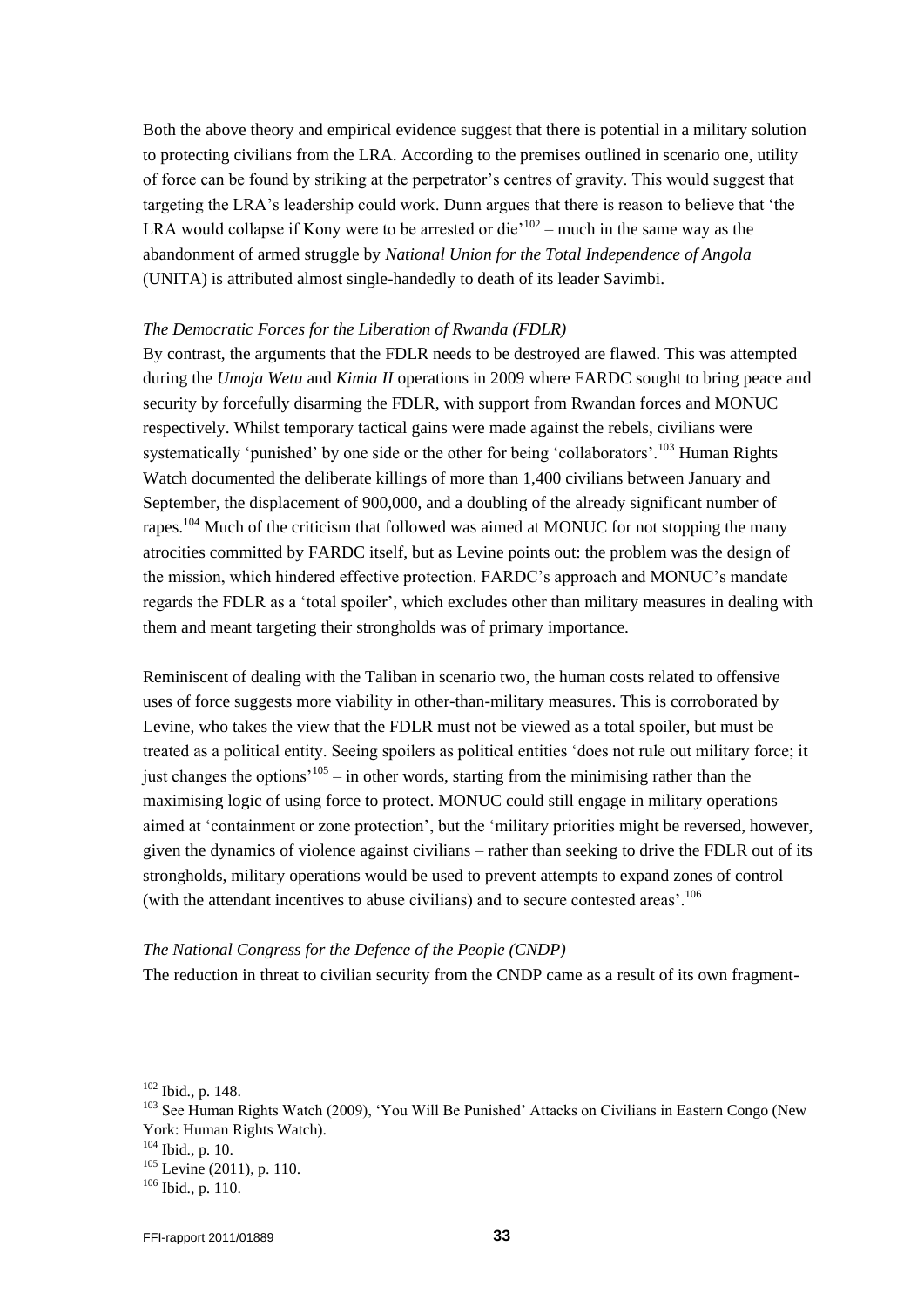ation. In late 2008, Nkunda's position had appeared 'unassailable'.<sup>107</sup> He had outfought the Congolese troops and was able to dictate terms to the Kabila government. Militarily, the fact that Nkunda"s advances towards Goma were "repeatedly beaten back by MONUC attack helicopters<sup>108</sup> suggests that more could have been done in the short-term by a more robust peacekeeping force. However, it was the CNDP"s internal splintering and outside diplomatic pressure that eventually removed them as a threat.

By January 2009, the CNDP was 'beset by internal strife'.<sup>109</sup> Nkunda was blamed by other leading figures for tactical errors that had turned 'the CNDP "blitzkrieg" in north Kivu into a war of attrition'.<sup>110</sup> Particularly the retreat from Goma angered those who had felt it was a golden opportunity to seize north Kivu completely, but instead had given FARDC the opportunity to regroup. At the same time, regional and international diplomatic pressure was mounting on the Rwandan and Congolese government to end their sponsoring of the FDLR and CNDP respectively. The November 2007 UN Security Council Report on the Congo detailed the atrocities committed by the proxy forces of both countries and concluded that the conflict could only be solved when they stopped sponsoring these insurgencies. In a surprising turn of events, the governments of Rwanda and Congo announced that they would join forces against the FDLR, whilst the CNDP chief of staff, Bosco Ntaganda, declared that he was taking the leadership from Nkunda and its forces would integrate into the Congolese national army. About 6,000 CNDP forces were integrated into the FARDC, whilst Nkunda"s fate was sealed when he was arrested by his former Rwandan allies.<sup>111</sup>

In sum, these three cases of perpetrators show that the basic military implication in 'complex' conflicts, where threats against civilians emanate from multiple actors, is that the potential utility of force to protect may increase or decrease within the same theatre of operations depending on the strategy of violence that each particular perpetrator follows. For protectors, the military implications are to respond against each according to the same functions of forces as outlined in the first two scenarios depending on the type of perpetator with which they are faced. However, unlike the manifold perpetrators, the protectors usually consist only of a single unified force, whether as a UN peace keeping operation, regional organisation or coalition.

<span id="page-33-0"></span> $\overline{a}$ 

<sup>107</sup> Chitiyo, K. (2009), "Nkunda"s arrest: What Now for the Congo?", *Royal United Services Institute Analysis*, 27 January 2009, [http://www.rusi.org/analysis/commentary/ref:C497F5797BD5F0/,](http://www.rusi.org/analysis/commentary/ref:C497F5797BD5F0/) accessed 17 August 2011.

<sup>&</sup>lt;sup>108</sup> Jackson, Stephen (2011), 'Narrowed focus: reading *The trouble with the Congo* by Séverine Autesserre', *African Security Review*, Vol. 20, No. 2, pp. 99–100, p. 99.

 $109$  Chitiyo (2009).

 $110$  Ibid.

<sup>&</sup>lt;sup>111</sup> 'DDR in the Democratic Republic of the Congo – Program Update', *World Bank*, September 2009, [http://www.mdrp.org/PDFs/DRC\\_Program\\_Update.pdf,](http://www.mdrp.org/PDFs/DRC_Program_Update.pdf) 17 August 2011.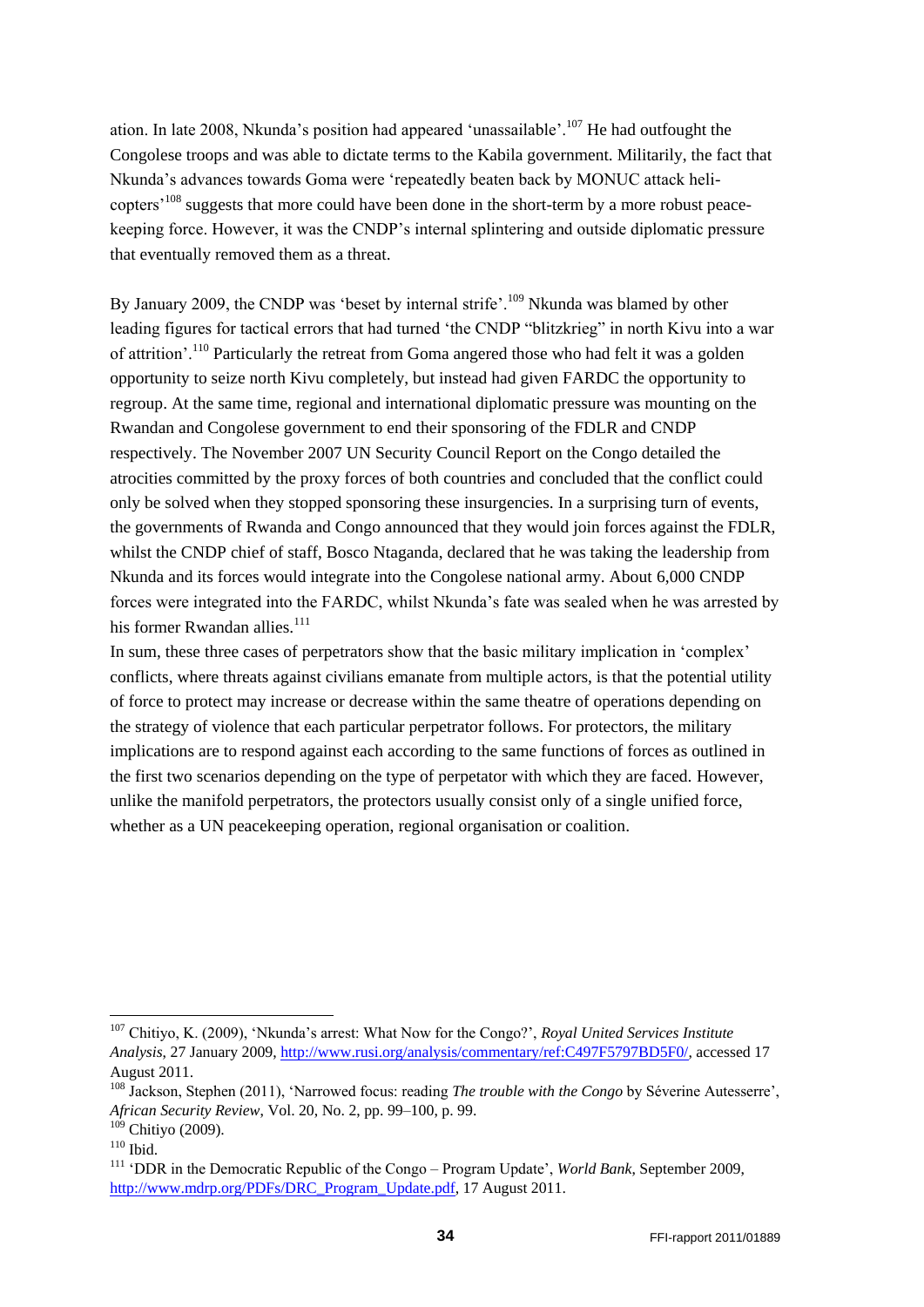# **5 Finding the 'utility of force to protect'**

On the basis of the principles and scenarios developed above, it is possible to construct a theoretical framework for finding the "utility of force to protect" – that takes as its starting point how perpetrators have already found utility of force to attack. This framework completely reverses the order of Smith"s analysis, by asking first "what is the desired end for them?"

### <span id="page-34-0"></span>**5.1 The theoretical framework**

In wars amongst the people, there are perpetrators whose strategies will involve deliberate targeting of civilians. As shown above, a basic distinction can be made between ends-based and means-based strategies of violence. The first category of perpetrators depends on large-scale violence against civilians in order to achieve their objectives. The second category attacks civilians only as a step towards an entirely different goal. As illustrated by the following framework (below), this distinction determines whether perpetrators find utility of force to attack according to the logic of maximising or minimising violence respectively.



*Figure 5.1 The theoretical framework*

The particular logic of violence that perpetrators follow is reflected in the relative role of military versus other levers of power, and the particular functions of force that will achieve strategic effect. In order to maximise the extermination or expulsion of a whole group of people, endsbased perpetrators anticipate a decisive military role performing functions at the end of the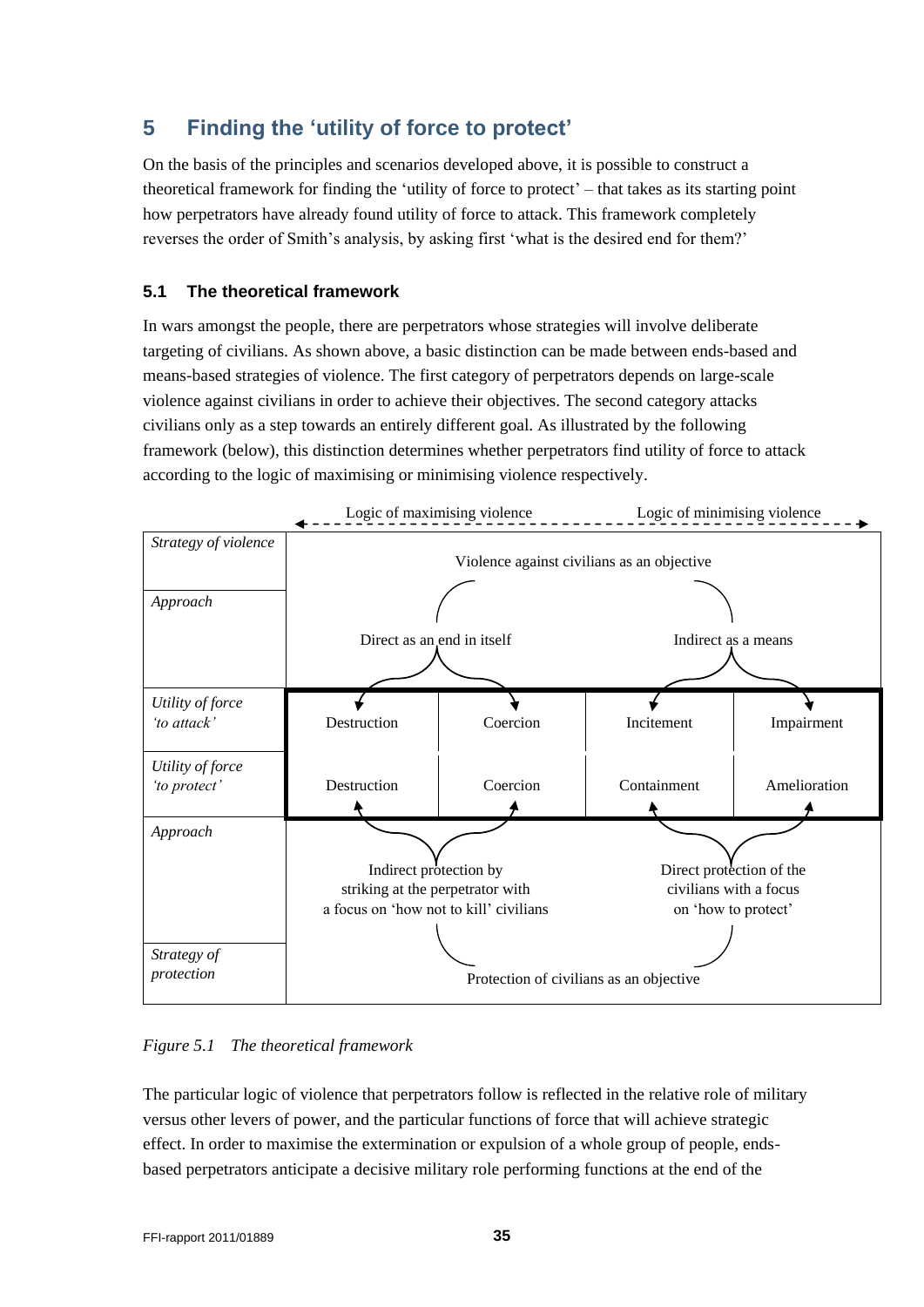spectrum that uses force to *destroy* and *coerce*. By contrast, the potential role of military power is capped in means-based strategies, where the necessary functions lie at the least destructive end by using force to *impair* or *incite* the security situation for civilians.

In responding to these perpetrators, strategies of protection must find utility of force to protect by *mirroring* the potential role of military force and *matching* the particular functions chosen by the perpetrators. When the destruction or coercion of civilians is intrinsic to a perpetrator"s strategy, other than military levers of power will fail to protect successfully. In these cases, the perpetrator"s capabilities to attack civilians must be *destroyed*, if he cannot be *coerced* to stop. By contrast, using force to destroy the capabilities of a perpetrator that cannot or does not seek to maximise firepower is too costly, when the objective is to protect more people than one endangers. Forceful coercion is also a misapplication of force when the perpetrator's intention is not to attack civilians in the first place. Instead, the potential utility of force is limited to *amelioration* and *containment* against perpetrators that use force merely to impair or incite insecurity respectively. Here, other-than-military levers of power will have a bigger role to play in reducing the threat to civilian security, also in the short term.

The end result is a theoretical framework that proposes an "inversely mirroring" direct-indirect or indirect-direct solution to finding the utility of force to protect. Against perpetrators that attack civilians *directly* through mass atrocities or ethnic cleansing, the same individuals are most effectively protected *indirectly* when protectors strike against the perpetrator himself. Here, lessons from NATO"s experiences in Afghanistan on "how not to kill" would be most relevant. By contrast, against perpetrators that attack civilians *indirectly* as a means towards some other end, these people will most benefit from military measures that protect them *directly*. Here, the lessons learned by the UN that focus on "how to protect" civilians on the ground in the DRC and elsewhere are most relevant. The bottom line is picking the right approach within which to utilise the measures that have proven to work elsewhere, but this is where the real flaw lies in many protection operations.

### <span id="page-35-0"></span>**5.2 When theory meets reality**

The framework above may be useful for constructing strategies of protection that balance military means and ways in theory, but what happens when this theoretical framework meets reality? This is where the premises, for turning potential utility of force into *actual* utility, come into play. Eternally true for military operations is that they are always restricted by friction and the fog of war, such as available resources, political will of the domestic and international community, physical barriers like inhospitable terrain or bad weather, knowledge of the enemy, and generally the "play of possibilities, probabilities, good and bad luck" that Clausewitz claimed made conflict equal to a game of cards.<sup>112</sup> In the scenarios above, four such conditions were identified as 'premises' required to utilise force to its fullest extent: preparation, coordination, ambiguity, and a presence on the ground.

1

<sup>112</sup> Clausewitz (1997), pp. 19–20.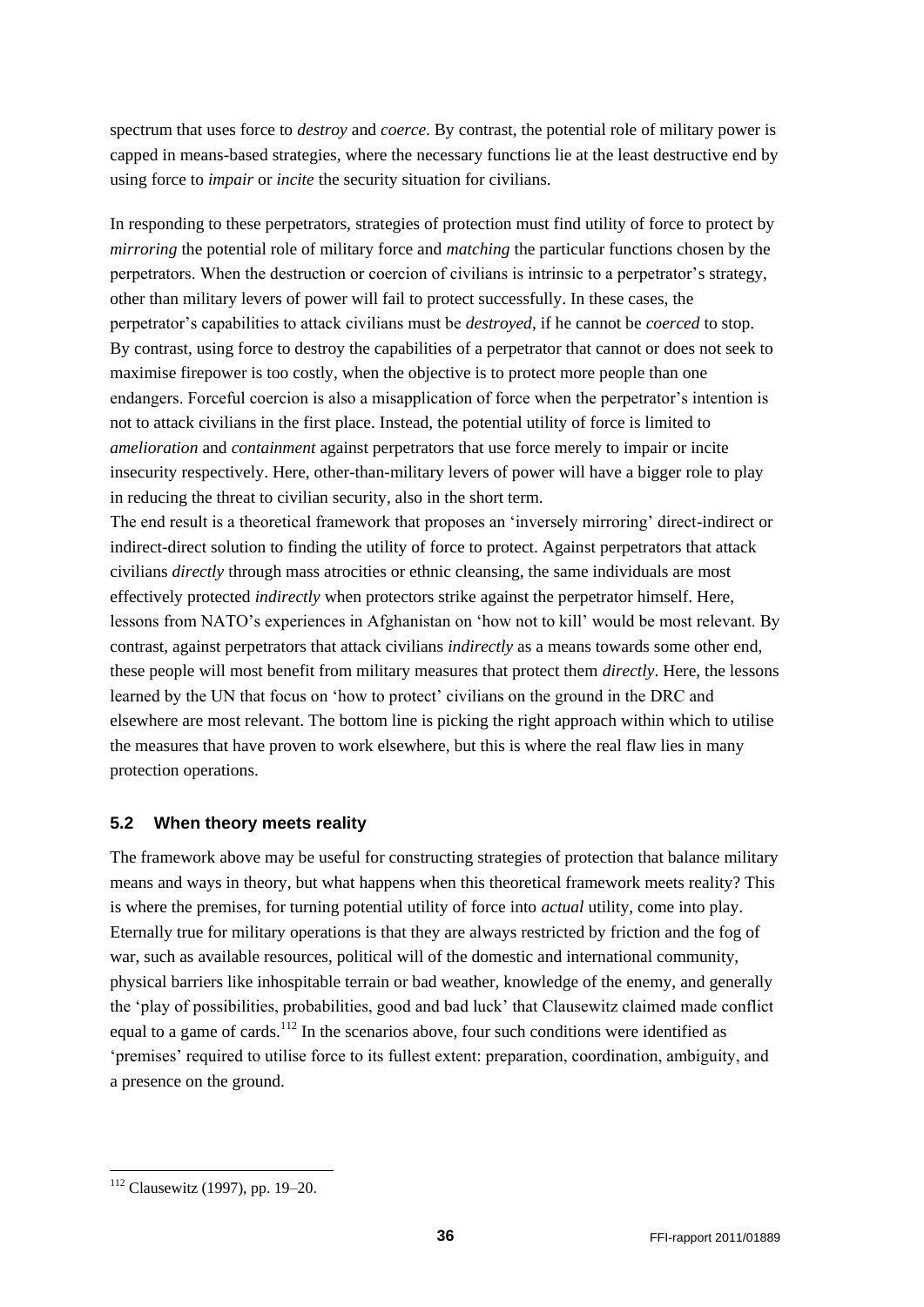In Libya, a coalition of eighteen states recently enforced an operation mandated by the UNSC to take all necessary measures "to protect civilians and civilian populated areas under threat of attack in the Libyan Arab Jamahiriya, including Benghazi, while excluding a foreign occupation force of any form on any part of Libyan territory'.<sup>113</sup> This operation came as a result of the violent crackdown on peaceful protests that began in Libya on 15 February 2011. That month Gaddafi himself pledged that 'those who don't love me do not deserve to live', <sup>114</sup> and in describing the protestors he used terms like 'rats' and 'cockroaches', which was reminiscent of the Hutu propaganda about Tutsis preceding the Rwandan genocide. According to media reports, what followed was a military crackdown where snipers shot protestors, artillery and helicopters fired on crowds of demonstrations and in funerals.<sup>115</sup> In June, the ICC issued arrest warrants for Gaddafi and his closest aides for "charges of crimes against humanity for their roles in attacks on civilians'.<sup>116</sup> All told, good reasons appear to have existed for classifying the military crackdown as primarily an ends-based strategy of violence because it was a strategy whose success could only be attained through significant violence against its own population.

The strategy of protection devised to protect civilians in Libya, however, limited the use of force by containing and ameliorating the conflict from the air and sea. The mandate held that the "use of all necessary means" is limited to enforcing an arms embargo and a no-fly zone, and striking ground units that actually attacking Libyan towns. In the few cases where military strikes seemed to go beyond this by targeting Gaddafi himself or more traditional centres of gravity, the coalition met criticism and claims that it stretched its mandate to protect. On the basis of the above theoretical framework, however, this strategic approach was not consistent with principles of finding utility of force to protect.

Since Gaddafi was determined to stay in power in a way that required extensive violence against his own civilians, he was seeking a military solution to the problem. This would require him to prepare its execution, coordinate efforts, ambiguously manage to delegitimize the intervention by hiding his true intentions whilst sustaining domestic support for his crackdown, and be able to maximise his firepower on the ground. The fact that Gaddafi was not able to do so, suggests that he was not been able to overcome these premises – partly because of the coalition"s operations. However, the coalition"s approach only addressed the symptoms. Force could also have been used decisively to lower the threat to civilians more permanently. In order to use force decisively to protect civilians from Gaddafi"s forces, the protectors would have had to achieve an escalatory dominance like that outlined in scenario one. This ability to escalate, however, was denied by excluding intervening forces on the ground from the beginning – even the possibility.

<sup>113</sup> S/RES/1973 (2011).

<sup>&</sup>lt;sup>114</sup> 'Gaddafi in Green Square, hell for those who don't love me', *Ansamed*, 25 February 2011, [http://www.ansamed.info/en/news/ME.XEF13131.html,](http://www.ansamed.info/en/news/ME.XEF13131.html) 17 August 2011.

<sup>115 &</sup>quot;Libya protests: 140 "massacred" as Gaddafi sends in snipers to crush dissent', *The Telegraph*, 20 February 2011, [http://www.telegraph.co.uk/news/worldnews/africaandindianocean/libya/8335934/Libya](http://www.telegraph.co.uk/news/worldnews/africaandindianocean/libya/8335934/Libya-protests-140-massacred-as-Gaddafi-sends-in-snipers-to-crush-dissent.html)[protests-140-massacred-as-Gaddafi-sends-in-snipers-to-crush-dissent.html,](http://www.telegraph.co.uk/news/worldnews/africaandindianocean/libya/8335934/Libya-protests-140-massacred-as-Gaddafi-sends-in-snipers-to-crush-dissent.html) 17 August 2011.

<sup>116</sup> Dicker, R. (2011), "Libya: Gaddafi must be held accountable for crimes against humanity", *Human Rights Watch*, 18 July 2011[, http://www.hrw.org/news/2011/07/18/libya-gaddafi-must-be-held](http://www.hrw.org/news/2011/07/18/libya-gaddafi-must-be-held-accountable-crimes-against-humanity)[accountable-crimes-against-humanity,](http://www.hrw.org/news/2011/07/18/libya-gaddafi-must-be-held-accountable-crimes-against-humanity) 17 August 2011.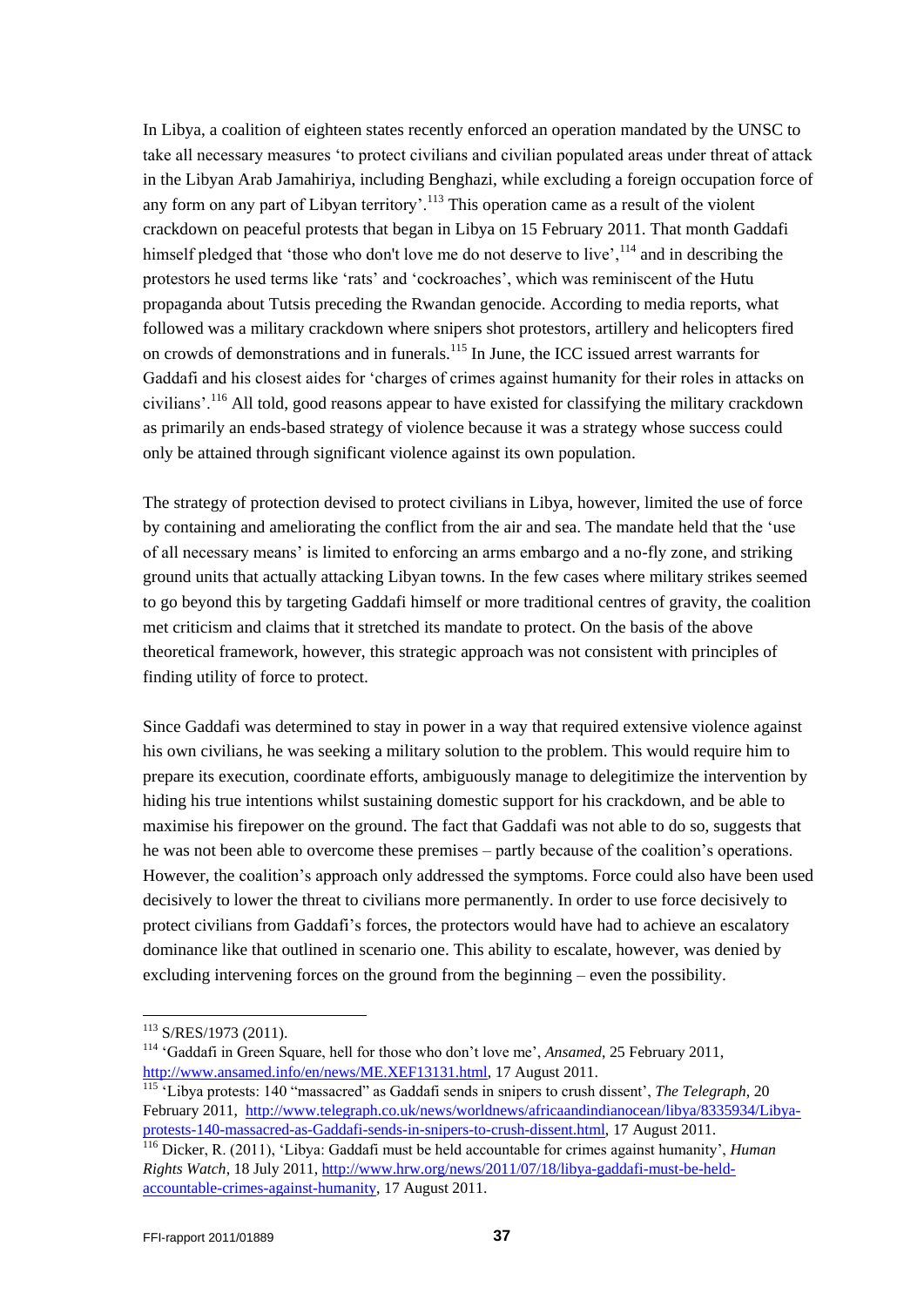Even if Gaddafi was not a primarily end-based perpetrator who followed a maximising logic of violence and in reality sought to limit his use of force against civilians, the categorical exclusion of a significant ground force would still be flawed. Having a presence on the ground is *the one premise* that perpetrators and protectors both require in all scenarios to find utility of force – either for reasons of maximising firepower, or for enabling or denying movement of dispersed forces. The bottom line is that, in both theory and practise, one "cannot fight "wars amongst the people" without actually being amongst them".<sup>117</sup> More than anywhere is this true when the objective is the protection of civilians.

## <span id="page-37-0"></span>**6 Conclusion**

-

Protection of civilians is a relatively new objective in military operations, but the tactics and concepts of its implementation requires are not. Current efforts to address the gap in doctrines, directives and practices are beginning to meet the need for guidance on how to protect at the tactical level. At the same time, this report has shown that a prerequisite for successful strategies of protection is to select the right approach in which to utilise these measures. When these measures are applied according to principles of other types of operations, the use of military force risks being misapplied or that the full utility of force to protect may not be found.

This report has proposed a separate theoretical framework for the use of military force in strategies of protection of civilians that takes as its starting point the perpetrator's own utility of force to attack. It holds that the first two principles in finding utility of force to protect – how to balance military versus other levers of power first, and then how to define the content of this military power – must actually come last. Only by *mirroring* the potential utility of force envisioned in the perpetrator's strategy and *matching* the functions of force through which they use violence against civilians, can we successfully balance our own military means and ways in strategies of protection.

Two paradoxes have been presented as examples of the different mind-set required. The first is that "Sometimes, the best protection is a good offence". This paradox holds that protection can at times only be achieved by using force in ways that will involve costs of human life. Such an approach is required when not doing so against perpetrators, for whom large-scale violence is an intrinsic part of their desired ends, will inevitably come at an even higher price. This requires using the full utility force to protect civilians by dealing a decisive blow to the perpetrators, whilst other levers of power cannot.

The second paradox is that 'Sometimes, the only protection is a good defence'. It holds that the only way force can protect is by addressing the symptoms through amelioration and containment of the conflict, whilst other means must be employed to reduce the threat to civilians permanently. Paradoxically, an otherwise militarily good offence will fail to protect civilians

<sup>117</sup> Betz, David (2007), "Redesigning Land Forces for *Wars Amongst the People*", *Contemporary Security Policy*, Vol. 28, No. 2, p. 221.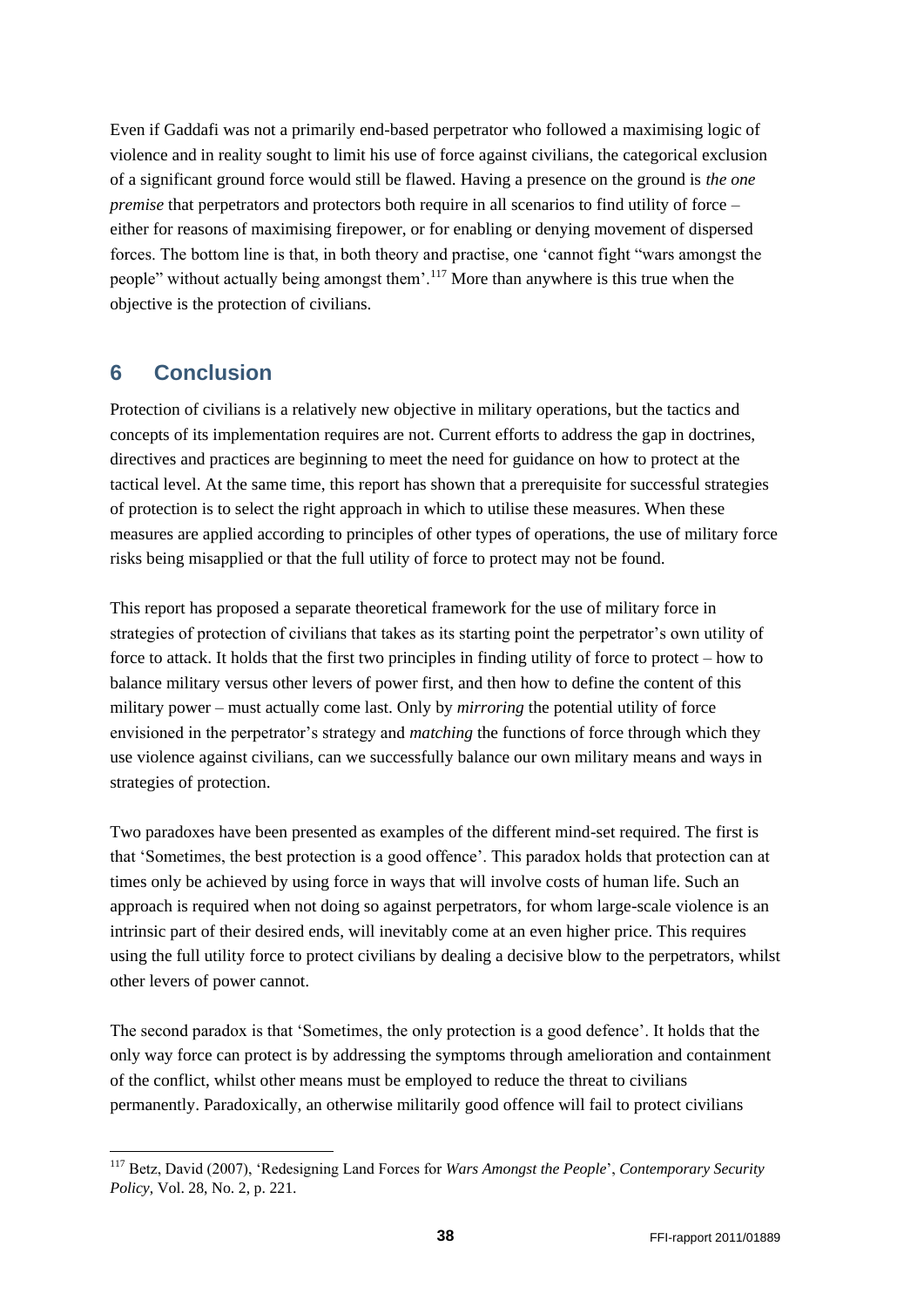against means-based perpetrators. This challenges the idea of exploiting the window of opportunity early on. Faced with a perpetrator that targets civilians merely as a method, forcing the end of conflict by disarming him is not necessarily the best approach – and could lead to a failure to protect. It follows that the idea of peace-enforcement in and of itself is not necessarily compatible with protection of civilians in the second scenario. In half of all conflicts, combatants tend to fragment or evolve with time, which may increase the potential utility of force at a later stage.

Ultimately, the applicability of either paradox depends on the particular perpetrator. In reality, *both* are likely to come into play with multiple perpetrators within the same theatre of operation that must be dealt with by a single unified protection force. Actual and full utility of force to protect will only be found within a proper strategy of protection, which balances military means and other levers of power and employs the right functions of force. This report proposes that insight into why and how perpetrators attack civilians is a prerequisite for doing this successfully in each case, and outlines a theoretical framework accordingly.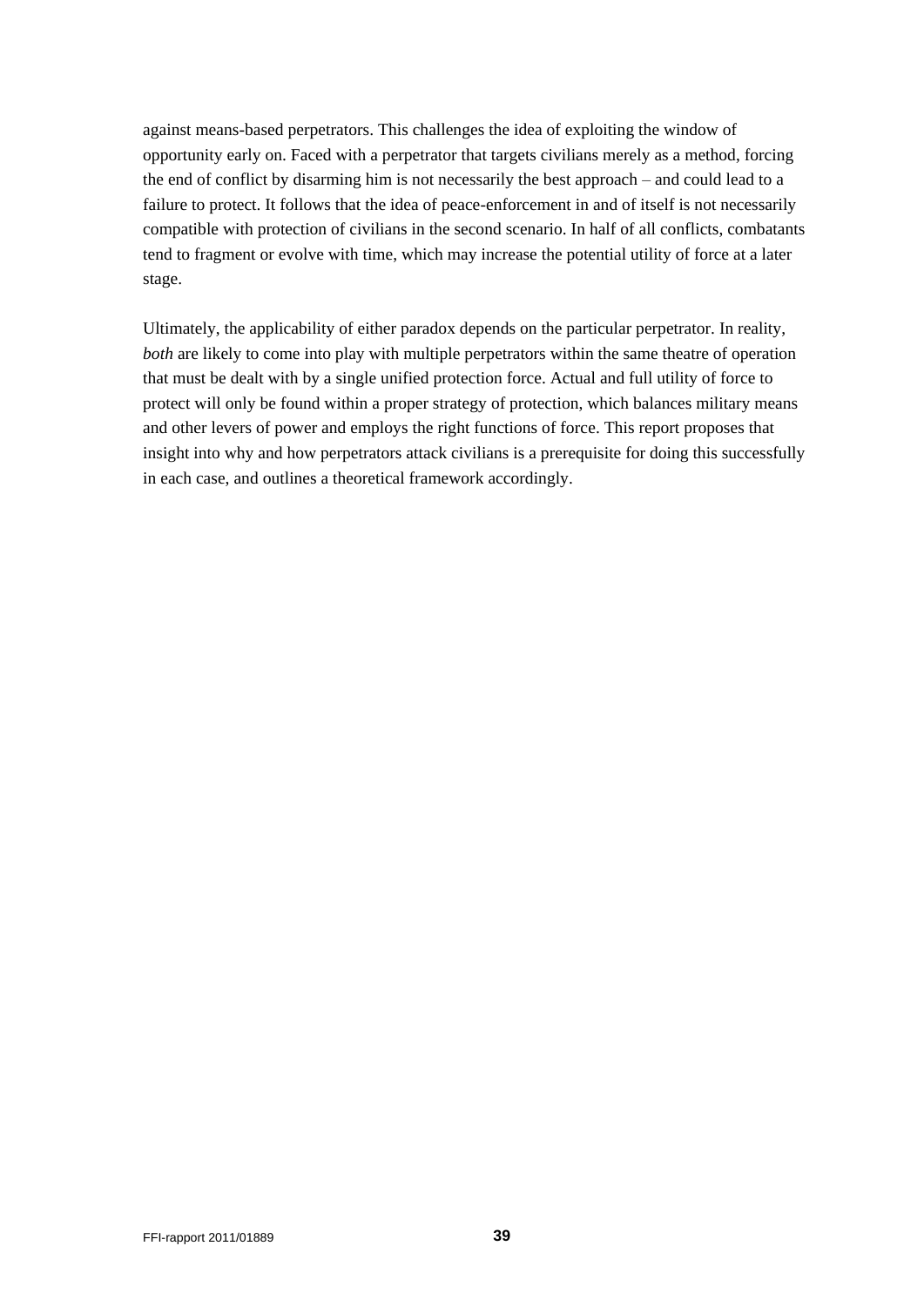## <span id="page-39-0"></span>**Bibliography**

#### **Books**

Beebe, Shannon D. & Kaldor, Mary (2010), *The Ultimate Weapon is No Weapon* (New York, NY: PublicAffairs).

Clausewitz, Carl von (1997), *On War*, tr. J. J. Graham (London: Wordsworth).

- Dunn, Kevin C. (2007), "Uganda: The Lord"s Resistance Army", in Bøås, Morten & Dunn, Kevin C., eds., *African Guerrillas: Raging against the Machine* (Boulder, Colorado: Lynne Rienner Publishers, Inc.), pp. 131–150.
- Gow, James (1997), *Triumph of the lack of will: international diplomacy and the Yugoslav War* (New York: Columbia University Press).
- Gow, James (2003), *The Serbian Project and its Adversaries: A Strategy of War Crimes* (London: Hurst & Company).
- Honig, Jan Willem & Both, Norbert (1996), *Srebrenica: Record of a War Crime* (London: Penguin Books Ltd).
- Kaldor, Mary (2007), *Human Security* (Cambridge, UK: Polity Press).
- Kalyvas, Stathis N. (2006), *The Logic of Violence in Civil War* (Cambridge: Cambridge University Press).
- Keen, David (1998), *The Economic Functions of Violence in Civil Wars*, Adelphi Paper 320 (Oxford: Oxford University Press).
- Nagl, John. A. (2005), *Learning to Eat Soup with a Knife: Counterinsurgency Lessons from Malaya and Vietnam* (Chicago: The University of Chico Press).
- Neumann, Peter R. & Smith, Mike L. R. (2008), *The Strategy of Terrorism: How it works, and why it fails* (London: Routledge).
- Sewall, Sarah, Raymond, Dwight & Chin, Sally (2010), *MARO: Mass Atrocity Response Operations; A Military Planning Handbook* (Harvard Kennedy School: Carr Center for Human Rights Policy).
- Slim, Hugo (2007), *Killing Civilians: Method, Madness and Morality in War* (London: Hurst & Company).

Smith, Rupert (2006), *The Utility of Force* (London: Penguin Press).

Weinstein, Jeremy M. (2007), *Inside Rebellion: The Politics of Insurgent Violence* (Cambridge, UK: Cambridge University Press).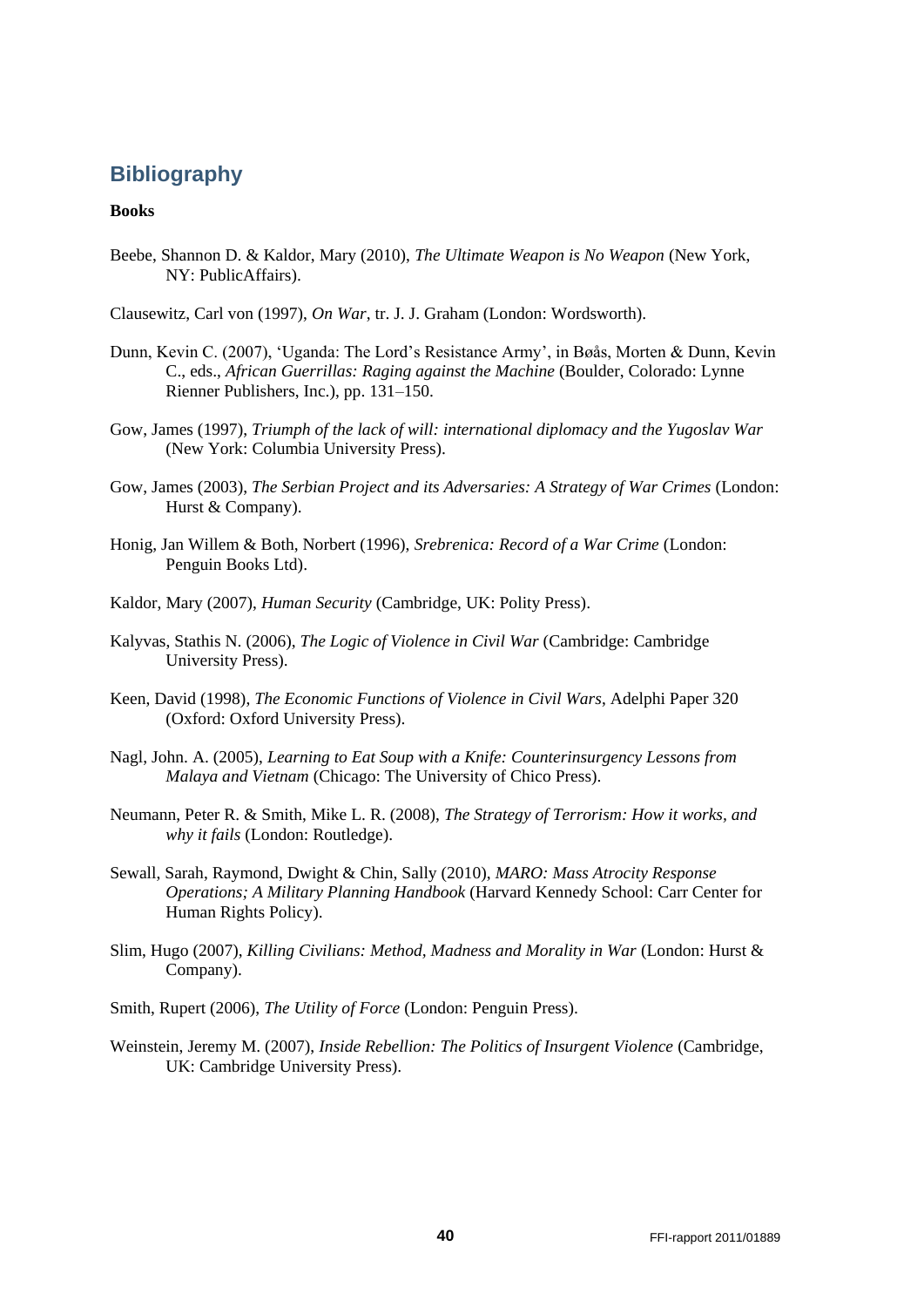#### **Journals, reports and papers**

- "Afghanistan: Annual Report on Protection of Civilians in Armed Conflict, 2008", *United Nations Assistance Mission to Afghanistan, Human Rights Unit*, February 2009. - Available at [http://unama.unmissions.org/Portals/UNAMA/human%20rights/UNAMA\\_09february-](http://unama.unmissions.org/Portals/UNAMA/human%20rights/UNAMA_09february-Annual%20Report_PoC%202008_FINAL_11Feb09.pdf)[Annual%20Report\\_PoC%202008\\_FINAL\\_11Feb09.pdf.](http://unama.unmissions.org/Portals/UNAMA/human%20rights/UNAMA_09february-Annual%20Report_PoC%202008_FINAL_11Feb09.pdf)
- "Afghanistan: Midyear Report 2011, Protection of Civilians in Armed Conflict", *United Nations Assistance Mission to Afghanistan, Human Rights Unit*, July 2011. - Available at [http://unama.unmissions.org/Portals/UNAMA/Documents/2011%20Midyear%20POC.pd](http://unama.unmissions.org/Portals/UNAMA/Documents/2011%20Midyear%20POC.pdf) [f.](http://unama.unmissions.org/Portals/UNAMA/Documents/2011%20Midyear%20POC.pdf)
- "DDR in the Democratic Republic of the Congo Program Update", *World Bank*, September 2009.

- Available at [http://www.mdrp.org/PDFs/DRC\\_Program\\_Update.pdf.](http://www.mdrp.org/PDFs/DRC_Program_Update.pdf)

- Beadle, Alexander William (2010), "Protection of Civilians in Theory: A Comparison of UN and NATO Approaches, *FFI-rapport 2010/02453,* (Kjeller: Norwegian Defence Research Establishment (FFI)). - Available at [http://www.ffi.no/no/Rapporter/10-02453.pdf.](http://www.ffi.no/no/Rapporter/10-02453.pdf)
- Betz, David (2007), "Redesigning Land Forces for *Wars Amongst the People*", *Contemporary Security Policy*, Vol. 28, No. 2, pp. 221–243.
- Chaudhuri, R. & Farrell, T. (2011), "Campaign disconnect: operational progress and strategic obstacles in Afghanistan, 2009–2011", *International Affairs*, Vol. 87, No. 2, pp. 271–296.
- Dicker, R. (2011), 'Libya: Gaddafi must be held accountable for crimes against humanity', *Human Rights Watch*, 18 July 2011, [http://www.hrw.org/news/2011/07/18/libya-gaddafi](http://www.hrw.org/news/2011/07/18/libya-gaddafi-must-be-held-accountable-crimes-against-humanity)[must-be-held-accountable-crimes-against-humanity,](http://www.hrw.org/news/2011/07/18/libya-gaddafi-must-be-held-accountable-crimes-against-humanity) accessed 17 August 2011.
- DuBois, Marc (2010), "Protection: fig-leaves and other delusions", *Humanitarian Exchange Magazine*, Issue 46, March 2010. - Available at [http://www.odihpn.org/report.asp?id=3095.](http://www.odihpn.org/report.asp?id=3095)
- Findley, M. & Rudloff, P. (forthcoming 2012), "Combatant Fragmentation and the Dynamics of Civil Wars", *British Journal of Political Science*. - Available at [http://politicalscience.byu.edu/mfindley/Assets/fragmentationpaper\\_8mar2011\\_draft.pdf.](http://politicalscience.byu.edu/mfindley/Assets/fragmentationpaper_8mar2011_draft.pdf)
- Giffen, Alison (2010), *Addressing the Doctrinal Deficit* (Washington, DC: The Henry L. Stimson Center).

- Available at [http://www.stimson.org/books-reports/addressing-the-doctrinal-deficit/.](http://www.stimson.org/books-reports/addressing-the-doctrinal-deficit/)

- Gow, James (2006), "The new Clausewitz? War, force, art and utility Rupert Smith on 21st century strategy, operations and tactics in a comprehensive context", *Journal of Strategic Studies*, Vol. 29, No. 6, pp. 1151–1170.
- Greenberg, S. B. & Boorstin, R. O. (2001), "People on War: Civilians in the line of fire", *Public Perspective*, November/December 2001. - Available at [http://www.icrc.org/eng/assets/files/other/article-public-perspective-](http://www.icrc.org/eng/assets/files/other/article-public-perspective-2001.pdf)[2001.pdf.](http://www.icrc.org/eng/assets/files/other/article-public-perspective-2001.pdf)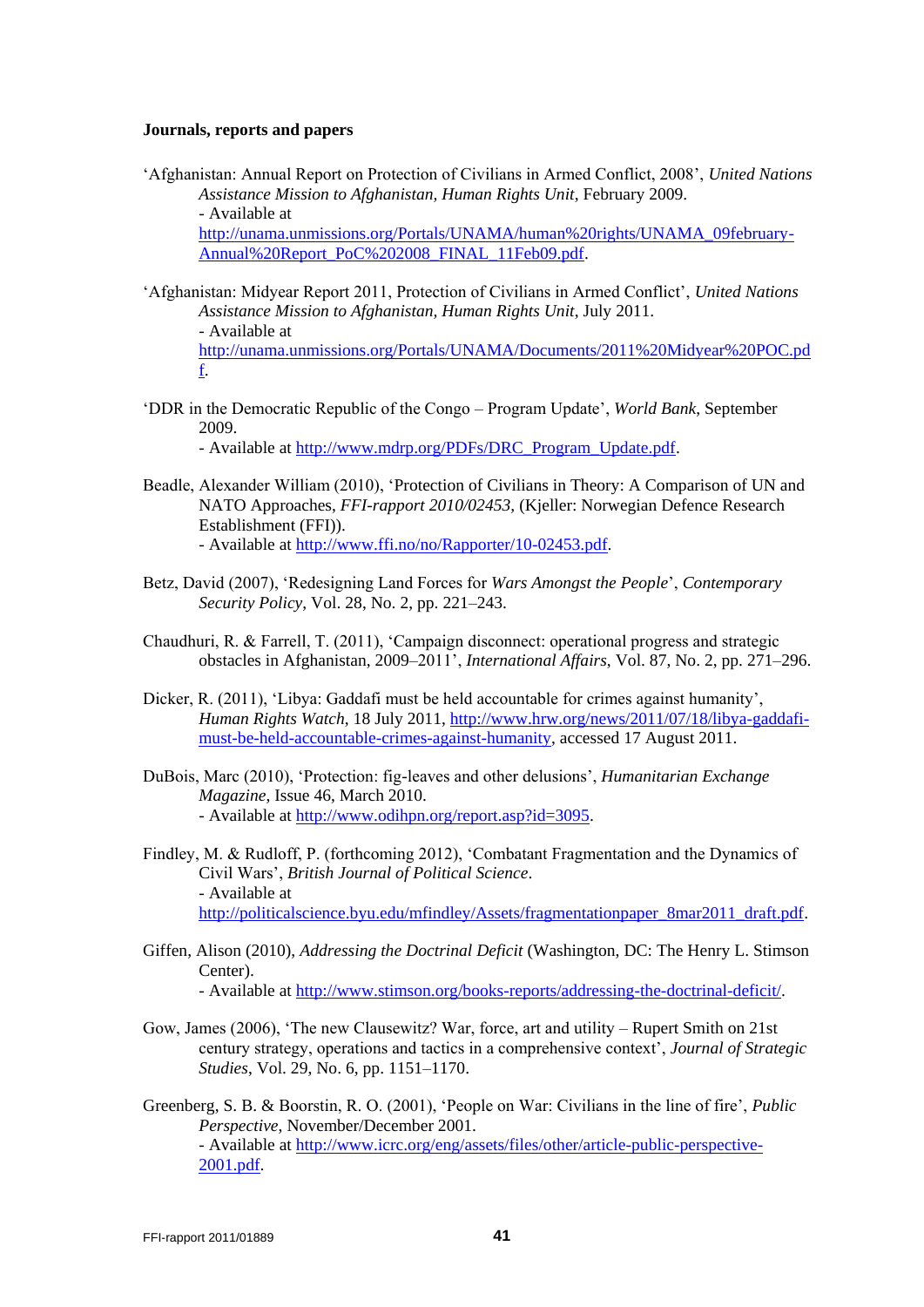Hinote, Clint (2008), "Campaigning to Protect: Using Military Force to Stop Genocide and Mass Atrocities", March 2008.

- Available at

[http://www.hks.harvard.edu/cchrp/maro/pdf/Clint\\_Hinote\\_Campaigning\\_to\\_Protect\\_Thir](http://www.hks.harvard.edu/cchrp/maro/pdf/Clint_Hinote_Campaigning_to_Protect_Third%20Draft.pdf) [d%20Draft.pdf.](http://www.hks.harvard.edu/cchrp/maro/pdf/Clint_Hinote_Campaigning_to_Protect_Third%20Draft.pdf)

- Holt, V., Taylor, G. & Kelly, M. (2009), *Protecting Civilians in the Context of UN Peacekeeping Operations* (New York: DPKO & OCHA). - Available at [http://www.peacekeepingbestpractices.unlb.org/PBPS/Library/FINAL%20Protecting%20](http://www.peacekeepingbestpractices.unlb.org/PBPS/Library/FINAL%20Protecting%20Civilians%20in%20the%20Context%20of%20UN%20PKO.pdf) [Civilians%20in%20the%20Context%20of%20UN%20PKO.pdf.](http://www.peacekeepingbestpractices.unlb.org/PBPS/Library/FINAL%20Protecting%20Civilians%20in%20the%20Context%20of%20UN%20PKO.pdf)
- Holt, Victoria K. & Berkman, Tobias C. (2006), *The Impossible Mandate? Military Preparedness, the Responsibility to Protect and Modern Peace Operations* (Washington, DC: The Henry L. Stimson Center). - Available at [http://www.stimson.org/books-reports/the-impossible-mandate/.](http://www.stimson.org/books-reports/the-impossible-mandate/)
- Human Rights Watch (2009), "You Will Be Punished" Attacks on Civilians in Eastern Congo (New York: Human Rights Watch). - Available at [http://www.hrw.org/sites/default/files/reports/drc1209webwcover2.pdf.](http://www.hrw.org/sites/default/files/reports/drc1209webwcover2.pdf)
- Jackson, Stephen (2011), "Narrowed focus: reading *The trouble with the Congo* by Séverine Autesserre", *African Security Review*, Vol. 20, No. 2, pp. 99–100.
- Kelly, Max (2010), *Protecting Civilians: Proposed Principles for Military Operations* (Washington, DC: The Henry L. Stimson Center). - Available at [http://www.stimson.org/images/uploads/research](http://www.stimson.org/images/uploads/research-pdfs/Stimson_Protecting_Civilians_Military_Principles.pdf)[pdfs/Stimson\\_Protecting\\_Civilians\\_Military\\_Principles.pdf.](http://www.stimson.org/images/uploads/research-pdfs/Stimson_Protecting_Civilians_Military_Principles.pdf)
- Kjeksrud, Stian & Ravndal, Jacob Aasland (2010), "Protection of Civilians in Practice: Lessons from the UN Mission in the DR Congo", FFI-rapport 2010/02378 (Kjeller: Norwegian Defence Research Establishment (FFI)). - Available at [http://www.ffi.no/no/Rapporter/10-02378.pdf.](http://www.ffi.no/no/Rapporter/10-02378.pdf)
- Levine, Daniel H. (2011), "Civilian protection and the image of the "total spoiler": reflections on MONUC support to Kimia II", *African Security Review*, Vol. 20, No 1, pp. 95–113.
- Lidow, N. (2010), "Rebel Governance and Civilian Abuse: Comparing Liberia"s Rebels Using Satellite Data", presented at the annual meeting of the American Political Science Association, Washington, DC, 2–5 September 2010. - Available at [http://www.sscnet.ucla.edu/polisci/wgape/papers/19\\_Lidow.pdf.](http://www.sscnet.ucla.edu/polisci/wgape/papers/19_Lidow.pdf)
- Mack, A. et. al. (2007), "Human Security Brief 2007", *Human Security Report Project* (Vancouver, Canada: Simon Fraser University). - Available at [http://www.hsrgroup.org/human-security-reports/2007/overview.aspx.](http://www.hsrgroup.org/human-security-reports/2007/overview.aspx)
- Oxfam (2011), ""We are entirely exploitable" The lack of protection for civilians in eastern DRC", *Briefing Note*, 28 July 2011 (Oxford, UK: Oxfam GB). - Available at [http://www.oxfam.org/sites/www.oxfam.org/files/bn-protection-civilians](http://www.oxfam.org/sites/www.oxfam.org/files/bn-protection-civilians-eastern-drc-2011-08-02-en.pdf)[eastern-drc-2011-08-02-en.pdf.](http://www.oxfam.org/sites/www.oxfam.org/files/bn-protection-civilians-eastern-drc-2011-08-02-en.pdf)
- Spittaels, Steven & Hilgert, Filip (2010), 'Mapping Conflict Motives: Province Orientale (DRC)', *International Peace Information Service*, 22 March 2010. - Available at [http://www.ipisresearch.be/maps/Orientale/20100322\\_MappingOrientale.pdf.](http://www.ipisresearch.be/maps/Orientale/20100322_MappingOrientale.pdf)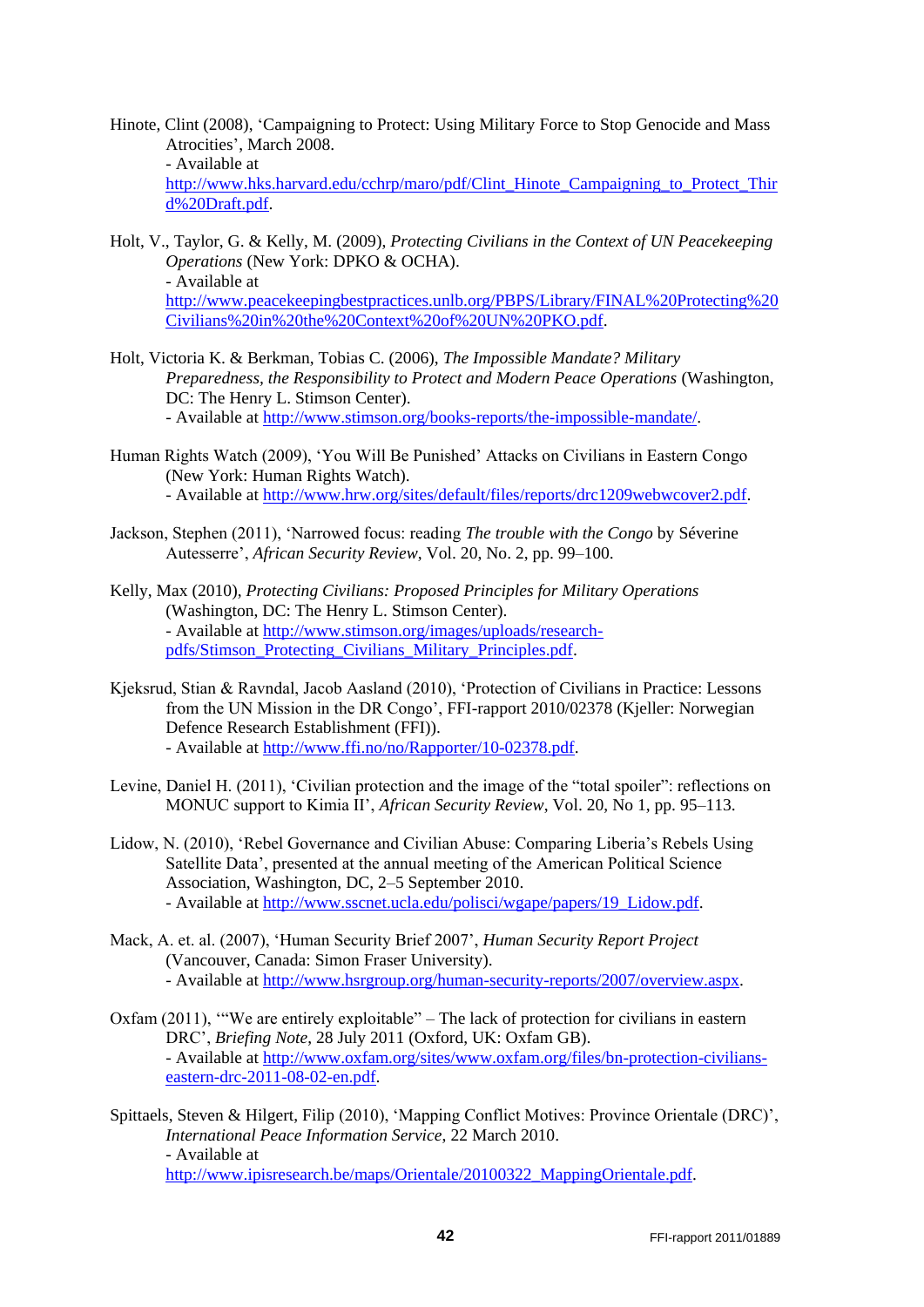- Stenersen, Anne (2010), "The Taliban insurgency in Afghanistan organization, leadership and worldview", *FFI-rapport 2010/00359*, (Kjeller: Norwegian Defence Research Establishment (FFI)). - Available at [http://rapporter.ffi.no/rapporter/2010/00359.pdf.](http://rapporter.ffi.no/rapporter/2010/00359.pdf)
- Stepanova, Ekaterina (2008), "Trends in armed conflicts", *SIPRI Yearbook 2008–Summary* (Stockholm: SIPRI).

#### **Resolutions, doctrines and directives**

*Counterinsurgency Field Manual 3-24*, 2006 (Boulder, Colorado: Paladin Press).

- UN Joint Human Rights Office (UNJHR) (2009), "Summary of fact finding missions on alleged human rights violations committed by the Lord"s Resistance Army (LRA) in the districts of Haut-Uélé and Bas-Uélé in Orientale province of the Democratic Republic of Congo", *Special Report* by the United Nations Organization Mission in the Democratic Republic of the Congo (MONUSCO) & Office of the High Commissioner for Human Rights (OHCHR), December 2009. - Available at [http://www2.ohchr.org/SPdocs/Countries/LRAReport\\_December2009\\_E.pdf.](http://www2.ohchr.org/SPdocs/Countries/LRAReport_December2009_E.pdf)
- United Nations (1999), *Report of the Secretary-General to the Security Council on the Protection of Civilians in Armed Conflict*, 8 September 1999, S/1999/957 (New York: United Nations).
- United Nations (2009), *Report of the Secretary-General to the Security Council on the Protection of Civilians in Armed Conflict*, 29 May 2009, S/2009/277 (New York: United Nations).

United Nations (2011), *Security Council Resolution 1973*, (New York: United Nations).

- *Draft DPKO/DFS Operational Concept on the Protection of Civilians in United Nations Peacekeeping Operations*, January 2010, S/RES/1973 (New York: United Nations).
- *DPKO/DFS Lessons Learned Note on the Protection of Civilians in Armed Conflict*, January 2010 (New York: United Nations).
- *ISAF Commander's Counterinsurgency Guidance*, August 2009 (Kabul: Headquarters ISAF).
- *Draft DPKO/DFS Concept Note on Robust Peacekeeping*, January 2010 (New York: United Nations).

#### **Electronic sources**

- "Afghanistan: The Spreading Insurgency", *International Crisis Group*, 22 June 2011, [http://www.crisisgroup.org/en/publication-type/podcasts/afghanistan-the-spreading](http://www.crisisgroup.org/en/publication-type/podcasts/afghanistan-the-spreading-insurgency.aspx)[insurgency.aspx,](http://www.crisisgroup.org/en/publication-type/podcasts/afghanistan-the-spreading-insurgency.aspx) accessed 17 August 2011.
- "Col Richard Kemp"s Speech to "We Believe in Israel" Conference", London 15 May, *The Jewish Chronicle Online*, [http://www.thejc.com/blogs/jonathan-hoffman/col-richard-kemps](http://www.thejc.com/blogs/jonathan-hoffman/col-richard-kemps-speech-we-believe-israel-conference-london-15-may)[speech-we-believe-israel-conference-london-15-may,](http://www.thejc.com/blogs/jonathan-hoffman/col-richard-kemps-speech-we-believe-israel-conference-london-15-may) accessed 17 August 2011.
- "Drunk and in retreat, troops unleash wave of death on their own people", *Protect the Human*, 31 October 2008, [http://www.protectthehuman.com/bookmarks/drunk-and-in-retreat-troops](http://www.protectthehuman.com/bookmarks/drunk-and-in-retreat-troops-unleash-wave-of-death-on-their-own-people)[unleash-wave-of-death-on-their-own-people,](http://www.protectthehuman.com/bookmarks/drunk-and-in-retreat-troops-unleash-wave-of-death-on-their-own-people) accessed 17 August 2011.